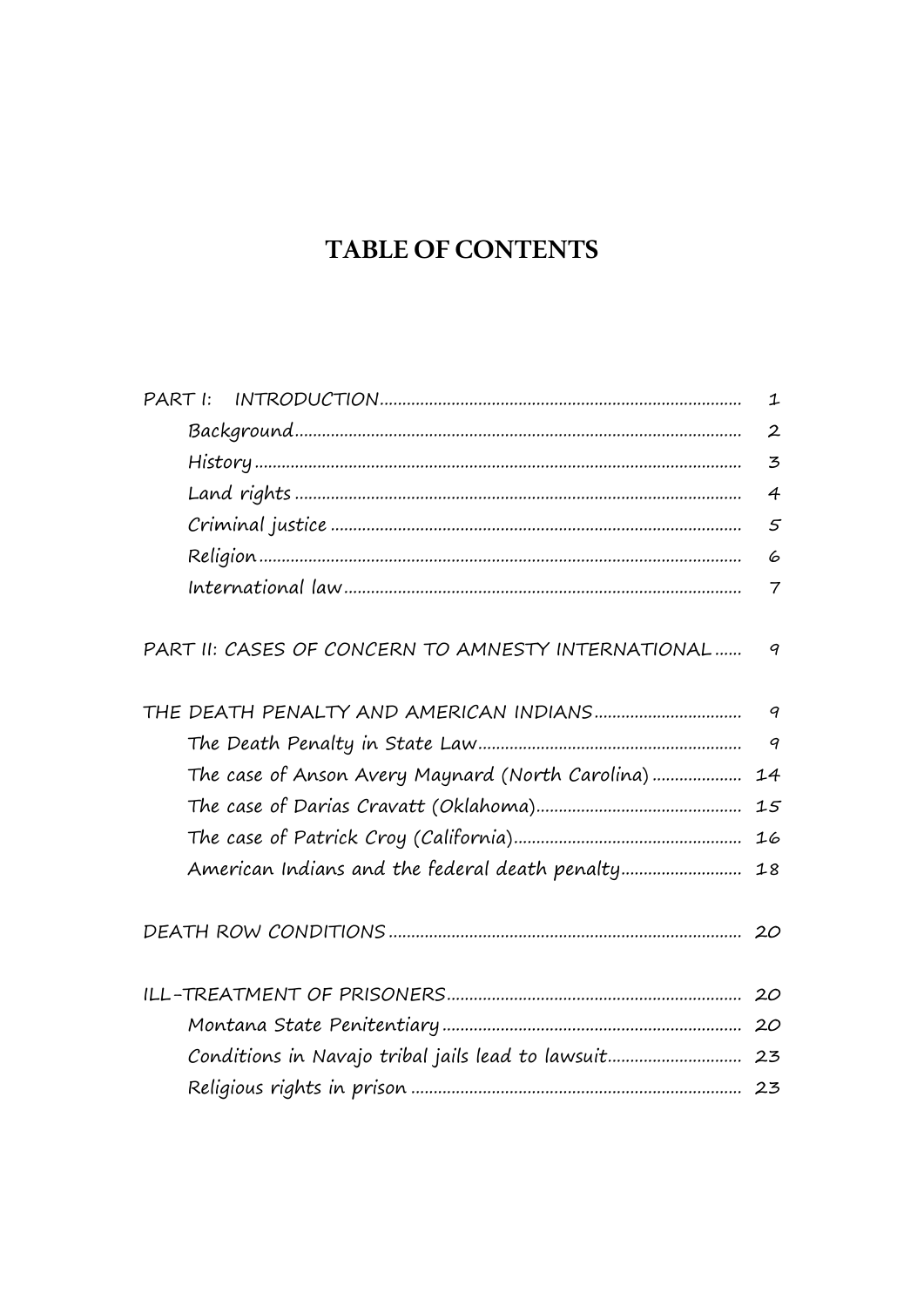| EVENTS IN ROBESON COUNTY, NORTH CAROLINA, 1988 34 |  |
|---------------------------------------------------|--|
|                                                   |  |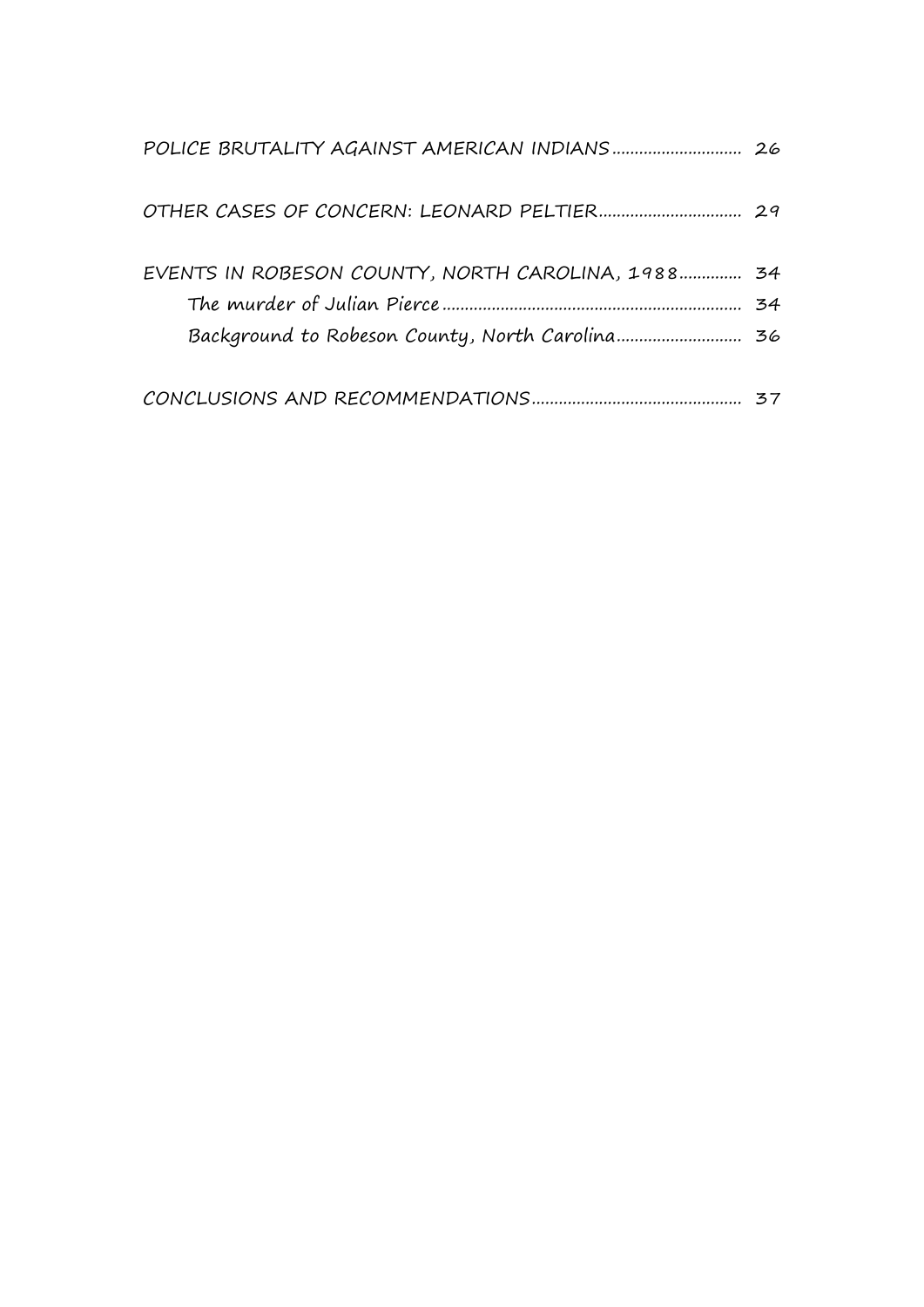## **UNITED STATES OF AMERICA**

## **Human rights and American Indians**

### **PART I: INTRODUCTION**

As 1992 is being marked as the 500th anniversary of the arrival of Europeans on the American continent, Amnesty International is taking this opportunity to focus on human rights issues affecting the indigenous peoples of the Americas. In October the organization published The Americas: Human Rights violations against indigenous peoples, (AI Index: AMR 01/08/92). This additional document is one in a series of country-specific reports Amnesty International is producing to draw attention to its concerns in the region.

Amnesty International opposes violations by governments of certain fundamental human rights. It opposes the imprisonment of prisoners of conscience: those detained for their beliefs, ethnic origin, sex, or language, who have not used or advocated violence; it works for *fair and prompt* trials for political prisoners; and it seeks an end to the death penalty, extrajudicial executions, "disappearances," torture and other cruel, inhuman or degrading treatment of all prisoners. Amnesty International's work has included campaigning on behalf of indigenous victims of human rights violations throughout the world.

This report describes a number of cases of concern involving US American Indians. Amnesty International has examined the majority of the 45 cases of Indians under sentence of death in the USA and is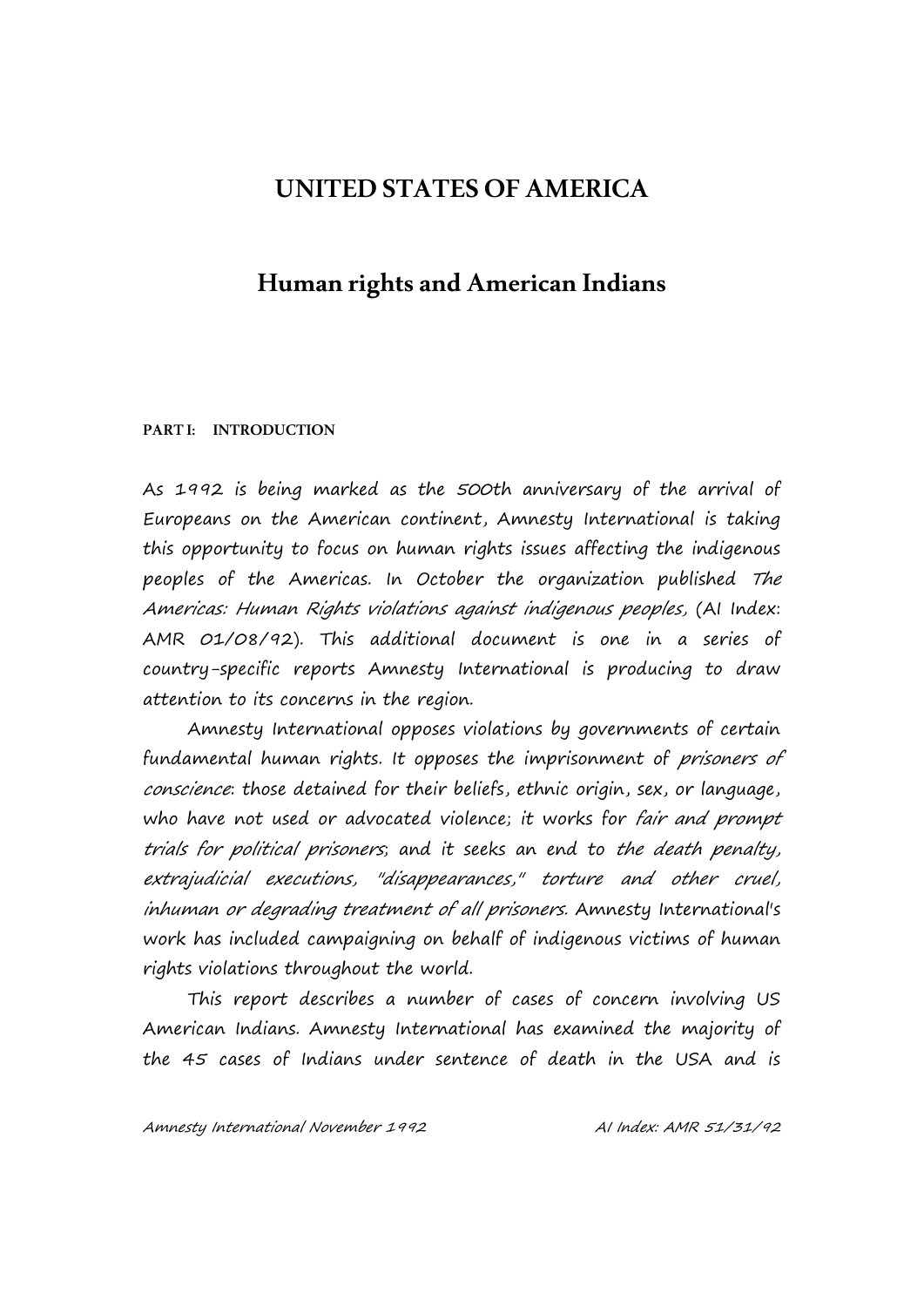concerned that they serve only to confirm its conclusion that the death penalty as applied in practice in the USA is arbitrary, discriminatory and unjust. The organization has worked in recent years to oppose the reintroduction of the death penalty in federal law. Such legislation would be likely to have a significant impact on Indians residing on reservation land.

Amnesty International has investigated many allegations that US prisoners in state and federal detention and in police custody have been subjected to cruel, inhuman or degrading treatment or punishment. In December 1991 Amnesty International wrote to express concern at conditions in a newly opened maximum security unit of the Oklahoma State Penitentiary which houses inmates under sentence of death. Ten percent (12 out of 120) of Oklahoma's death row inmates are American Indians. In February 1992 it expressed concern at reports that a number of prisoners, including some Indians, were severely ill-treated in the aftermath of a prison riot in Montana in September 1991. There have been allegations of ill-treatment of Indians by law enforcement officers in Northern California. This report also looks briefly at the religious rights of Indian prisoners in the USA.

Other cases examined include an imprisoned Indian activist, Leonard Peltier, and the 1988 murder in North Carolina of an Indian lawyer, Julian Pierce.

The cases described in this report do not encompass all human rights violations against American Indians in the USA, only those which fall within Amnesty International's strictly defined mandate. Amnesty International's work covers a limited spectrum of fundamental rights, but this is not to ignore the importance of others. This report does not pretend to describe all the abuses that indigenous peoples in the USA have suffered, or the initiatives they have taken to remedy them.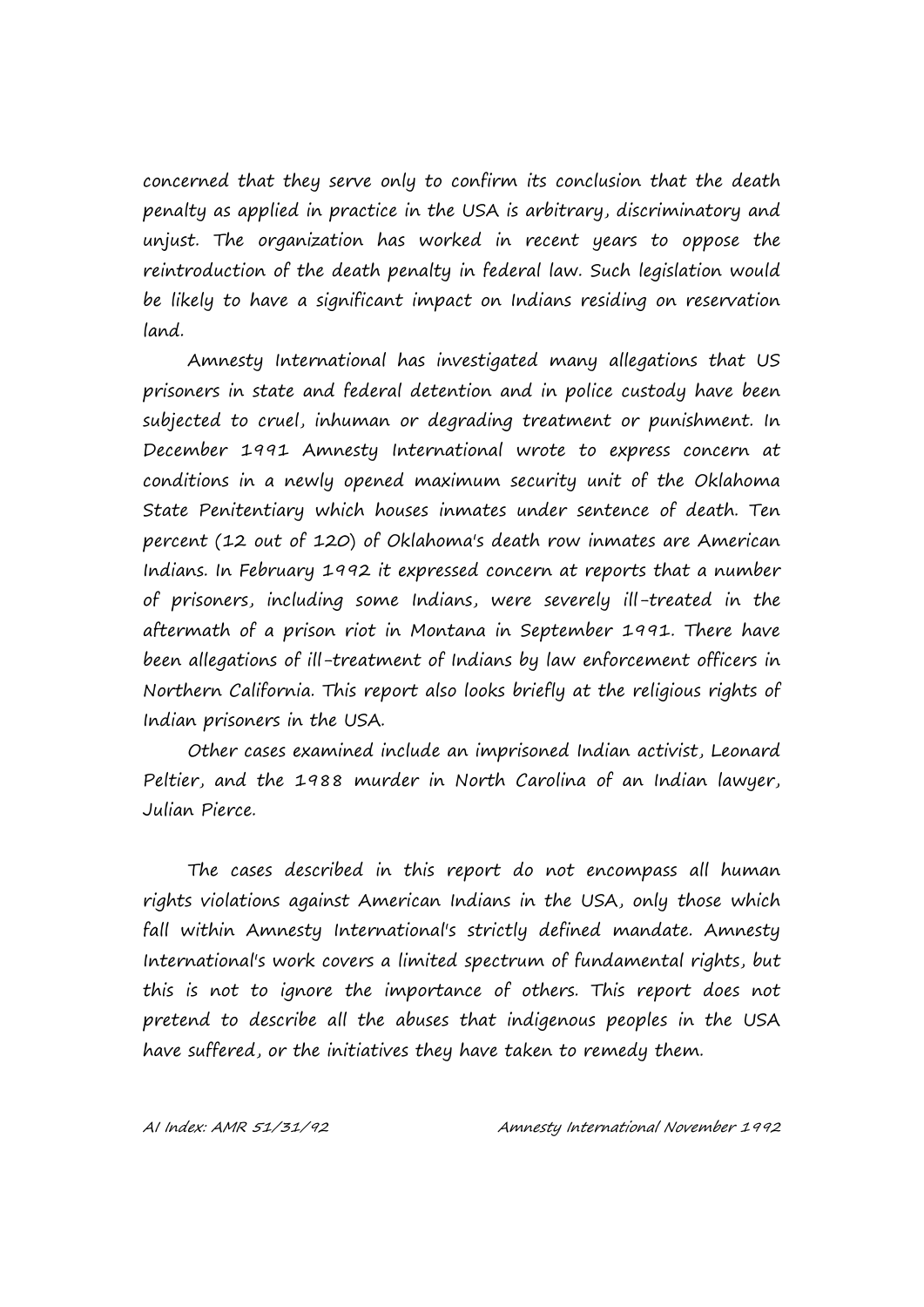### *Background*

More than four hundred independent nations were prospering in what is now the United States of America (USA) when Europeans first arrived there: some estimates put the total indigenous population in 1492 at over 12 million. Undisputed is the fact that by 1900 war, disease and killings on a massive scale had reduced the population to some 300,000. Since 1900 the Indian population has increased to 1.5 million, nearly a third of whom are less than 15 years old. Almost half the Indian population lives on or near Indian reservation lands.

Today there are some three hundred Indian reservations in the United States covering 52.4 million acres of land in twenty-seven states. Most Indians live west of the Mississippi River, but 25 percent live in the Northeast, and North Carolina has the fifth-largest Indian population of any state.

Indians have a low life expectancy, living on average only two-thirds as long as the non-Indian population. Rates of unemployment are the highest of any recognized minority group in the country, exceeding 70 percent on many reservations. Indians fall well below the national average in income, quality of housing and education. In 1977, a US Senate commission concluded that American Indians "are the most impoverished and disadvantaged group in our society."<sup>1</sup>

Problems faced today by the USA's American Indian population include heavy regulation by the US federal government; persistent racial discrimination, alcoholism, unemployment and problems associated with

i<br>I

<sup>&</sup>lt;sup>1</sup>American Indian Policy Review Commission, **Final Report**, Washington DC, Govt. Printing Office, 1977.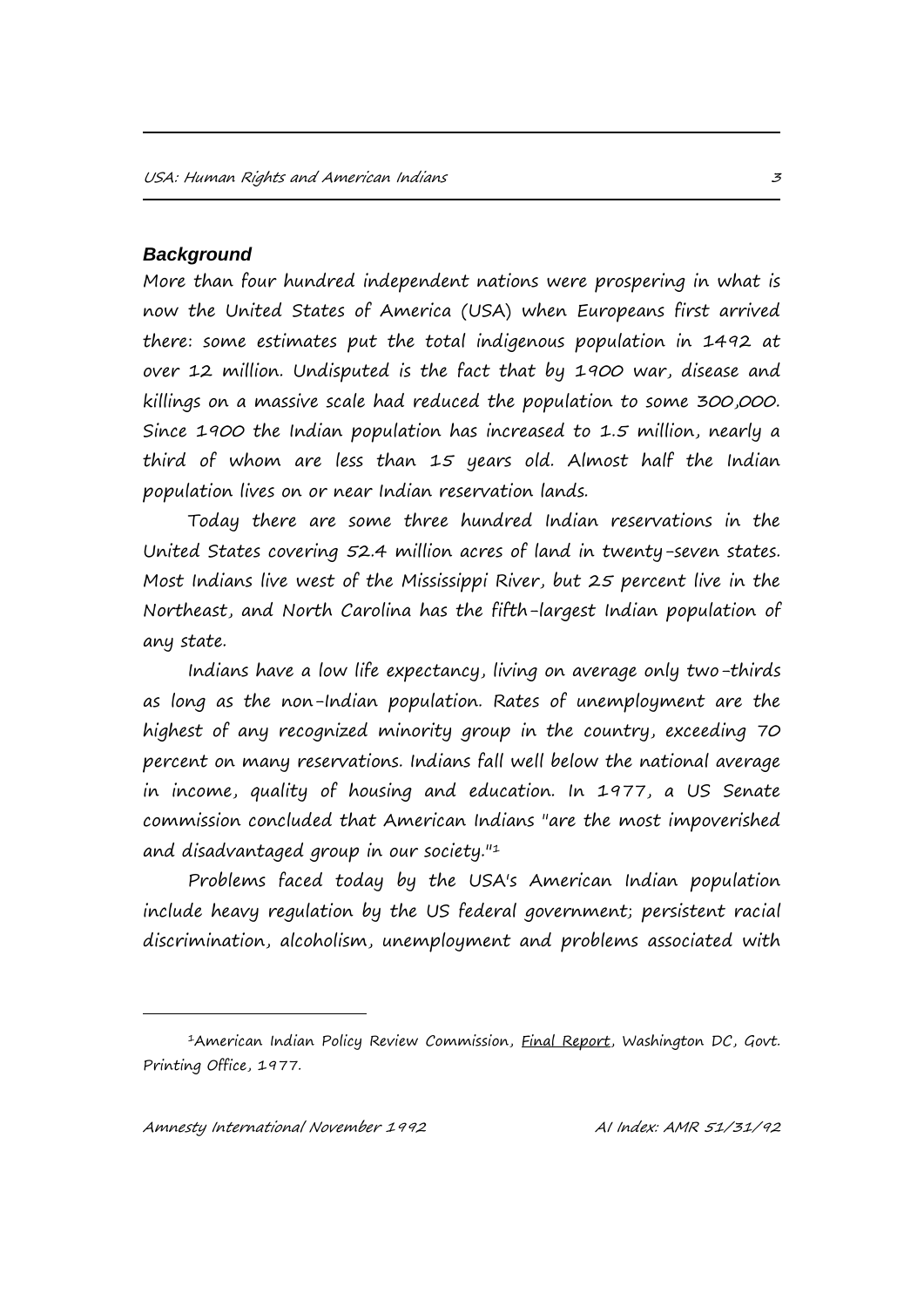housing, health care and education. Alcoholism is considered to be "the most severe and widespread health problem among Indians today."<sup>2</sup>

2Ibid.

i.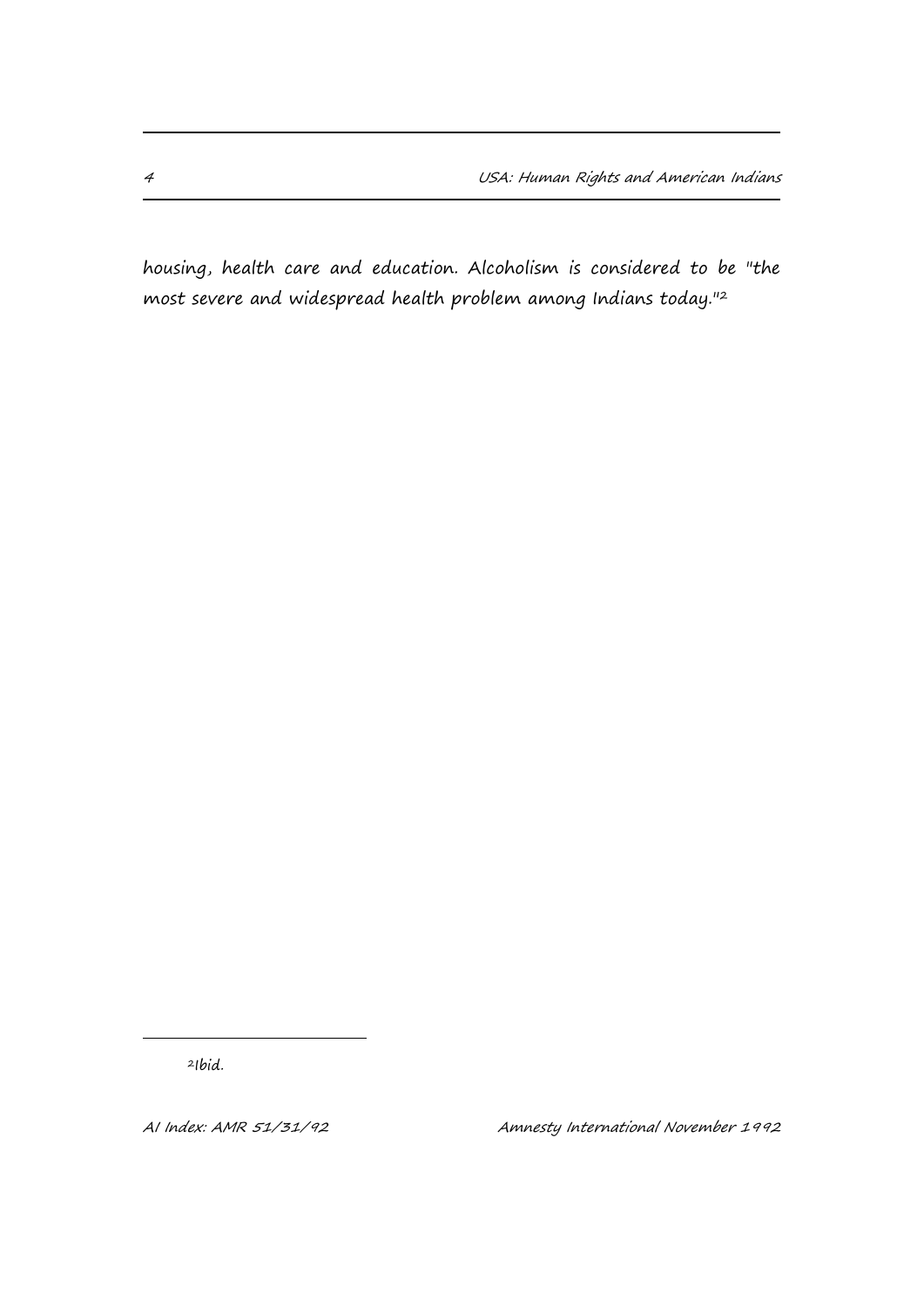Conditions have improved somewhat in recent years, but economic survival would be difficult without major support from the federal government. Virtually every aspect of Indian life today falls under the supervision of some federal agency. Congress has created an Indian bureaucracy so vast that, in 1977, there was one government official for every 19 Indians.<sup>3</sup> Most of the government's Indian programs are administered by the Bureau of Indian Affairs (BIA). The BIA has about 13,500 employees nationwide and administers most of the federal Indian programs, with the exception of health and housing. The 1977 Senate Commission reported that the federal agencies administering the government's Indian programs were inefficient, unnecessarily complex, patronizing, insensitive, and antagonistic to tribal self-government.<sup>4</sup> This finding was endorsed a decade later in an exhaustive investigative report carried out by the Arizona Republic newspaper.<sup>5</sup>

A critical issue facing Indian tribes today is the preservation of their existence as governmental entities with all the power and authority that governmental status entails. One Indian law organization in particular, the Native American Rights Fund, since its foundation in 1970 has brought many landmark lawsuits which have redefined the status and powers of tribal governments, strengthened Indian rights, and asserted the historic claims of tribes to the land, water and other resources guaranteed in treaties over the last two centuries.

<sup>3</sup>Ibid.

i.

<sup>4</sup>Ibid.

<sup>5</sup>"Fraud in Indian Country," Arizona Republic, 4-10 October 1987, composite reprint.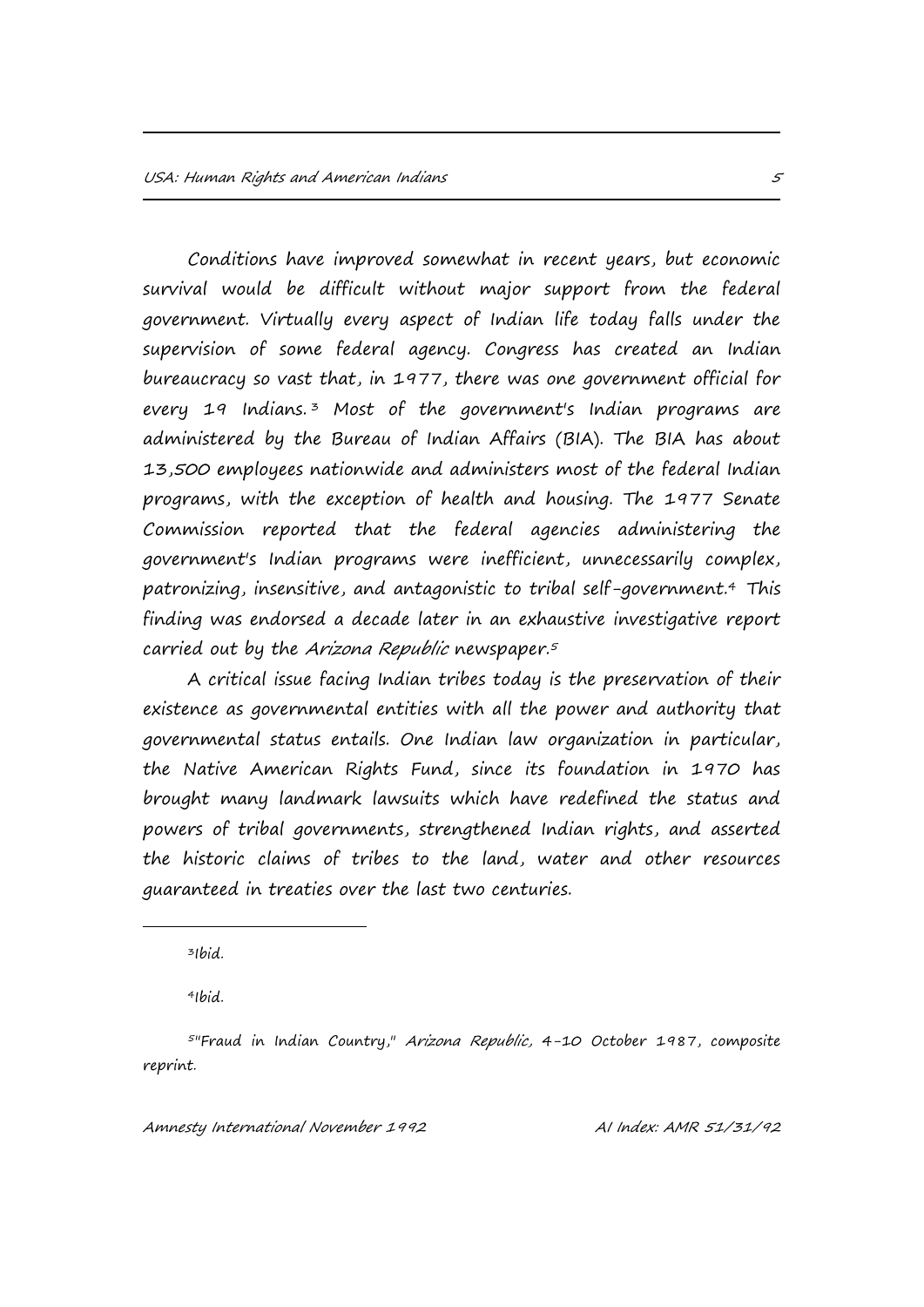### *History*

Most Indian tribes allowed the newly arrived Europeans to settle on their land. Treaties and agreements were made between the settlers and neighbouring tribes in which European goods were exchanged for Indian land and friendship. Few European settlements could have survived without the active support and protection of the local indigenous population. When fights erupted over the control of land, especially between settlements occupied by different European countries, each attempted to enlist the help of nearby Indian tribes. Had the Iroquis Confederacy sided with the French rather than the English during the war of 1763, history might have taken a very different turn.

In the years 1787 to 1828, Indian tribes were considered to have the same status as foreign sovereign nations. The Northwest Ordinance of 1787, ratified by Congress in 1789, declared: "The utmost good faith shall always be observed towards Indians: their land and property shall never be taken from them without their consent." Between 1787 and 1871 the USA entered into hundreds of treaties with Indian tribes. Almost always the Indians gave up land in exchange for promises. These promises included a guarantee that the USA would create a permanent reservation for the tribe and would protect individual members.

However, after the war of 1812, which ended the threat of British intervention in US internal affairs, friendship with the Indians became less valuable. In 1830 Congress passed the Indian Removal Act which authorized President Andrew Jackson to "negotiate" with eastern tribes for their relocation west of the Mississippi River. Between 1832 and 1843 most eastern tribes either had their lands reduced in size or were coerced into moving west. In 1835, President Jackson forced the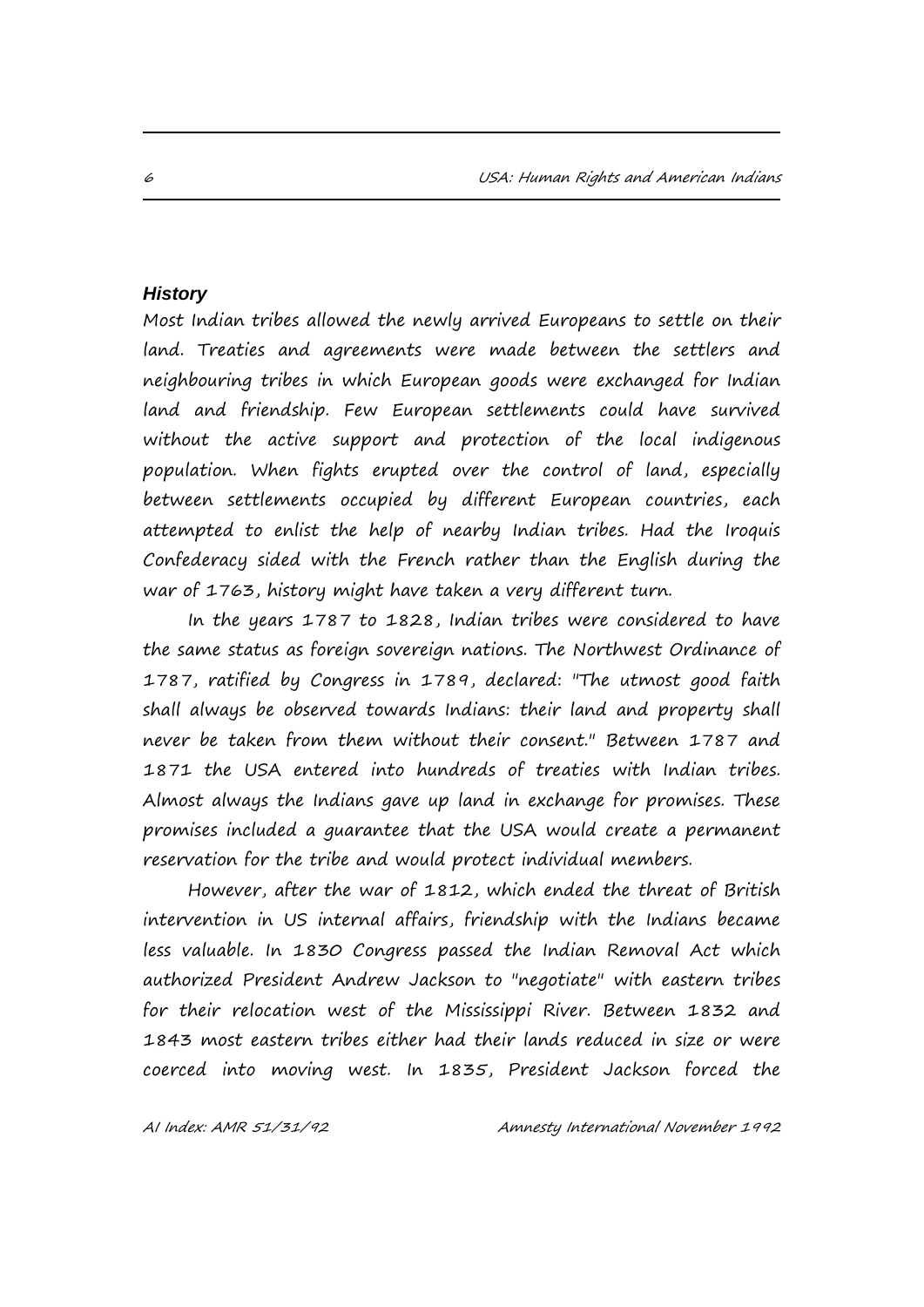Cherokees to sign the Treaty of New Echota, in which they gave up all of their land east of the Mississippi River in exchange for land in the Oklahoma Territory. After the treaty was signed the federal government ordered the Cherokees to march to Oklahoma - the Trail of Tears during which many died.

In 1871 Congress eliminated the practice of making treaties with Indian tribes and, in 1887, Congress passed the General Allotment Act, the effect of which was to break up tribal governments, abolish Indian reservations and force Indians to assimilate into white society. To force Indians to farm, each tribal member was given a parcel of land, with the surplus sold to white farmers. The effect was catastrophic. Most Indians did not want to abandon their communal society and adopt the way of life of a farmer. Much of the tribal land was unsuitable for small-scale agriculture. Thousands of impoverished Indians sold their parcels of land to white settlers. Indian land was reduced from 137 million to 52 million acres. Although Congress extended US citizenship to all Indians in 1924, this did little or nothing to improve their situation.

In the early 1930s a more humane and considerate approach to federal Indian policy was adopted after it had become widely recognized that the General Allotment Act was very harmful to the Indians, disrupting their reservations, their culture and their well-being. In June 1934 Congress passed the Indian Reorganization Act whose express purpose was "to rehabilitate the Indian's economic life and to give him a chance to develop the initiative destroyed by a century of oppression and paternalism." This act prohibited the further allotment of tribal land to individual Indians and added lands to existing reservations to create new reservations for landless tribes. It encouraged Indian tribes to adopt their own constitutions and to assert their powers of local self-government.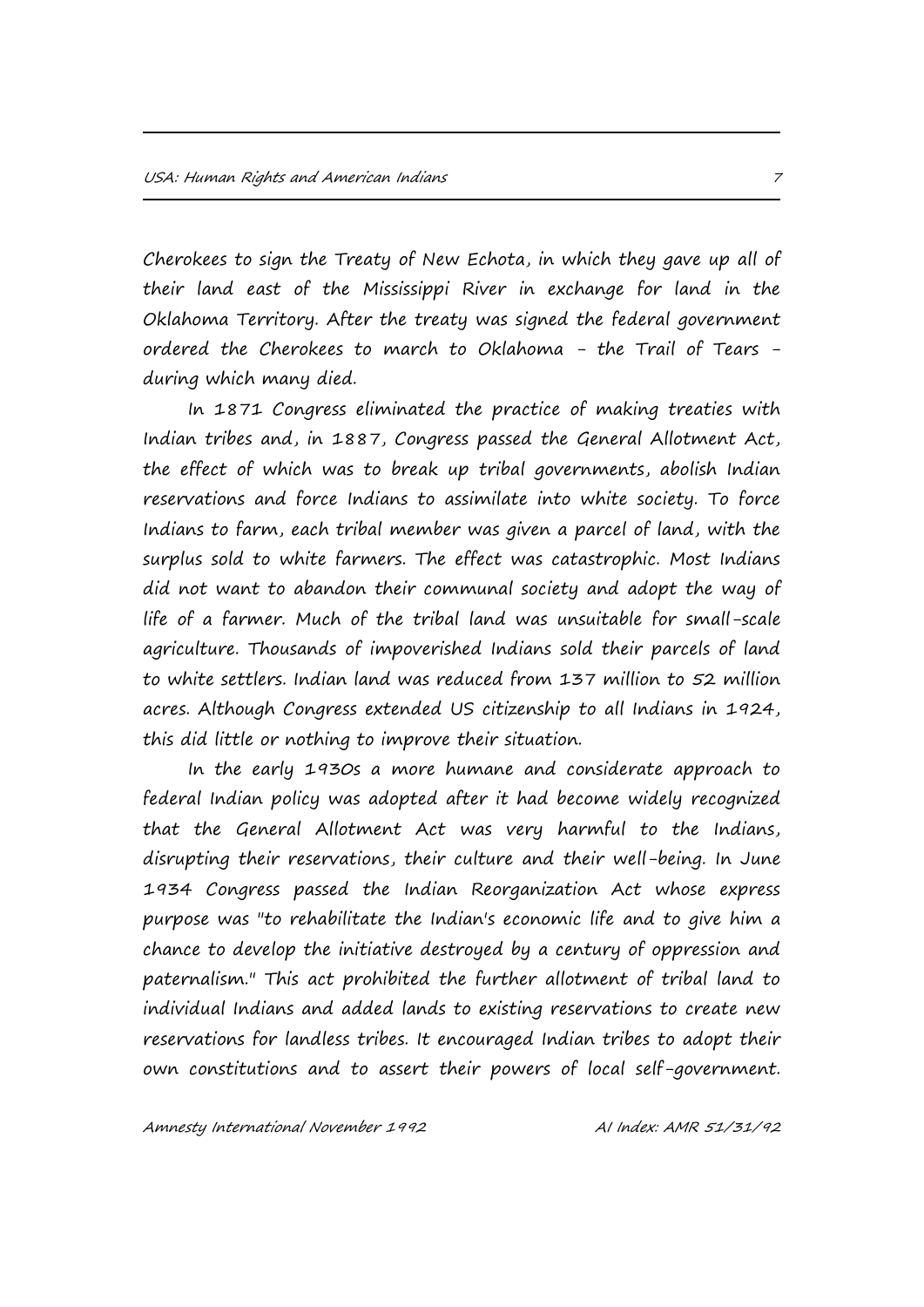Between 1935 and 1953 Indian landholdings increased by over two million acres and federal funds were spent for on-reservation health care, irrigation, roads, homes and schools.

But Congress abruptly changed in policy again in the 1950s. The new policy was called *termination*: the termination of federal benefits and support services and the forced dissolution of reservations. Between 1953 and 1963 Congress terminated its assistance to over one hundred tribes. Each was ordered to distribute its land and property to its members and to dissolve its government.

US federal Indian policy shifted once again when, in 1968, President Lyndon Johnson declared, "We must affirm the rights of the first Americans to remain Indians while exercising their rights as Americans. We must affirm their rights to freedom of choice and self-determination." President Richard Nixon in 1970 expressly denounced the termination policy and stated that the government's goal now was "to strengthen the Indian sense of autonomy without threatening his sense of community." Since the late 1960s, Congress has passed a number of statutes that foster Indian self-determination and economic development and has repudiated the termination policies of the 1950s. The US Supreme Court noted in 1983, "both the tribes and the federal government are firmly committed to the goal of promoting tribal self-government, a goal embodied in numerous federal statutes."<sup>6</sup>

The future of US federal Indian policy cannot be predicted. During the past forty years alone, Congress has radically altered its Indian policies three times. Current policy is aimed at strengthening tribal

i.

<sup>6</sup>New Mexico v. Mescalero Apache Tribe, 462 US 324 (1983).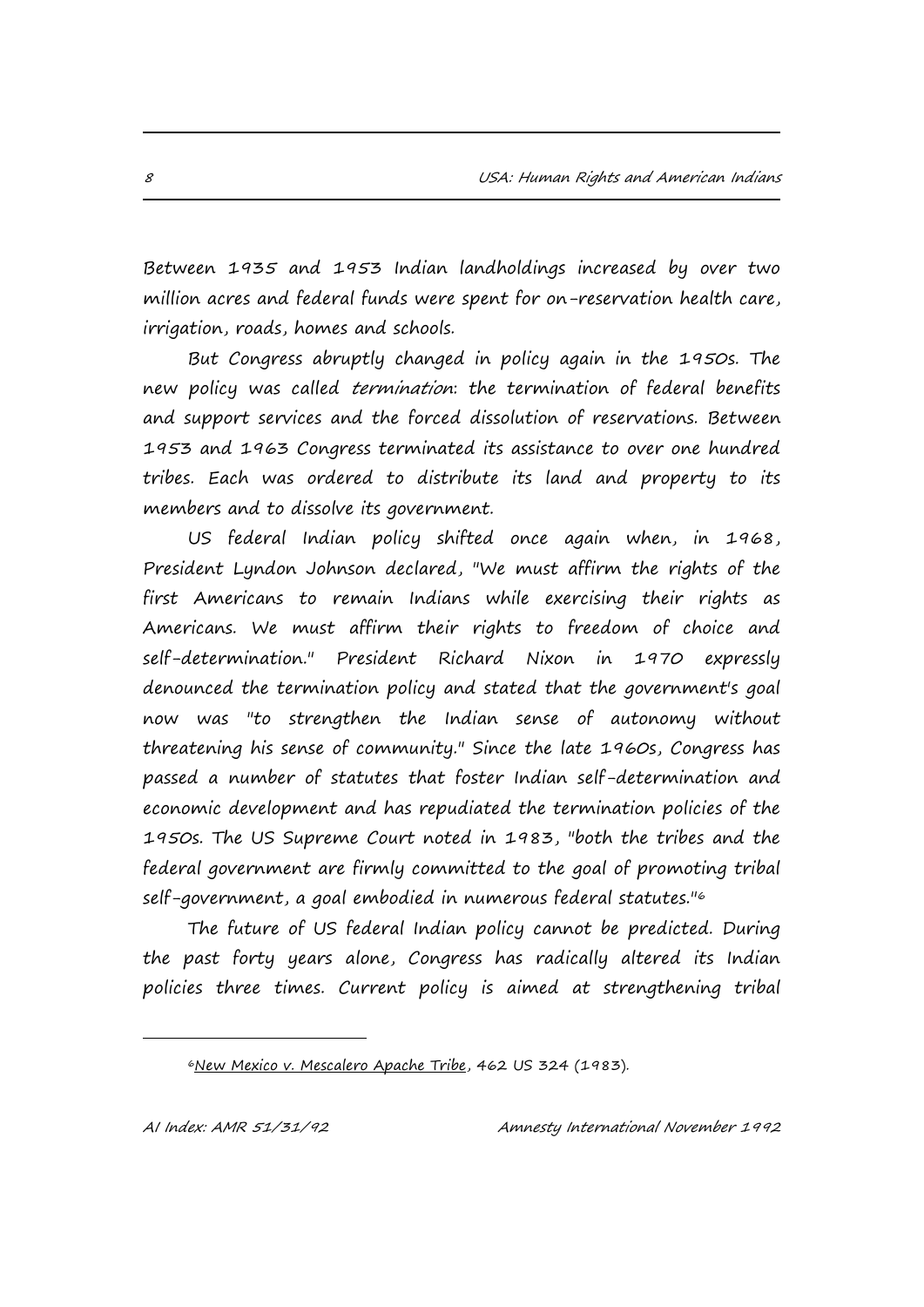self-government, but this may change. In recent years, Indian tribes have increasingly asserted their treaty and statutory rights.

### *Land rights*

The US Supreme Court has held that Indians must receive compensation whenever Congress abrogates their treaty rights. Realistically, however, a monetary award usually provides little compensation to people who have lost their homes or sacred lands. In 1980 the Supreme Court awarded the Sioux more than \$100 million in compensation for the loss of their sacred Black Hills. A number of Sioux filed a lawsuit demanding that the federal government keep the money and return the land. The court refused to interfere with the issue of Congress having taken the tribe's land.<sup>7</sup>

Yet the protection of tribal lands and natural resources is closely linked to the preservation of tribal existence. Without a sufficient natural resource base to sustain it, tribal existence is difficult to maintain. Successful lawsuits in recent years have helped Indian people to reestablish ownership and control of land, water rights and hunting and fishing rights. The largest return of land to Indian people in US history - 300,000 acres - occurred in 1980 when the claims of the Passamaquoddy Tribe, the Penobscot Nation and the Houlton Band of Maliseet Indians were resolved in the Maine Land Claim Settlement. The tribes were awarded \$27 million, and another \$54 million for purchase of the 300,000 acres of land.

i.

<sup>7</sup>US v. Sioux Nation of Indians, 448 US 371 (1980). Oglala Sioux Tribe of Pine Ridge Indian Reservation v. US, 862 F.2d 275 (8th Cir.), cert. denied, 109 S.Ct. 2087  $(1989)$ .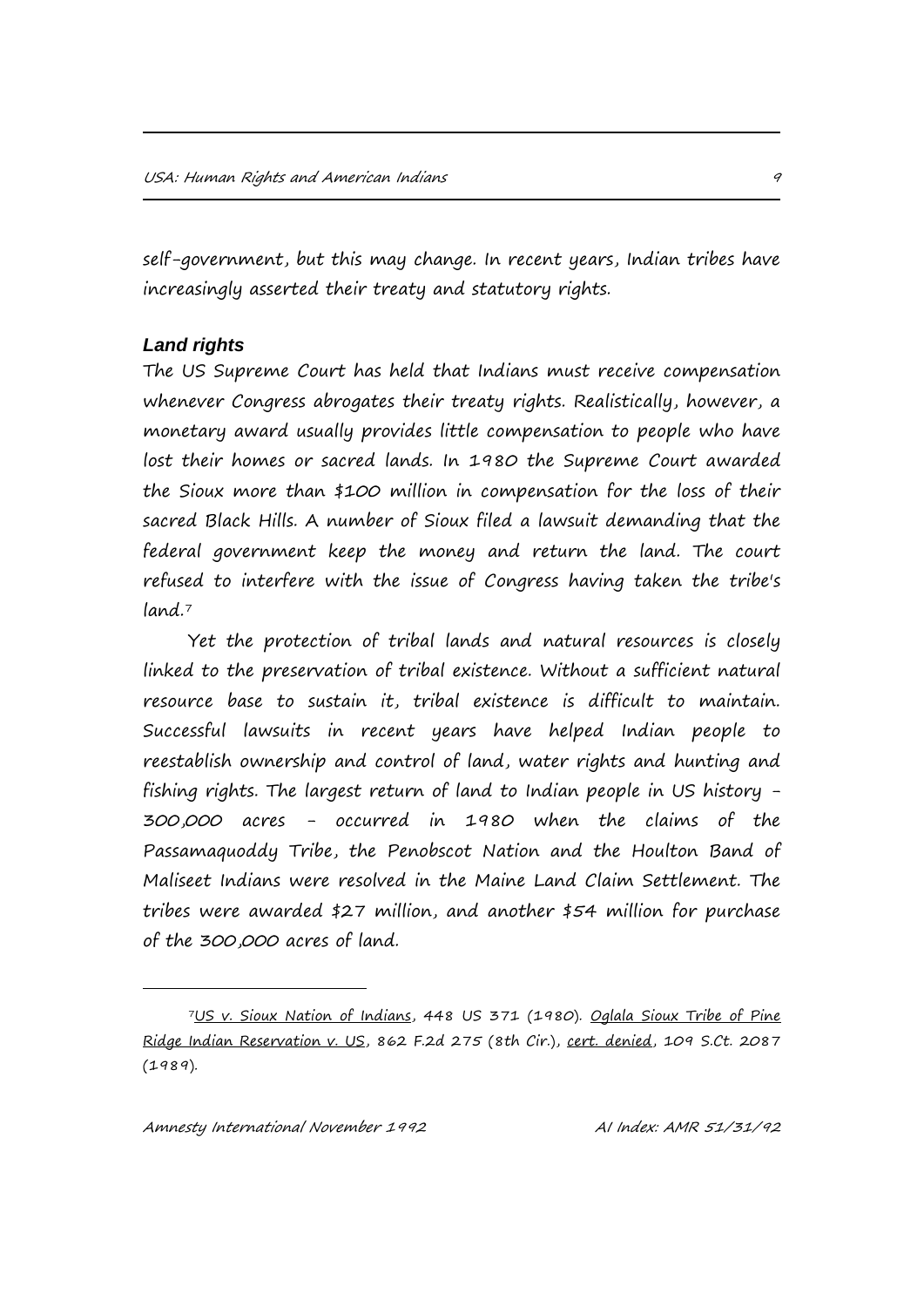### *Criminal justice*

Indian tribes had their own systems of criminal justice long before European settlement. Until the late nineteenth century punishment of crimes committed by one reservation Indian against another Indian was left solely in tribal hands. Tribes usually handled misbehaviour primarily through public scorn, the loss of tribal privileges, or the payment of restitution to an injured party, rather than by imprisonment. In the more extreme cases, banishment might occur. Executions were rarely if ever imposed: the death penalty was introduced to the country by the European settlers.

The federal government did not in general interfere with the traditional tribal justice systems until 1885, when it responded angrily to a highly publicized 1883 murder trial in the Dakota Territory. An Indian named Crow Dog was convicted of murdering Spotted Tail, the Chief of the Brule Sioux. Crow Dog was first tried by his peers and ordered to make restitution to the victim's family in accordance with tribal custom. The federal government, feeling that Crow Dog had not been adequately punished, prosecuted him in federal court and sentenced him to death. Crow Dog appealed his federal conviction to the Supreme Court, arguing that federal officials had no right to prosecute him for something that had occurred on an Indian reservation between two Indians. The Supreme Court agreed with Crow Dog. It ordered his release because the government did not have jurisdiction over reservation crimes committed by one Indian against another.

Congress was so upset by the decision that it passed the Major Crimes Act (1885). This gave the federal government jurisdiction over seven major crimes when committed by an Indian against the person or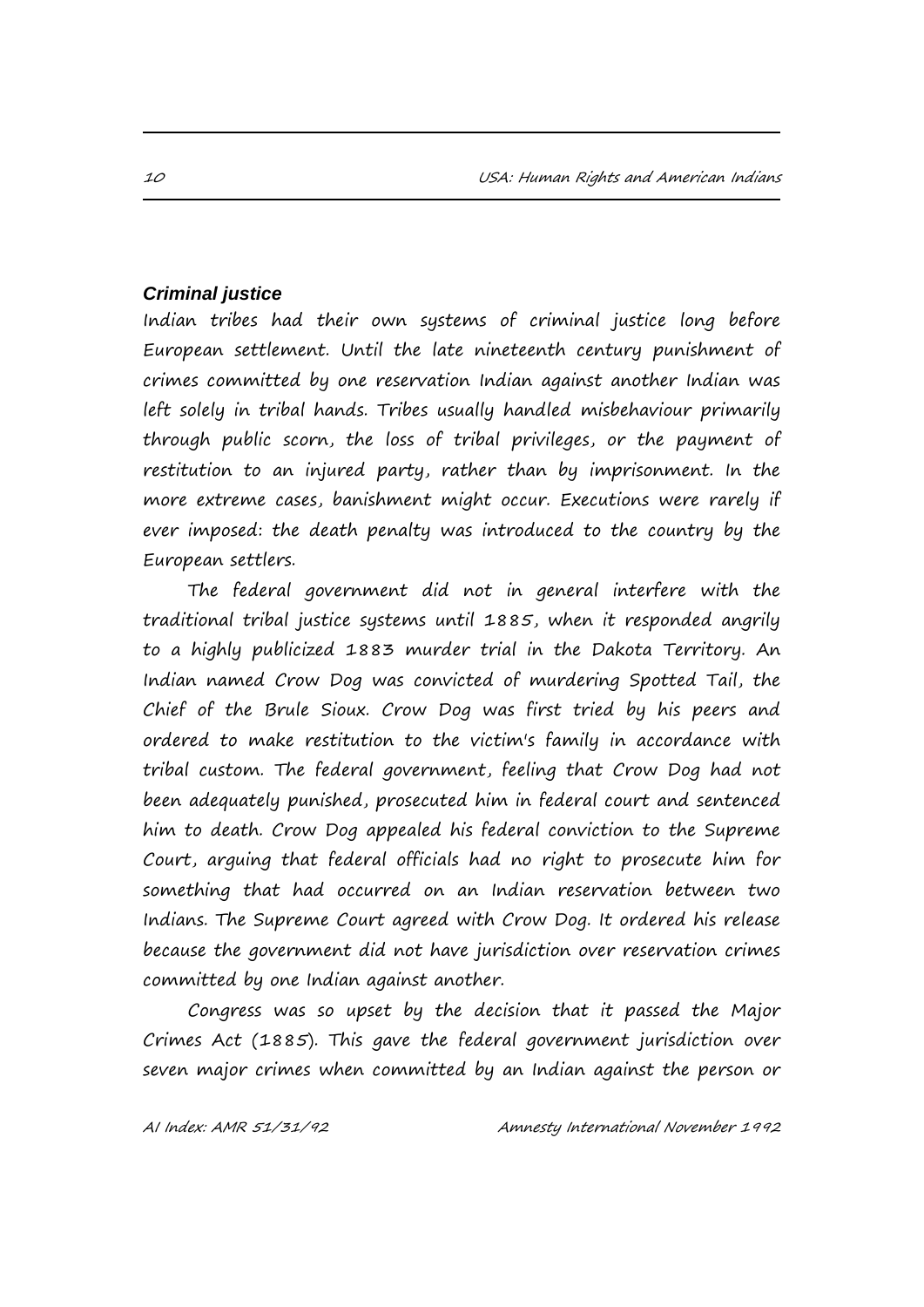property of any other person within Indian country. The crimes were murder, manslaughter, rape, assault with intent to kill, arson, burglary and larceny. The Act has been amended several times and now covers more than a dozen crimes. The effect has been to diminish tribal self-government. Congress has made it nearly impossible for tribes to deal effectively with serious crimes. Tribal courts are severely limited in the punishments they may impose,<sup>8</sup> and tribal law enforcement has not been adequately financed by the federal government.

According to a 1987 report, the violent crime rate on reservations was twice as high as that of the USA. Many major crimes such as murder and rape are not prosecuted on reservations because as many as six different law enforcement agencies and three separate court systems have potential jurisdiction. Many murders on Indian reservations remain unsolved.<sup>9</sup>

Criminal jurisdiction is one of the most confusing areas of federal Indian law. In some situations Indians are treated differently from other citizens for the same offence. For example, an Indian who murders someone on a reservation can be punished by the federal government under the Major Crimes Act. But a non-Indian who murders another non-Indian on the reservation can only be punished under state law. The US Supreme Court has held that the Major Crimes Act is not unconstitutional, even though it may subject an Indian to a harsher

i.

<sup>8</sup>Under the Indian Civil Rights Act of 1968, the penalties that tribal courts may impose in a criminal case for any offence are limited to six-months' imprisonment and a \$500 fine.

<sup>9</sup>"Fraud in Indian Country," Arizona Republic, 8 October 1987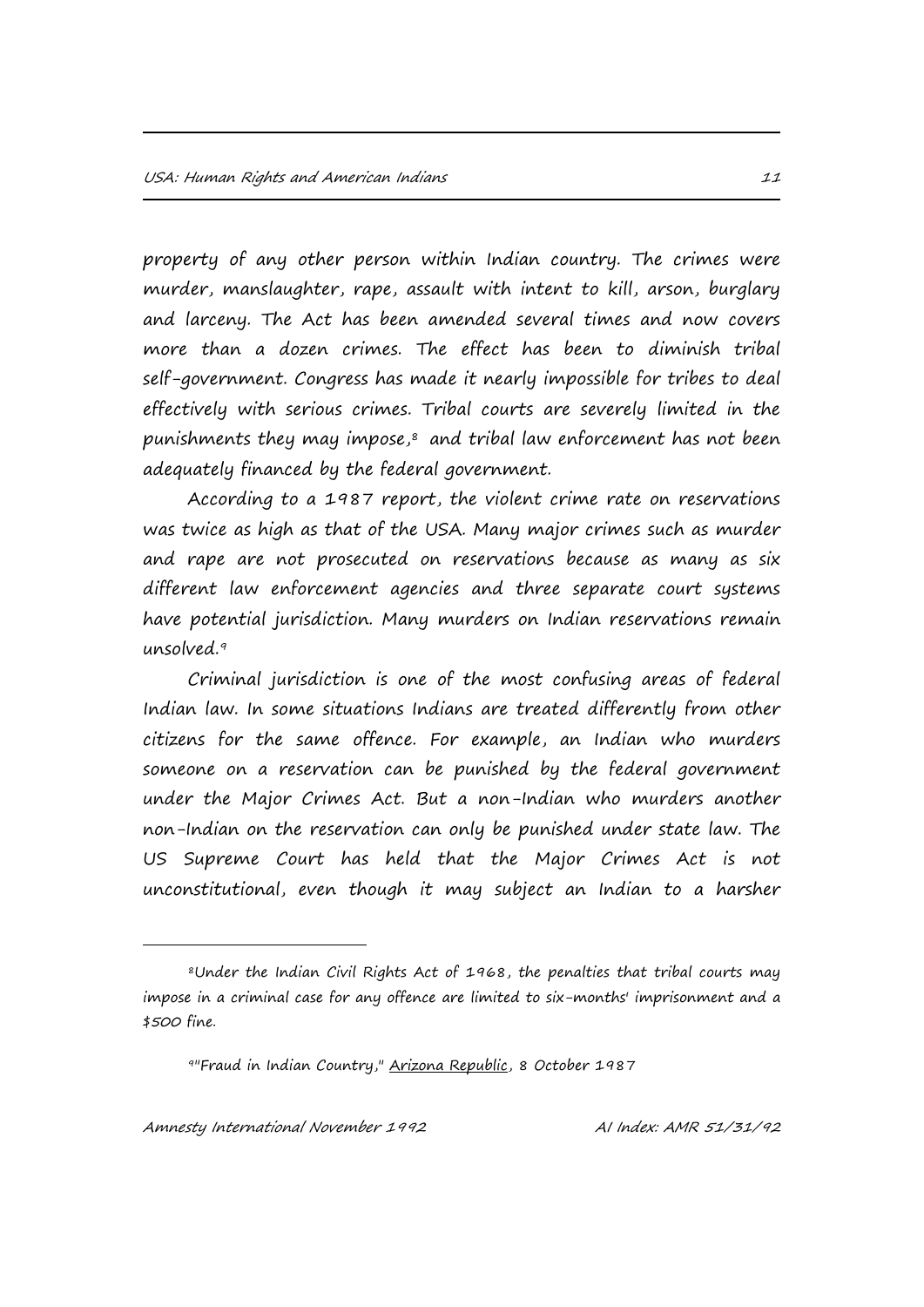penalty than a non-Indian who commits the same crime. <sup>10</sup> (See discussion of the impact of federal death penalty legislation on Indian lands, below).

The American Indian Religious Freedom Act report to Congress (1979) remarked that "Native Americans have a disproportionately high arrest and incarceration rate - the highest of any identifiable group in the country." Nine years later the inmate population for federal and state prisons in 1988 indicated that American Indians, Native Alaskans and Native Hawaiians were over-represented in prisons in many states. States with an especially high representation of Indian prisoners included Montana (19.4 percent of the prison population compared to 4.8 percent of the state population) and South Dakota (25 percent of the prison population compared to 6.5 percent of the state population). See chart in Appendix II.

### *Religion*

i.

On his first day in the "New World," (12 October 1492), Christopher Columbus wrote of the Native inhabitants he had encountered: "They ought to be good servants and of good intelligence...I believe that they would easily be made Christians because it seemed to me that they had no religion. Our Lord pleasing, I will carry off six of them at my departure to Your Highnesses, in order that they may learn to speak."

Conversion to Christianity became a cornerstone of the relationship between the European settlers and the indigenous peoples of North America. It became federal Indian policy to convert the "savage" Indians

<sup>10</sup>US v. Antelope, 430 US 641 (1977).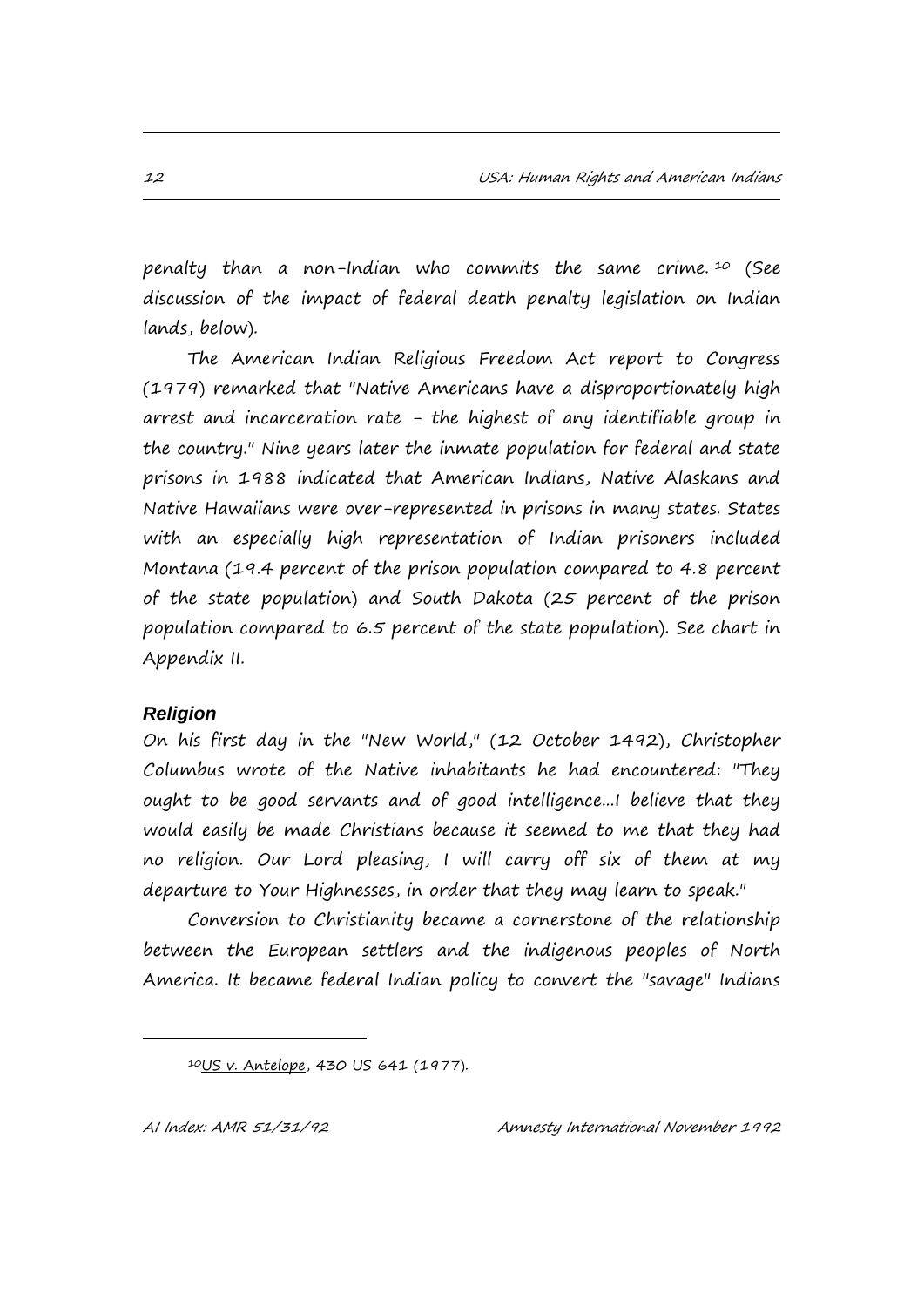into Christian citizens and to separate them from their traditional ways of life. President Jackson tried to justify his Indian removal policy in the name of converting and civilizing the Indians. Christian missionaries, hired as government Indian agents, were an integral part of federal Indian policy for over one hundred years. The government placed entire reservations and Indian Nations under the administrative control of different denominations for the purpose of converting them.

Indians were granted citizenship of the USA in 1924 but the government continued to ban their right to worship until 1934. In 1978, in an effort to clarify the status of American Indian religious practices, Congress passed a joint resolution, "The American Indian Religious Freedom Act" (PL 95-341). The Act explicitly recognized the need to protect Indian religious freedom, including worship. It declared,

"It shall be the policy of the United States to protect and preserve for Native Americans their inherent right of freedom of belief, expression, and the exercise of traditional religions of the American Indian...including but not limited to access to sites, use and possession of sacred objects, and the freedom to worship through ceremonials and traditional rites."

The Congressional hearings revealed that much of the problem resulted from government ignorance about traditional Indian religious practices. The Act contained no penalty provision enforceable against violators, however, and nothing in the Act protects or preserves Indians' right to practice their religion and conduct ceremonies at sacred sites on public lands. Indian legal rights groups have lobbied Congress in recent years for legislation which would protect their religious practices.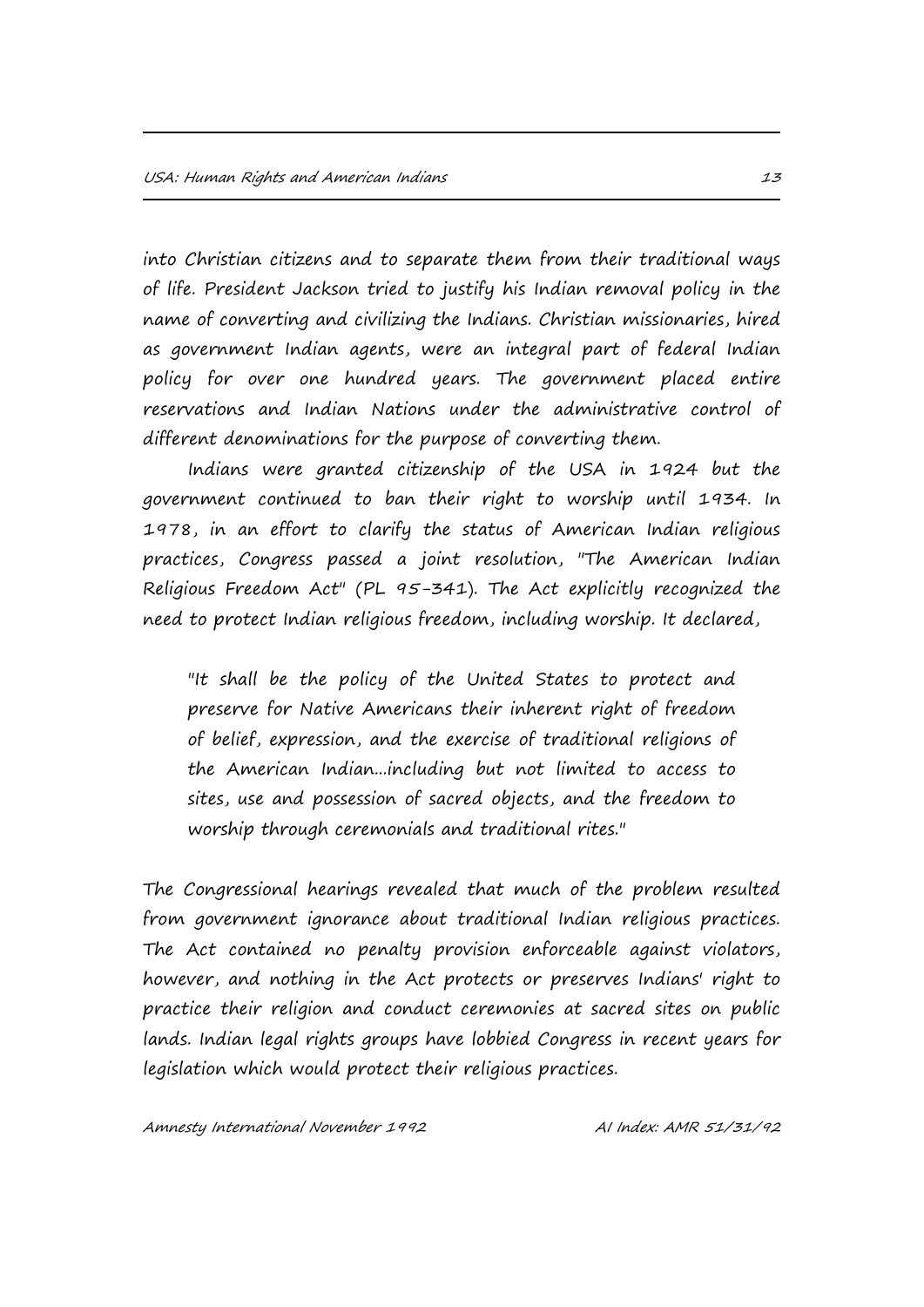In 1987 the US Supreme Court held that prison regulations are valid if they are reasonably related to legitimate prison interests, even when the regulations destroy a religious practice.<sup>11</sup> This ruling has serious implications for Indian prisoners who may wish to engage in religious practices requiring special exceptions, such as pipe ceremonies, sweat lodges<sup>12</sup> and wearing long hair. In practice most US prison systems, state and federal, nowadays make some provisions for American Indian beliefs. (However, see Oklahoma prison suit described on page 23.)

### *International law*

The Universal Declaration of Human Rights sets out basic principles regarding the right to life, to liberty and to the security of all persons with no distinction as to race, colour, sex, language, religion, political or other opinion, national or social origin. Article 5 protects all persons from torture or cruel, inhuman or degrading treatment or punishment. Article 7 stipulates that all are equal before the law and are entitled to equal protection of the law. Article 9 provides that no one shall be subjected to arbitrary arrest, detention or exile.

The fundamental principles enshrined in the Universal Declaration of Human Rights are given a more precise legal form in two covenants: the International Covenant on Civil and Political Rights (ICCPR) and the

 $110'$ Lone v. Estate of Shabazz, 482 US 342 (1987).

<sup>12</sup>An ancient purification and cleansing ceremony forming an important part of American Indian religious practice. The ceremony takes place in a small round enclosure framed from bent willow branches and enclosed with canvas tarpaulins or buffalo hides. Heated rocks are placed in a small hole in the centre, and worshippers gather inside the enclosure to meditate, sing and pray together.

i.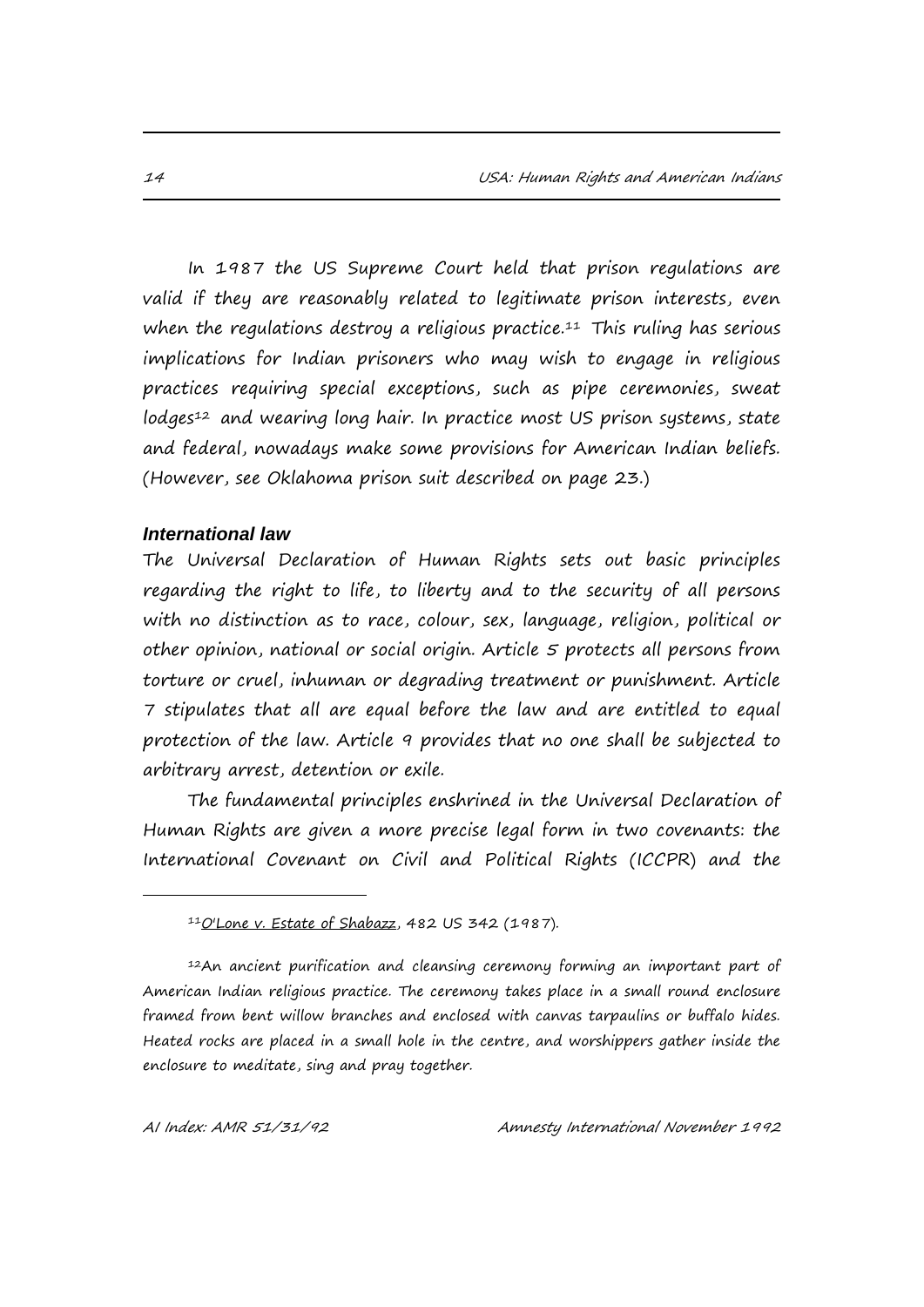International Covenant on Economic, Social and Cultural Rights. The USA ratified the ICCPR on 8 June 1992 and is legally bound to observe its provisions. The ICCPR protects a number of fundamental rights including those at the core of Amnesty International's work: the right to life; the rights to freedom of conscience, expression and association; the right to be free from arbitrary arrest or detention; the right to freedom from torture and ill-treatment; and the right to a fair trial. Article 27 of the ICCPR provides that "In those states in which ethnic, religious or linguistic minorities exist, persons belonging to such minorities shall not be denied the right, in community with the other members of their group, to enjoy their own culture, to profess and practice their own religion, or to use their own language."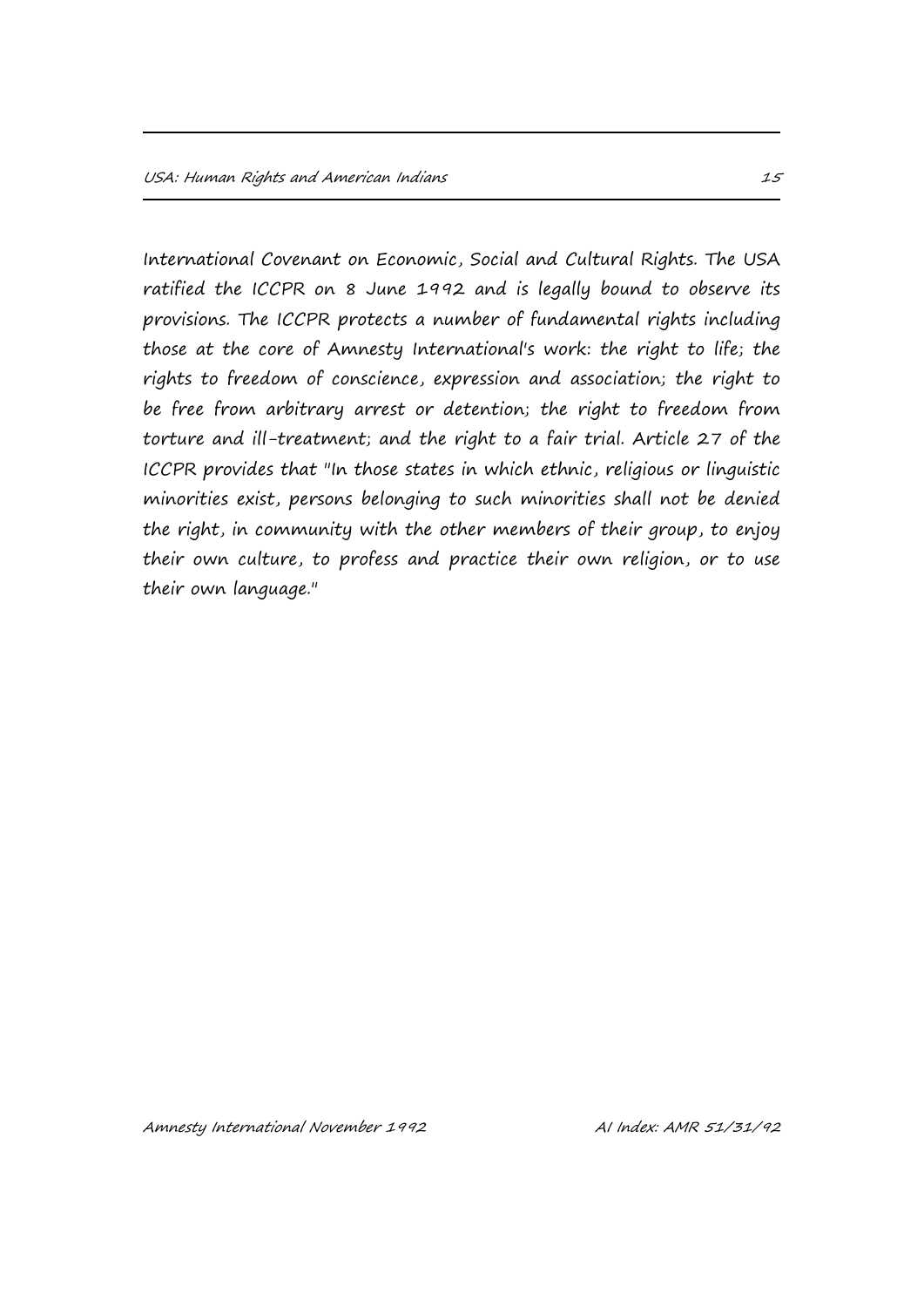#### **PART II: CASES OF CONCERN TO AMNESTY INTERNATIONAL**

### **THE DEATH PENALTY AND AMERICAN INDIANS**

### *The Death Penalty in State Law*

Amnesty International opposes the death penalty unconditionally in all cases, considering it to be the ultimate cruel, inhuman and degrading punishment and a violation of the right to life, as proclaimed in the Universal Declaration of Human Rights and other international human rights instruments. Amnesty International has campaigned actively against the reintroduction of the death penalty and the resumption of executions by US states. It has published a number of reports documenting its concerns regarding the application of the death penalty in practice in the USA.<sup>13</sup> Amnesty International has frequently expressed concern at evidence that the death penalty is applied in a racially discriminatory manner, and that those under sentence of death include many prisoners who are mentally ill or mentally retarded.

In July 1992 some 45 American Indians were under sentence of death in 13 US states (see Appendix I). This compares with a total death row population in excess of 2,600 inmates across the country. It has not been possible to obtain the exact number of American Indians under sentence of death in all states owing to the failure of some to maintain accurate records of defendants' race of origin. In California, for example, there may be more Indians under sentence of death than the 13 listed in Appendix I. Much depends on the ethnic classification given them at the time of indictment: in some instances American Indians have been incorrectly classified as "Hispanic" or "other." It has not been possible to verify how many American Indians are under sentence of death in Texas.

Amnesty International has reviewed the cases of 27 of the 45 Native Americans currently under sentence of death in the USA. It also examined the cases of three prisoners whose death sentences were later overturned. One was acquitted of murder at his retrial; one was granted executive clemency shortly before he was due to be executed because of remaining doubts about his guilt, and the third was found to have committed the murder on Indian land so that the state in question, Oklahoma, had no jurisdiction

i.

<sup>13</sup>See: USA: The Death Penalty, (AMR 51/01/87), published in February 1987; a series of updates on developments, available for 1987 through 1991 (AMR 51/01/88; AMR 51/01/89; AMR 51/46/89; AMR 51/13/91 and AMR 51/01/92). See also: The Death Penalty and Juvenile Offenders, October 1991, (AMR 51/23/91).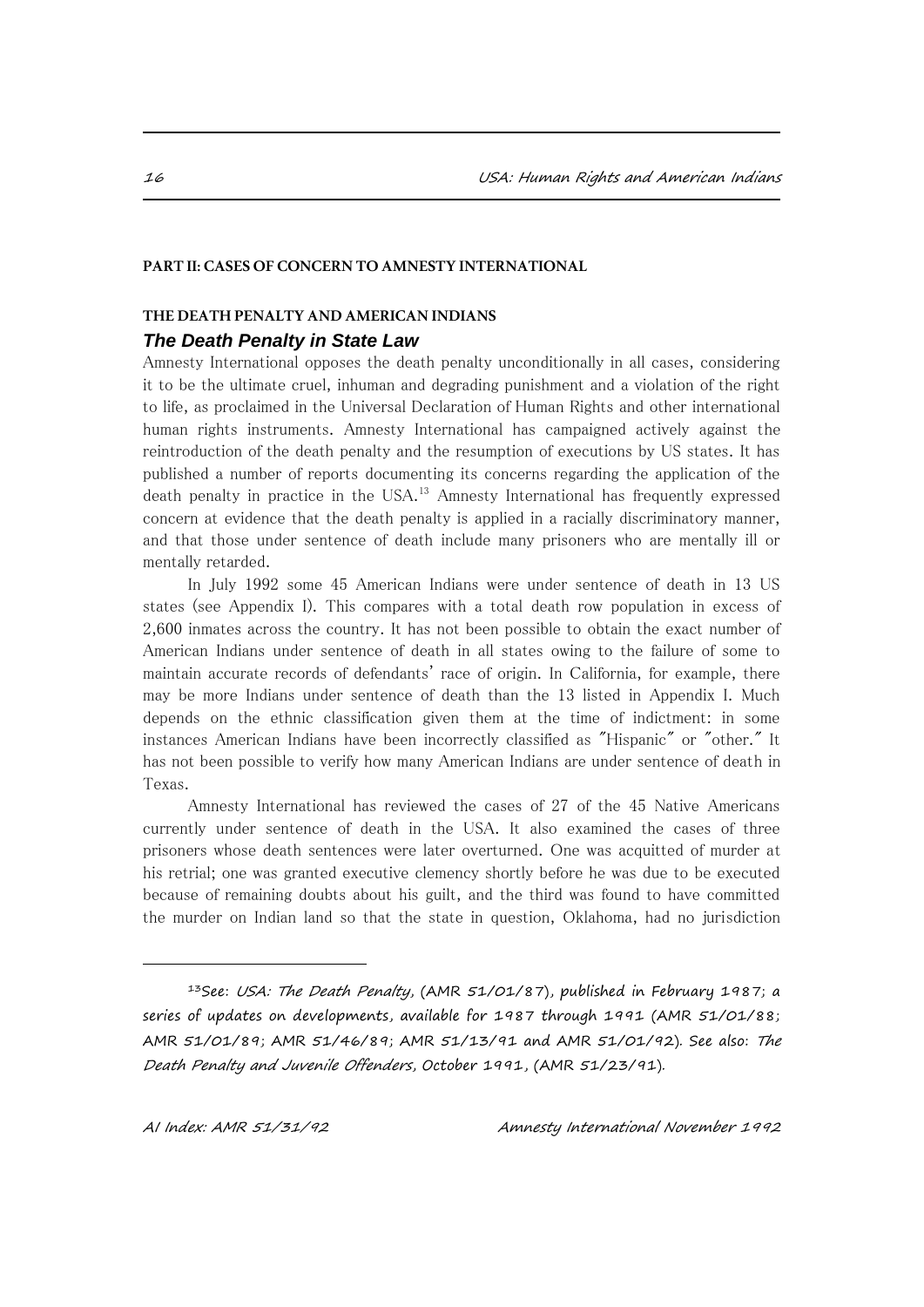over the case and should not have prosecuted him. These three cases are described in detail below.

Amnesty International was able to establish the race of the murder victims in 37 cases. In the great majority the death penalty had been imposed for murders involving white victims (33 cases). In 22 of these cases there was a single white victim, and in 11 cases there was more than one victim. In only four cases were American Indians under sentence of death for the murder of members of an ethnic minority, including their own.

In three cases, two Indians were tried for the murder of a single victim. In Montana, two brothers, Lester and Vern Kills on Top, were tried separately for their involvement in the murder of a single white male victim. Both had their trial venues changed to districts where the population was predominantly white, and both were convicted and sentenced to death by all-white juries.

Amnesty International's inquiries indicate that American Indians under sentence of death, while convicted of very serious crimes, come overwhelmingly from acutely deprived backgrounds. In many cases there is evidence of physical abuse, neglect and abandonment as children. The majority of the Indian death row inmates in North Carolina and Oklahoma were found to be of below-average intelligence.

An Indian defendant with an IQ of 68 was described at his trial as illiterate, unable to use a public phone without help, and having difficulty controlling his own bodily functions. At the sentencing phase of his trial for murder in 1985 the jury twice deadlocked 11-1 over whether or not to impose the death penalty. They eventually returned a death sentence after the trial court threatened to reconvene the jury to continue its deliberations the following day, which was the last Saturday before Christmas.

In many of the 27 cases reviewed there was evidence suggesting the defendants suffered from mental illness or brain damage. An Indian defendant in California was convicted of raping and murdering a white woman shortly after being released from close confinement in a mental hospital. He had been diagnosed at an early age as a mentally disordered sex offender and a chronic schizophrenic. At the age of five he had been hit by a truck and spent 29 days in a coma; he sustained serious, irreversible brain damage as a result of this accident. He required large doses of antipsychotic drugs to treat his condition. At his trial in 1982 the defence argued that the state had been negligent for releasing him from hospital in view of his long, well-documented history of mental illness. His death sentence was affirmed on direct appeal to the California Supreme Court in 1988. One judge, Stanley Mosk, dissented from the imposition of the death penalty. In Judge Mosk's opinion, "his personal moral culpability is not sufficiently grave as to allow the state to inflict on him the ultimate sanction" given that the prosecution and defence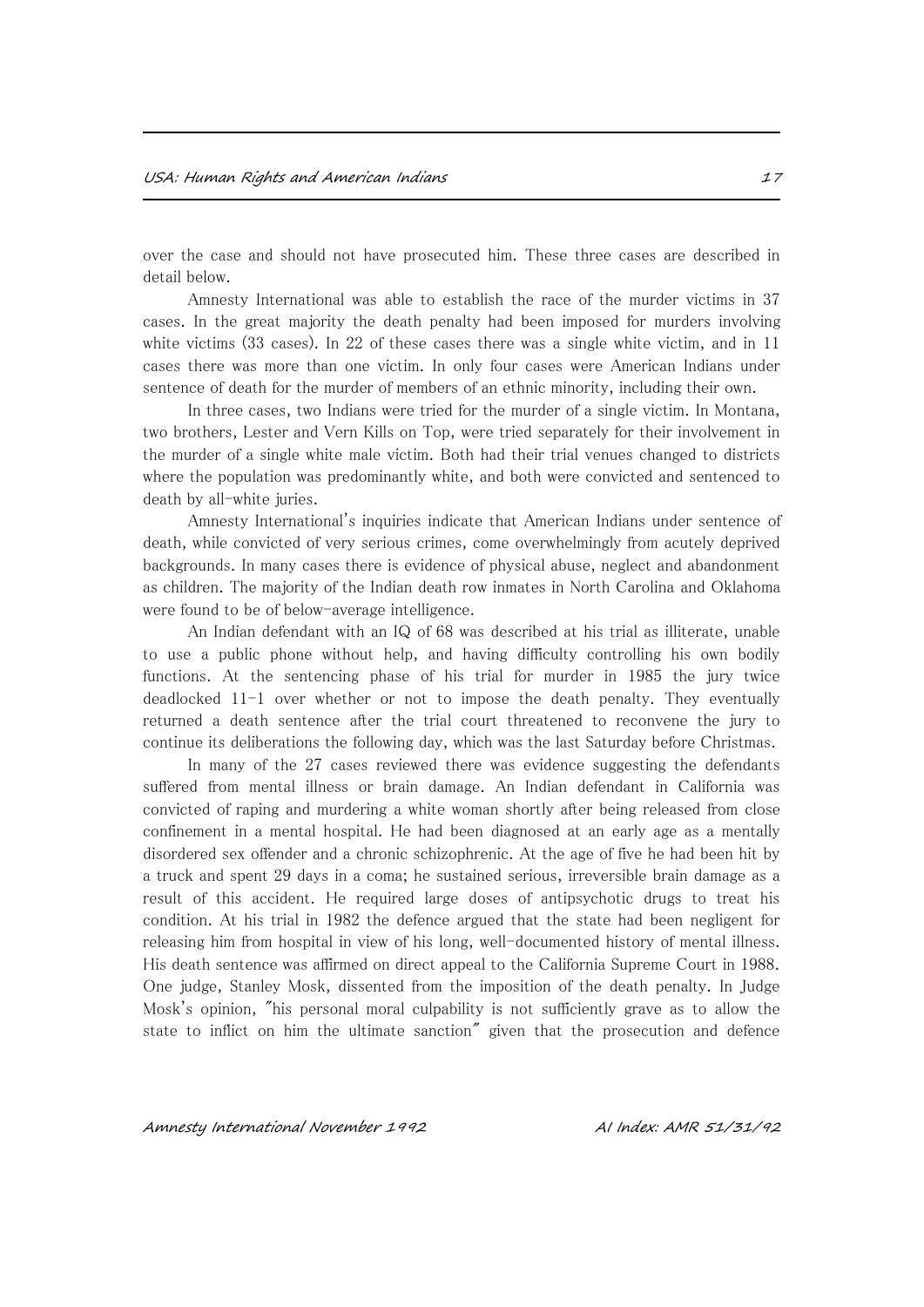experts were all in substantial agreement as to the defendant's mental illness prior to and on the day of the crime.<sup>14</sup>

Foetal Alcohol Syndrome (FAS): physical and mental impairment caused by the mother drinking alcohol while pregnant, was an issue of concern in several cases. Damage to the baby can range from subtle to severe. It may cause clumsiness, behavioral problems, stunted growth, disfigurement or mental retardation. Robert Alton Harris, who was executed in California on 21 April 1992, was believed to have suffered from FAS. His mother was an American Indian. Both parents were alcoholics and Mrs Harris continued drinking alcohol throughout her pregnancy.There is evidence that Robert Harris' exhibited some of the physical and cognitive characteristics of FAS.

In at least two of the 27 cases reviewed, Indians who had seen combat duty in the Viet Nam war suffered serious mental illness after they returned to the USA, and the murders of which they were convicted appeared to be directly attributable to this fact (see case of Darias Cravatt, described below). Despite numerous social problems including extreme poverty, several of the Indian defendants had only minor prior criminal records.

Alcohol dependency, drug abuse and addiction to inhalants and other chemical substances were found to be factors present in the commission of most of the crimes. One Indian defendant had begun inhaling paint and glue fumes at the age of ten. His medical history showed extensive evidence of mental illness, head injuries, organic brain damage and retardation. His chronic drug and alcohol abuse led to blackouts, suicide attempts and psychosis. His father was a violent alcoholic who beat his children. The family grew up in abject poverty: at one time ten children and two adults lived in a one-room apartment. His 1984 conviction and death sentence for the murder of an elderly white woman was reversed on technical grounds in 1988. Doctors then found him to be mentally ill and incapable of assisting his lawyer in the preparation of his defence. However, four months later he was declared to be suffering from "a chronic mental illness which was currently in remission." He was said to be restored to competency provided he remained on medication. His retrial proceeded in 1989 and he was again convicted and sentenced to death.

In most of the cases examined, the Indian defendants were represented at trial by court-appointed lawyers. In some cases juries were not given an opportunity to consider the defendant's impaired mental capacity, or impoverished or abused background as reasons not to impose the death penalty because the relevant information was not presented at the trial. In some cases little or no mitigation evidence was introduced.

i.

<sup>&</sup>lt;sup>14</sup> People v. Joseph Carlos Poggi, 45 cal.3d 306 (May 1988) at 349.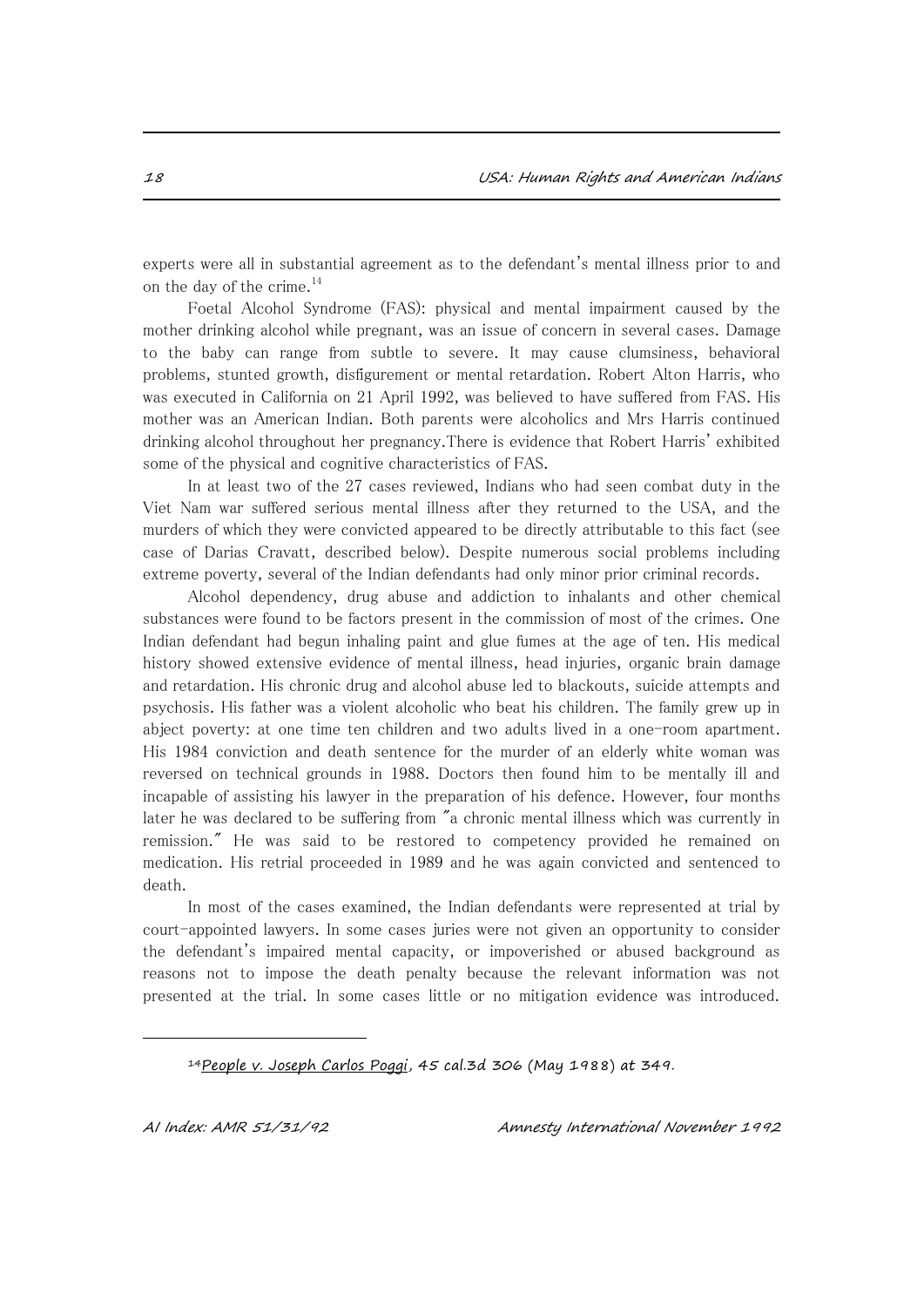Almost invariably, later investigation of cases by lawyers representing defendants in post-conviction appeals revealed extensive new information about the defendant which should have been presented at the time of the trial.

Many of Amnesty International's findings in the cases of Indian defendants facing the death penalty also apply to other prisoners under sentence of death in the USA. US capital punishment laws contain safeguards intended to ensure that the death penalty is fairly applied and imposed only for the worst crimes and most culpable offenders. But the 27 individual cases reviewed for this report provide further evidence that these safeguards have not been met in practice. In particular, they provide further support for the argument that the death penalty is sought and obtained most often in cases involving the murders of white victims.

The death penalty denies the right to life. It is a cruel and inhuman punishment, brutalizing to all who are involved in the process. It serves no useful penal purpose and denies the widely accepted principle of rehabilitating the offender. It serves neither to protect society nor to alleviate the suffering caused to the victims of crime. It is irreversible and, even with the most stringent judicial safeguards, may be inflicted on an innocent person.

Amnesty International calls for commutation of all death sentences. In view of the special concerns raised about American Indian capital defendants as a group (concerns which include acute deprivation, inadequate legal representation at trial, mental illness, mental retardation and chemical dependency), Amnesty International urges state governments to grant a general commutation of the death sentences of Indians now on death row, and urges that no further death sentences in any case be imposed or carried out. It also urges that commissions of inquiry be established to examine the effect of racial discrimination and other adverse factors, such as economic and social deprivation, on the application of the death penalty.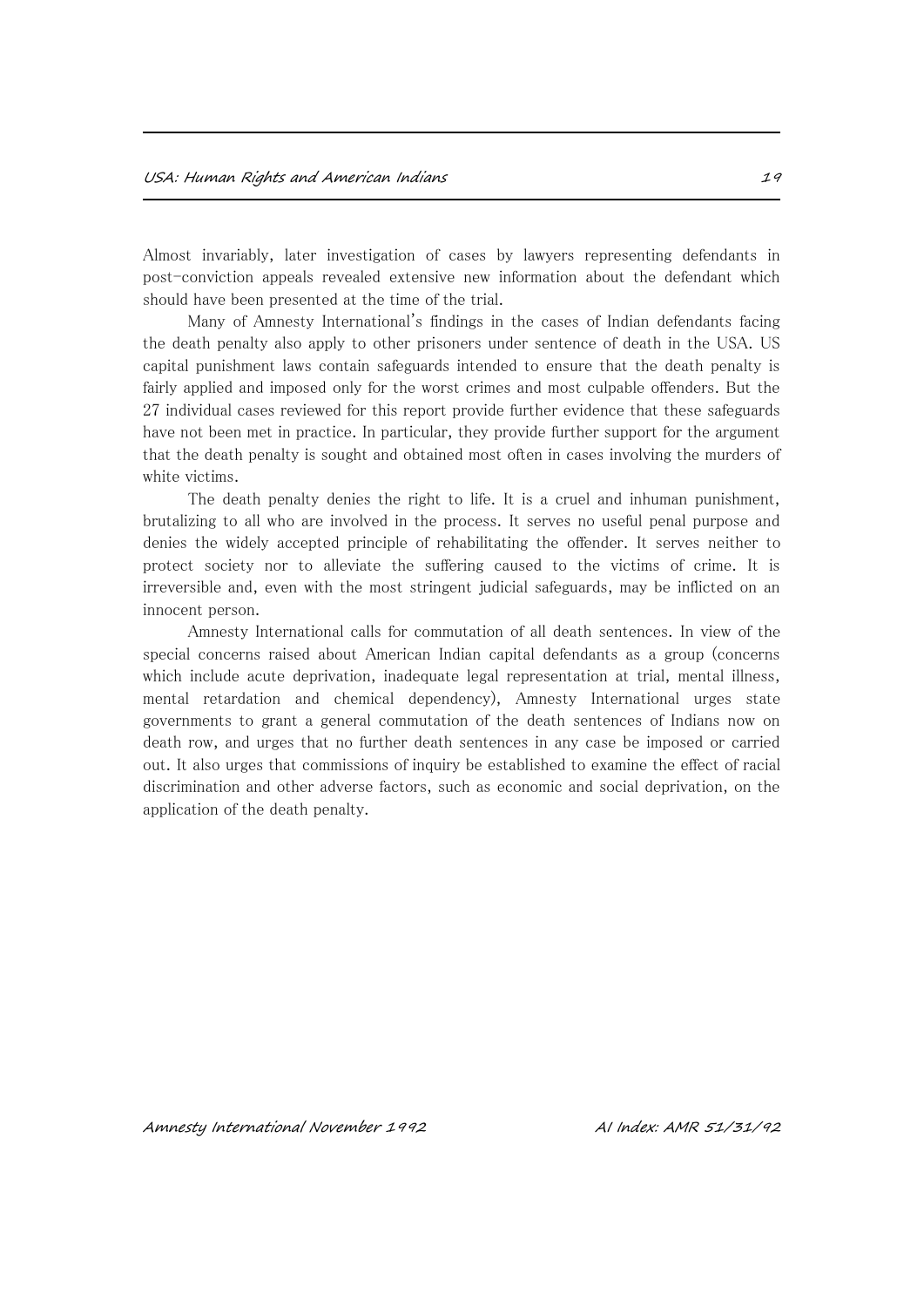<sup>20</sup> USA: Human Rights and American Indians

Ronald Lee Deere, a Sioux-Choctaw Indian, was sentenced to death in California in 1982. He was convicted of shooting dead three members of his girlfriend's family. He was reportedly in a state of depression and despondency over the termination of their relationship and under the influence of drugs or alcohol at the time of the crime. He later expressed deep remorse, plead guilty, waived his right to a jury at the sentencing phase of his trial, asked for the death penalty and attempted to ensure that he would receive it by refusing to allow his trial lawyer to present any mitigating evidence to the court. His lawyer complied with his wishes. Deere's death sentence was reversed on appeal for the failure to present mitigating evidence at trial. At Deere's resentencing trial in 1986 some mitigation was presented: a psychiatrist was of the opinion that the murders had not been premeditated and that Deere had suffered a "rage reaction" triggered by stress and drugs. He was again sentenced to death and his conviction and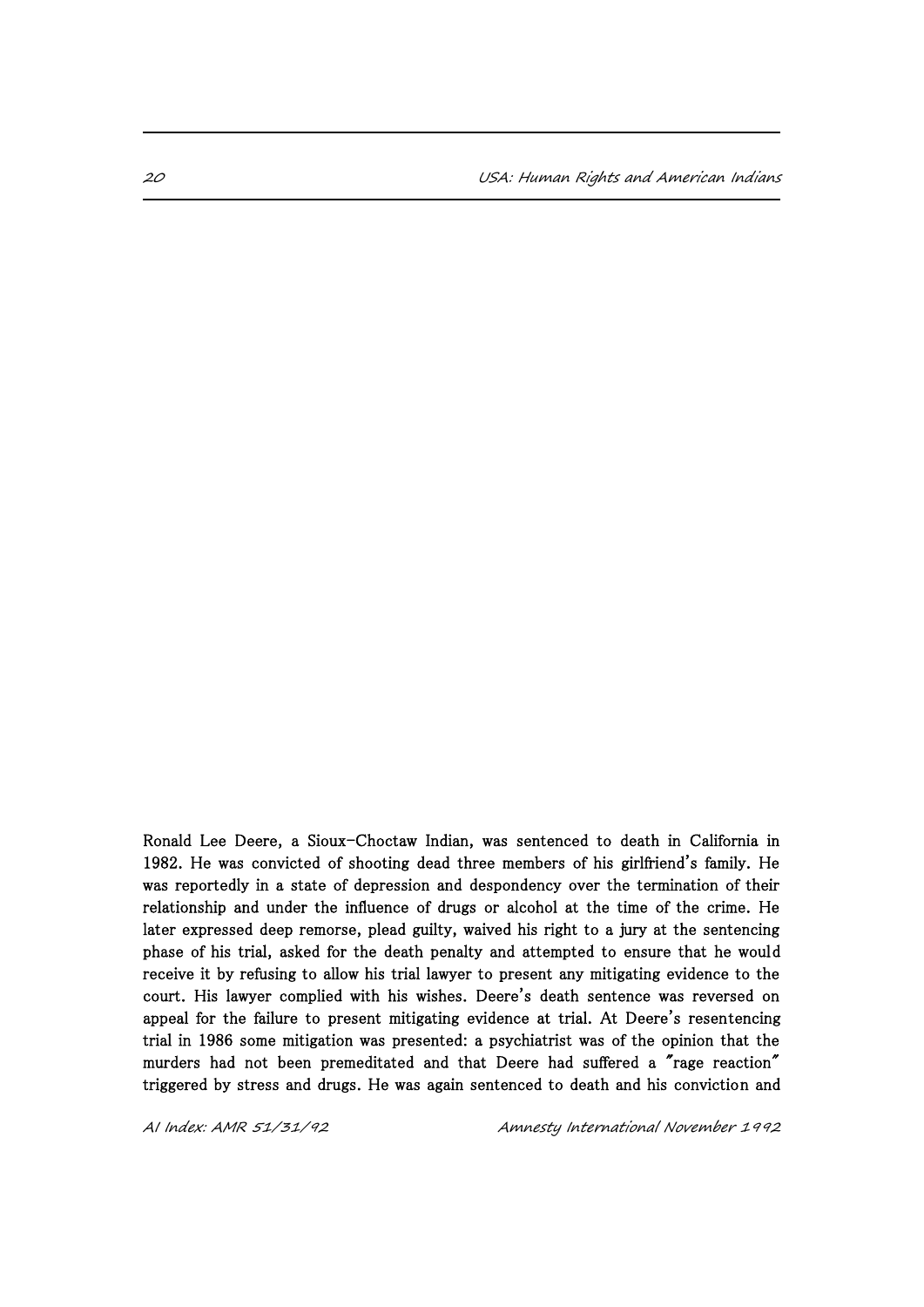death sentence were affirmed on direct appeal in 1991. Deere dropped his appeals and asked to be executed but was persuaded to pick up his appeals again. Lawyers now representing him say Deere has suffered from a variety of impairments including mental retardation, paranoia, organic brain damage, drug addiction and alcoholism.

### (Photo: Los Angeles Times)

### *The case of Anson Avery Maynard (North Carolina)*

Anson Avery Maynard, a Coharie Indian from Dunn, North Carolina, was granted executive clemency and his death sentence was commuted to life imprisonment without parole on 10 January 1992. Maynard was due to be executed on 17 January by lethal injection for the murder in 1981 of Steven Henry, a white man. He would have been the first American Indian executed under current US state death penalty laws. Governor James Martin granted executive clemency because of doubts about Maynard's guilt. He said no physical evidence linked him to the crime and the only eyewitness to testify was an admitted participant in the murder who was granted immunity from prosecution.

This was the first time a North Carolina governor had commuted a death sentence since the death penalty was reinstated in 1976. North Carolina has executed five prisoners under its current death penalty law, including one woman.

 Steven Henry was murdered on 13 June 1981. According to reports, he was last seen alive while being driven by Gary Bullard in Bullard's truck and was shot dead at Bullard's residence. His body was found in the Cape Fear River. On being arrested, Bullard admitted his involvement in the murder but said that Anson Maynard had carried out the actual killing. In a highly unusual move, Bullard, a white man, was granted immunity from prosecution in exchange for which he testified against Anson Maynard, who was the only person prosecuted for the murder.

Anson Maynard consistently maintained that he was innocent. Prior to his trial for capital murder he refused the state's offer of a chance to plead guilty to second degree murder - which would have eliminated any possibility of a death sentence and would have rendered him eligible for parole after ten years.

The prosecution case rested on the testimony of Gary Bullard, his wife and others who admitted their own involvement in the crime. In return for their testimony these witnesses were granted immunity from prosecution. Four witnesses for the defence testified that Anson Maynard was at a bar in Fayetteville, not at the crime scene, at the time of the murder.

Gary Bullard's wife, Bonnie, whose trial testimony against Mr Maynard was consistent with that of her husband, moved to recant her testimony in 1982 and allegedly told several people that her husband had carried out the murder. She reportedly indicated an intention to come forward with the truth about Mr Henry's death but before she could do so she and Gary Bullard were killed in a car crash.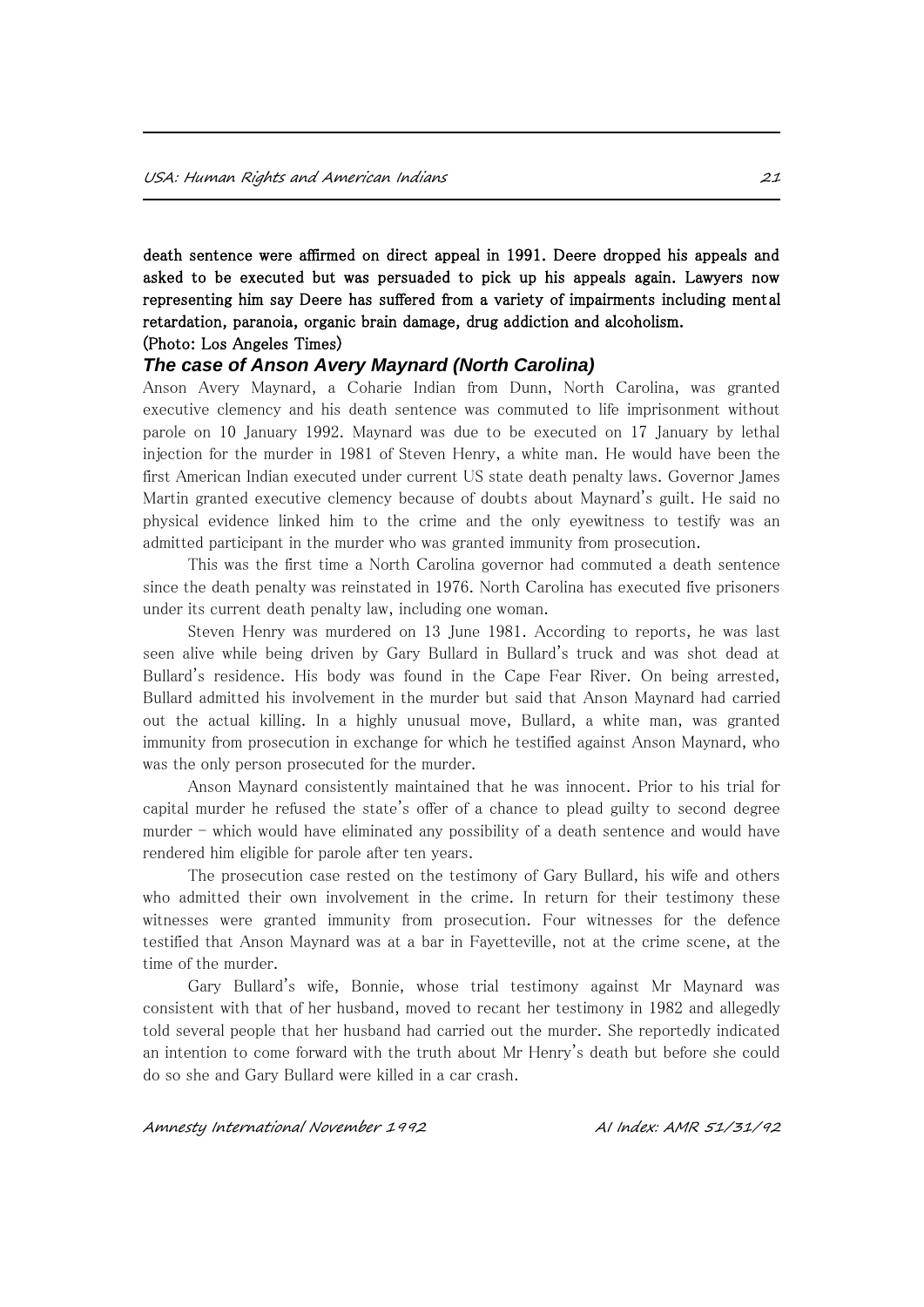On 10 January 1992, in a statement announcing the commutation, Governor James Martin said: "After extensive review of all of the claims and counterclaims, I am not convinced that Anson Maynard pulled the trigger to kill Stephen Henry. Nor am I convinced that Anson Maynard is totally innocent...I appreciate the efforts of the jury to arrive at the truth. There was much conflicting evidence presented to them in 1981 and we all respect the decision they reached at that time, based upon what they saw and heard. It is only with the benefit of additional time, and with information that they may not have had available, that my decision modifies their sentence. There is reasonable doubt in my mind as to whether the degree of involvement of Anson Avery Maynard in the murder of Stephen Henry is sufficiently clear to justify the death penalty. For that reason, I have commuted Anson Maynard's death sentence to life in prison without parole. It is for cases like this that the power of clemency is given to the governor."

> Anson Avery Maynard c. Fayetteville Observer

*The case of Darias Cravatt (Oklahoma)*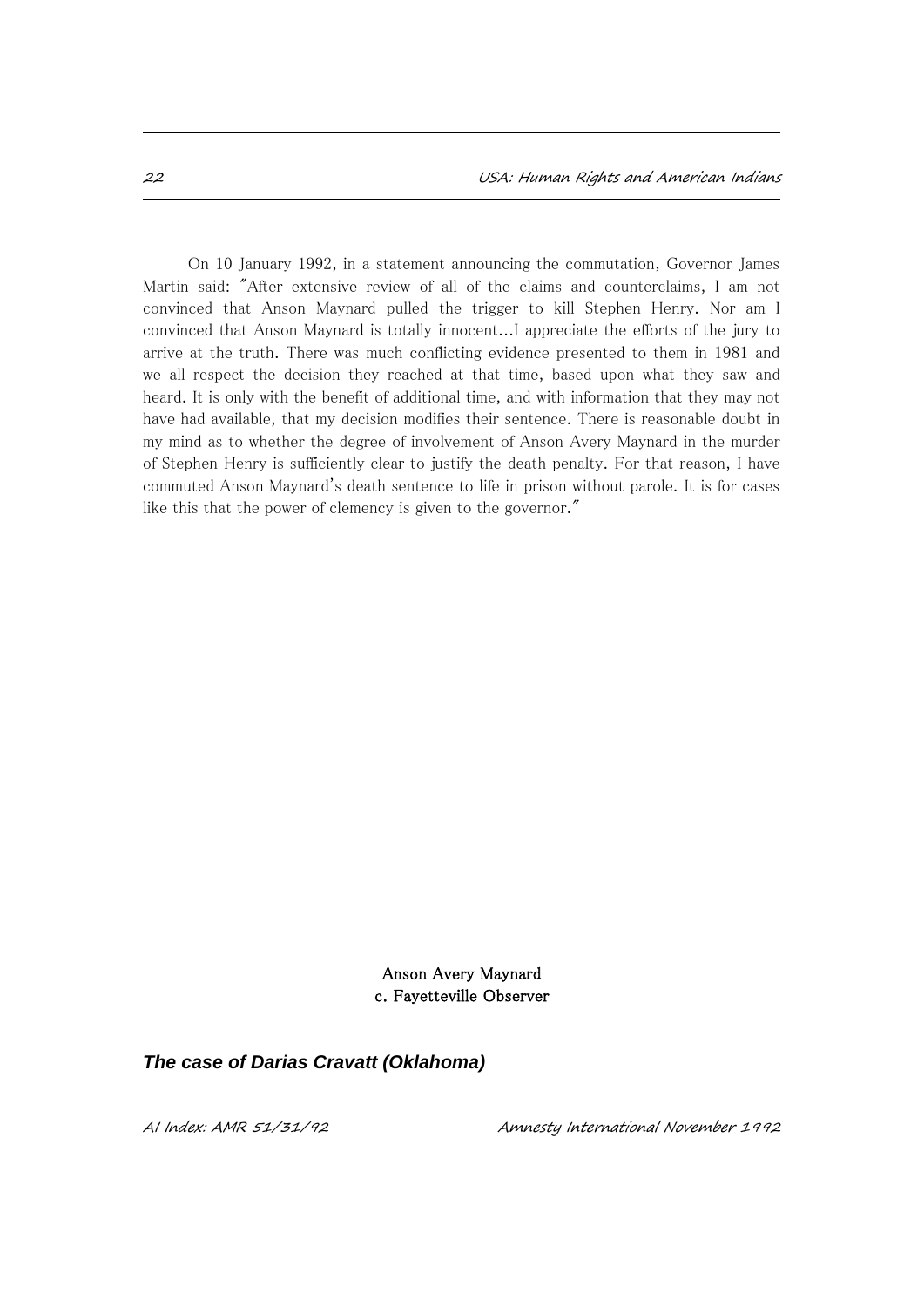Darias Cravatt, a Chicasaw Indian, was sentenced to death on 1 May 1986. He was convicted of the murder of James Burnett, a white man, who was killed on the Cravatt family's land on 23 October 1985.

Some time after Cravatt's' trial in state court, a federal district court judge presided over a civil suit regarding an unrelated issue occurring on the same land. The federal judge realized that the state of Oklahoma had no jurisdiction over this land (Indian allotee land) and should not have sought to prosecute Darias Cravatt for a crime committed there. In February 1992 after lengthy court deliberations, Darias Cravatt's conviction and death sentence were reversed by the Oklahoma Court of Criminal Appeals with directions to dismiss charges. The case was transferred to the federal court system and Cravatt is not in jeopardy of receiving the death penalty again.

On 23 October 1985, James Dale Burnett (white) was shot dead. Burnett had made an arrangement with Darias Cravatt's father to cut wood on the family's land. However, Darias Cravatt, who was mentally ill, allegedly threatened Burnett on various occasions and repeatedly told him to leave their land. On the night of the crime, in a highly disturbed state and while under the influence of alcohol, he shot Burnett and killed him.

Darias Cravatt plead not guilty by reason of insanity and evidence was introduced at his trial regarding the deterioration in his mental state and behaviour after he returned in 1970 from four years' active service as a US Marine in the Viet Nam war. Before being drafted he had reportedly been a normal young man who had successfully attended school and college. However, he returned from the war addicted to alcohol and drugs. Over the 14 years between his return from Viet Nam and the murder of James Burnett he suffered from deep depression, flight of ideas, psychosis and paranoid delusions. He heard voices and claimed the television set was talking about him. He would laugh and giggle inappropriately and was easily provoked to aggressive behaviour. He could not sustain a coherent conversation.

His mother, Erie Cravatt, testified at the trial that after his return from Viet Nam Darias was unemployable and lived at home with them. On one occasion he had tried to choke her and had attacked his father several times. They had sought medical help from various sources and Darias was admitted to a mental hospital for six weeks. A pretrial psychiatric examination concluded that he was badly in need of care and treatment. The jury nevertheless sentenced him to death on a finding that the murder was especially cruel, heinous and atrocious and that Cravatt would probably pose a continuing threat to society.

During Cravatt's six years on Oklahoma's death row his mental condition remained very poor. He was unable to care for himself and reportedly spent periods naked and dirty in his cell, with his hair unwashed, and long, dirty fingernails. Frequently incoherent, he did not appear to understand where he was, or that he was under sentence of death.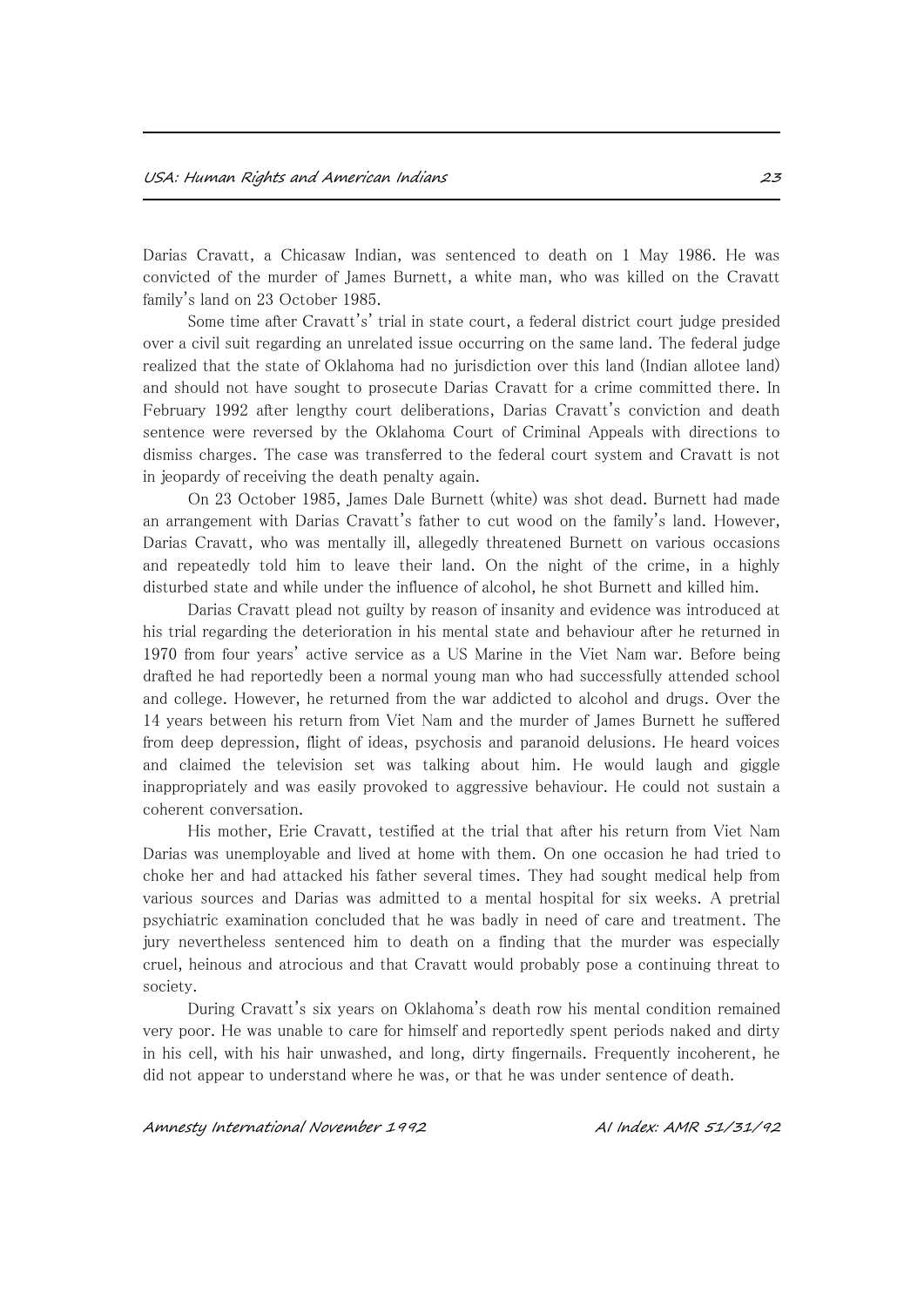### *The case of Patrick Croy (California)*

Patrick "Hooty" Croy and his sister, Norma Jean Croy, (both Shasta-Karuk Indians), were convicted of the 1978 murder of Jesse Joe Hittson, a white police officer, who was shot dead in Yreka, Siskiyou County, in Northern California.

Patrick and Norma Jean Croy were tried jointly for the crime in May and June 1979. Norma Jean Croy was convicted of first-degree murder in August 1979 and sentenced to an indeterminate term of seven years to life. On appeal, issues including alleged insufficiency of the evidence to support her conviction were rejected and her conviction was affirmed by the court of appeal.

Patrick Croy alone was charged with two special circumstances: the intentional killing of a police officer, and "willful, deliberate and premeditated" murder during the course of a robbery. He was sentenced to death. However, on 31 December 1985, the California Supreme Court reversed his conviction and death sentence on the grounds that the jury had not been properly instructed on the law of aiding and abetting. The Siskiyou County District Attorney's office decided again to seek the death penalty at Croy's retrial.

After hearing testimony that anti-Indian prejudice was endemic in Northern California the trial venue was changed. Judge Richard L Gilbert ruled that "The potential for residual bias against the defendant from preconceived notions about Native Americans...raises a risk that prejudice will arise during the presentation of evidence."

The retrial was held in San Francisco County and lasted from July 1989 until May 1990. This time Patrick Croy was acquitted of all charges.

The prosecution's theory was that Patrick and Norma Jean Croy had planned ahead of time to murder a police officer; that they had robbed a liquor store and stolen ammunition, and that officer Hittson had been deliberately murdered. But, in the light of evidence presented for the first time during Patrick Croy's retrial, the jury rejected the prosecution's theory that Hittson's murder had been deliberate or premeditated. The retrial defence testimony and evidence suggested that the five Indians may have been planning to go hunting deer on the night in question, and sought ammunition for that purpose. All were under the influence of alcohol at the time. The jury accepted that Patrick Croy honestly and reasonably believed that his life was in danger when he fired the shot that killed officer Hittson; also that the police had used unreasonable or excessive force in response to what had initially been a minor incident at a liquor store.

The defence case, as presented at Patrick Croy's retrial, was as follows. In the early hours of 17 July 1978, there was an altercation between the Indians and the owner of a liquor store. The owner alerted the police who then pursued the group in a car chase to a remote area outside the town of Yreka, near a log cabin belonging to the Croys'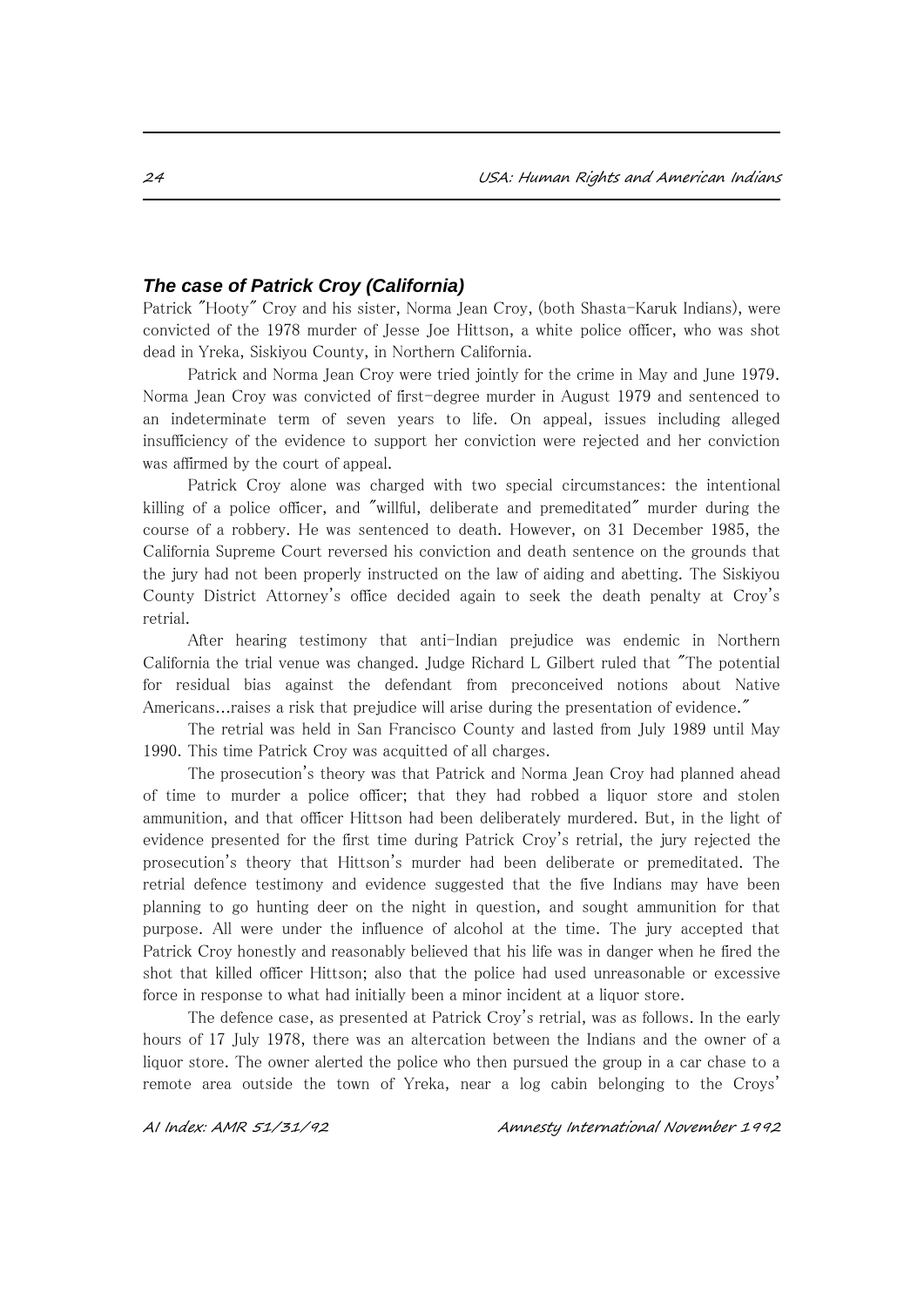grandmother. The ensuing firefight reportedly involved 27 police officers in 15 squad cars. The police used semi-automatic weapons as well as shotguns and pistols. By their own testimony they shot at "anything that moved" on the hillside. Patrick and Norma Jean Croy, their cousin, Darrell Jones and two others were shot at by Yreka City police officers as they fled up a hillside. Norma Jean was shot in the back; Darrell Jones was shot in the groin; Patrick Croy was shot in the back and the arm by police officer Hittson, who was himself shot and killed by Croy.

It was established that officer Hittson was under the influence of alcohol at the time of his death and ought not to have been on-duty, especially in a situation where firearms were being used. Patrick Croy told the retrial jury that Hittson shot him twice from behind without warning as he tried to enter the cabin to check on the welfare of his grandmother and aunt (who were allegedly inside). Evidence was presented that, after Patrick Croy notified the police of his desire to surrender, they opened fire on him with automatic weapons.

Extensive testimony was permitted at the retrial concerning racial tensions between the white and Indian communities in Yreka dating back to the mid-1800s when gold was discovered and non-Indian settlers and miners invaded the area. Witnesses for the defence described a concerted campaign in the area to "exterminate" Indian people, with the government allegedly paying \$5 for each Indian scalp. During a twenty-year period beginning in 1848, it was said some  $120,000$  Indian people were murdered  $-$  an atrocity still talked of in Yreka's Indian community today.

At the close of Patrick Croy's retrial on 1 May 1990 after the jury had acquitted him, the trial court judge, Edward Stern, stated, "this Court believes that had Norma Jean Croy been tried in the case I heard, Norma Jean Croy would have been found not guilty...I want the record to be clear that this is my judgment, my opinion, having heard the evidence in this case."

There was no evidence that Norma Jean Croy used a gun during the shooting. Testing of her hands and face for gun powder residue rendered negative results. According to her testimony at the first trial, she was shot in the back while running up the hill away from the police. She said she was afraid to surrender for fear of being shot again. She said she was not in contact with her brother on the hillside. She eventually turned herself in because it was getting cold and she was in pain from her gunshot wound. Her conviction for first-degree murder rested on the theory that she had aided and abetted her brother. She was also convicted of two counts of attempted murder (against two other police officers), four counts of assault, and one count of robbery. Norma Jean Croy remained in prison at the time of writing. A petition for a new trial was filed on her behalf in November 1991.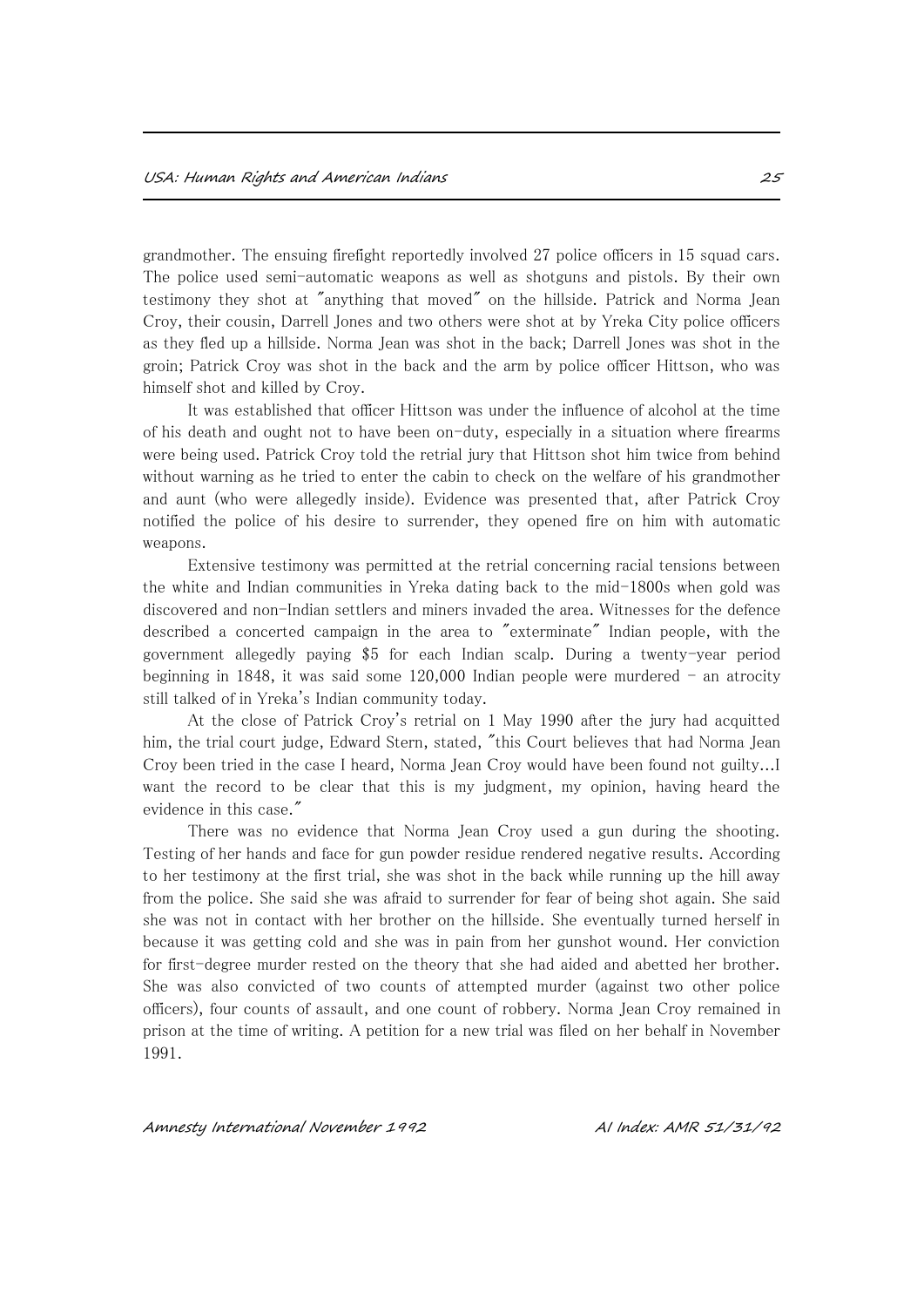### *American Indians and the federal death penalty*

The majority of criminal offenses carrying the death penalty are committed in violation of state laws and are therefore prosecuted in the state courts. The 45 Native Americans now under sentence of death were convicted under state laws. The federal penal code covers offenses falling within the federal jurisdiction: crimes against federal agents, on federal property, or against national security. Indian reservation land falls within federal jurisdiction.

Although a number of death penalty provisions remain on the federal statute books, they are considered to be unconstitutional in that they do not contain safeguard procedures for weighing aggravating and mitigating circumstances, as required by the US Supreme Court in Furman v Georgia (1972). At present, the only death penalty provision under federal civilian law which also contains the procedural safeguards required to conform to US Supreme Court guidelines is an amendment to the Anti-Drug Abuse Act (1988). This allows for the death penalty in cases involving murder committed by, or solicited by, major narcotics traffickers; also the drug-related murder of a law enforcement officer. At the time of writing, one non-Indian was under sentence of death under this death penalty provision.

All attempts in recent years to pass broad federal death penalty legislation have failed to complete the Congressional approval stages necessary before they can become law. The *Comprehensive Violent Crime Control Act of 1991* (not enacted), proposed, among other things, to expand the number of offenses for which the death penalty can be imposed to more than 50 federal crimes covering a wide range of offenses including first-degree murder and other crimes not involving homicide.<sup>15</sup>

If such legislation were to pass its primary impact would be on American Indians charged with crimes arising on reservations. The crime most likely to result in a federal death penalty charge is first-degree murder. A review of federal first-degree murder indictments for the statistical years 1988 and 1989 (1 July 1987 to 30 June 1989) showed that 64 percent of the defendants were American Indians. According to the US Sentencing Commission's 1988 Annual Report, 77.8 percent of all persons sentenced for homicide in the federal courts were American Indians and Native Alaskans.

i.

<sup>15</sup>For details of the 1991 legislation see USA: Federal Death Penalty - 1991 Crime Bill, 20 August 1991 (AMR 51/26/91) and USA: Death Penalty Developments in 1991, February 1992 (AMR 51/01/92), pp 12-14.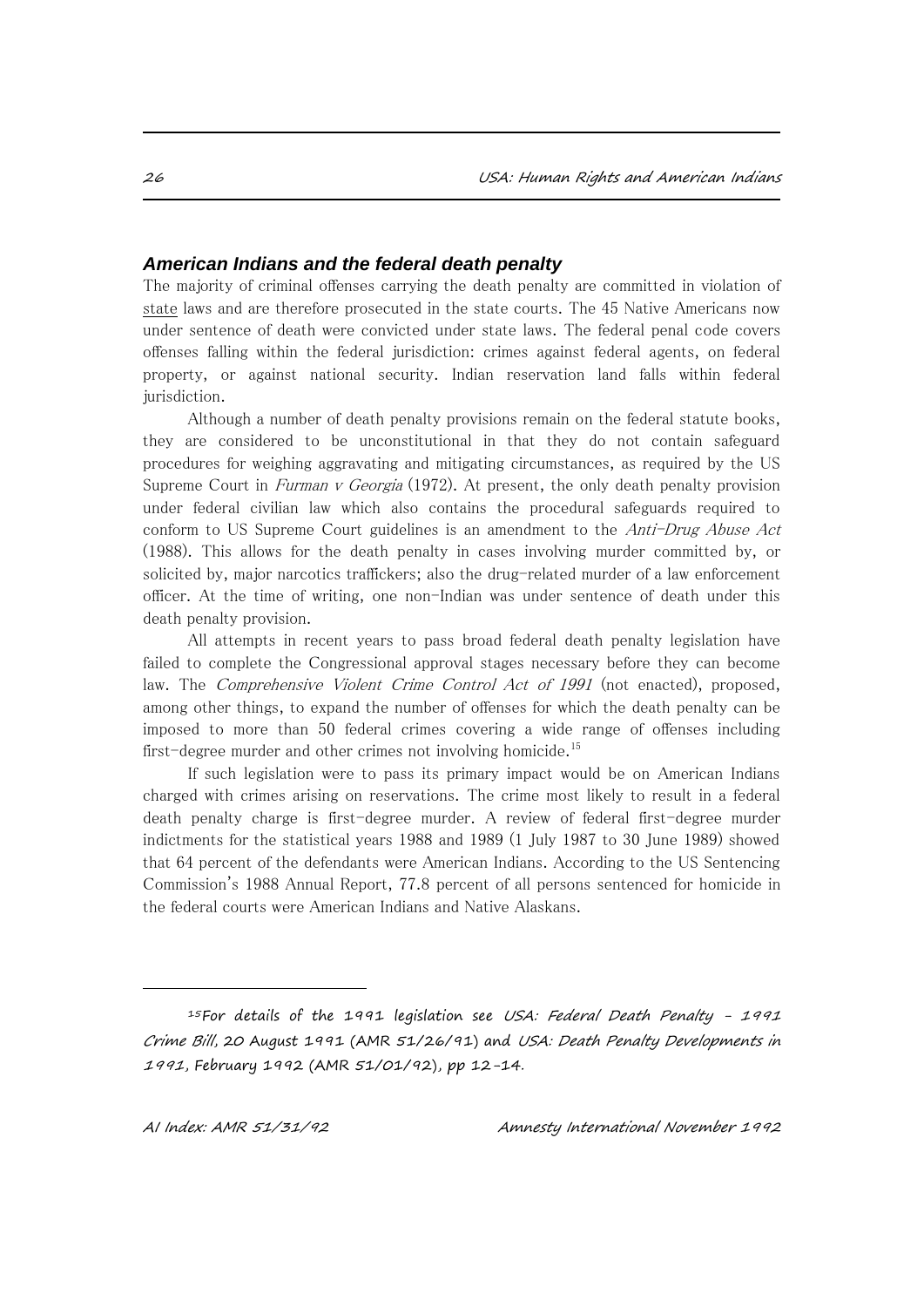In New Mexico, Arizona, North Dakota, South Dakota and several other states, state governments have no criminal jurisdiction over Indians on Indian land. An Indian charged with a major crime occurring on a reservation in such a state is prosecuted in federal court.<sup>16</sup> In certain other states, such as Minnesota and Wisconsin, there is federal jurisdiction over some reservations but not others.

Some states where the federal courts have jurisdiction over crimes on Indian land, such as North Dakota, Minnesota, Wisconsin and Kansas, do not have a state death penalty. If a broad federal death penalty bill were to be enacted, American Indians in those states would be subject to the death penalty whereas non-Indians charged with murder elsewhere in the state (ie off the reservations) would not be subject to the death penalty.

In Minnesota two tribes on the Red Lake and the Bois Forte Reservations are subject to federal jurisdiction, but all the other tribes are subject to state jurisdiction. Thus, members of these two tribes could face the death penalty even while other Indians in the state, as well as non-Indians would not. In Wisconsin, which also has no state death penalty, the Menominee Indians are subject to federal jurisdiction, whereas other tribes are not, and the same disparate situation would occur there.

In states like New Mexico which have a state death penalty applicable only in limited instances of first-degree murder, Indians could be subject to the death penalty in circumstances where other New Mexicans would not be. A pre-meditated first-degree murder would carry a federal death penalty for a reservation Indian but not for an off-reservation crime prosecuted in state court.

Congress has been told that if it passed legislation reinstating a broad federal death penalty for first-degree murder, unconstitutional discrimination would result because the great majority of defendants subject to the death penalty would be American Indians living on reservations. Most Indian murder cases involve family members or acquaintances where both the defendant and the decedent were intoxicated at the time of the death.<sup>17</sup>

Faith Roessel, testifying on behalf of the Turtle Mountain Chippewa Tribe of North Dakota (a state without the death penalty), told the Senate Judiciary Committee in September 1989 that "imposing a federal death penalty on Indian defendants interferes with our self-government, disproportionately penalizes Indian defendants, lacks a rational basis and serves no deterrent effect for crimes committed in Indian country." Arguing that

i.

<sup>16</sup>Prosecuted under the Major Crimes Act, 18 USC Section 1153.

 $17$ Testimony of Tova Indritz, Federal Public Defender for the District of New Mexico, before the US House of Representatives Subcommittee on Crime, 23 May 1990.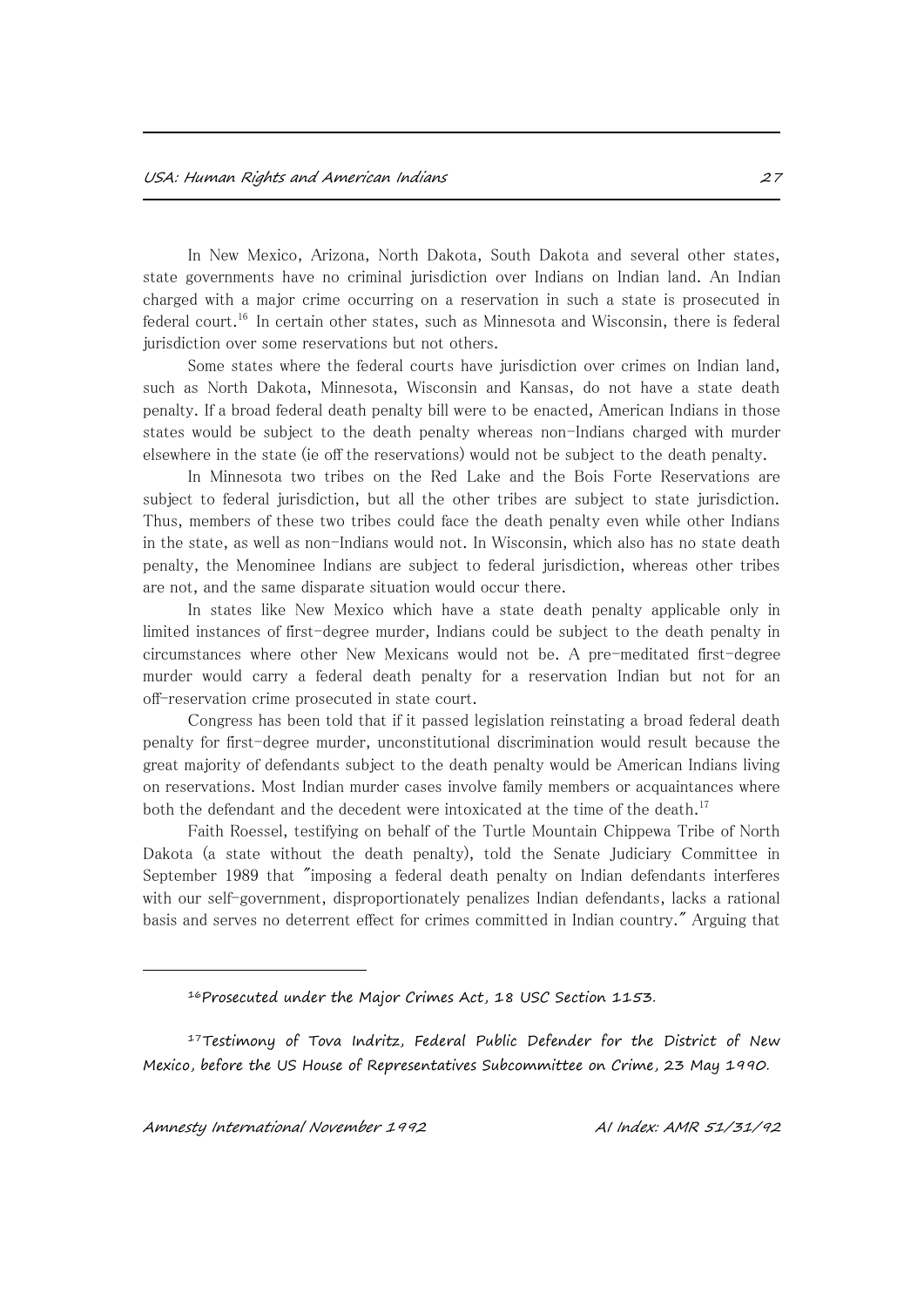the death penalty does not deter crime Roessel added, "Alcohol abuse is the biggest contributing factor in the criminal behaviour of our members. Only rehabilitation and treatment will address the disease of alcoholism and make our society whole again, not a death penalty."

In June 1991, during its debate on the 1991 Crime Bill, the US Senate voted in favour of a provision to allow Indian tribal governments decide for themselves whether the death penalty should apply to offenses committed within their jurisdiction. The provision was opposed during the debate by Senator Strom Thurmond on the grounds that it could prompt "every other special interest group" to seek to exempt themselves from criminal statutes.

#### **DEATH ROW CONDITIONS**

In December 1991, Amnesty International wrote to inquire about the recently opened Unit H Block of the Oklahoma State Penitentiary in McAlester, which is designated to house prisoners under sentence of death. Amnesty International expressed concern at the design of the unit and cells and at the prolonged cellular confinement to which inmates are subjected.

In his reply, James Saffle, Southeastern Regional Director of the Oklahoma Department of Corrections, assured Amnesty International of the Department's commitment to providing offenders with a "safe, humane, living environment." He clarified certain points regarding the unit and its regime, but confirmed that prisoners are confined in two-person, windowless cells for 23 hours per day.

Amnesty International remained concerned that certain aspects of Oklahoma's Unit H Block are in violation of the United Nations Standard Minimum Rules for the Treatment of Prisoners which provide that prison cells shall have windows large enough to allow sufficient natural light for work or reading and that prisoners shall be allowed at least one hour's exercise in the open air daily.

Oklahoma has the second highest death row population per capita in the country (after Nevada) with 38 death row inmates per million inhabitants. Ten percent of those under sentence of death in Oklahoma (12 inmates out of 120) are American Indians.

#### **ILL-TREATMENT OF PRISONERS**

### *Montana State Penitentiary*

Inmates at Montana State Penitentiary (MSP), including a number of American Indians, were severely ill-treated by prison personnel following a riot in the Maximum Security Unit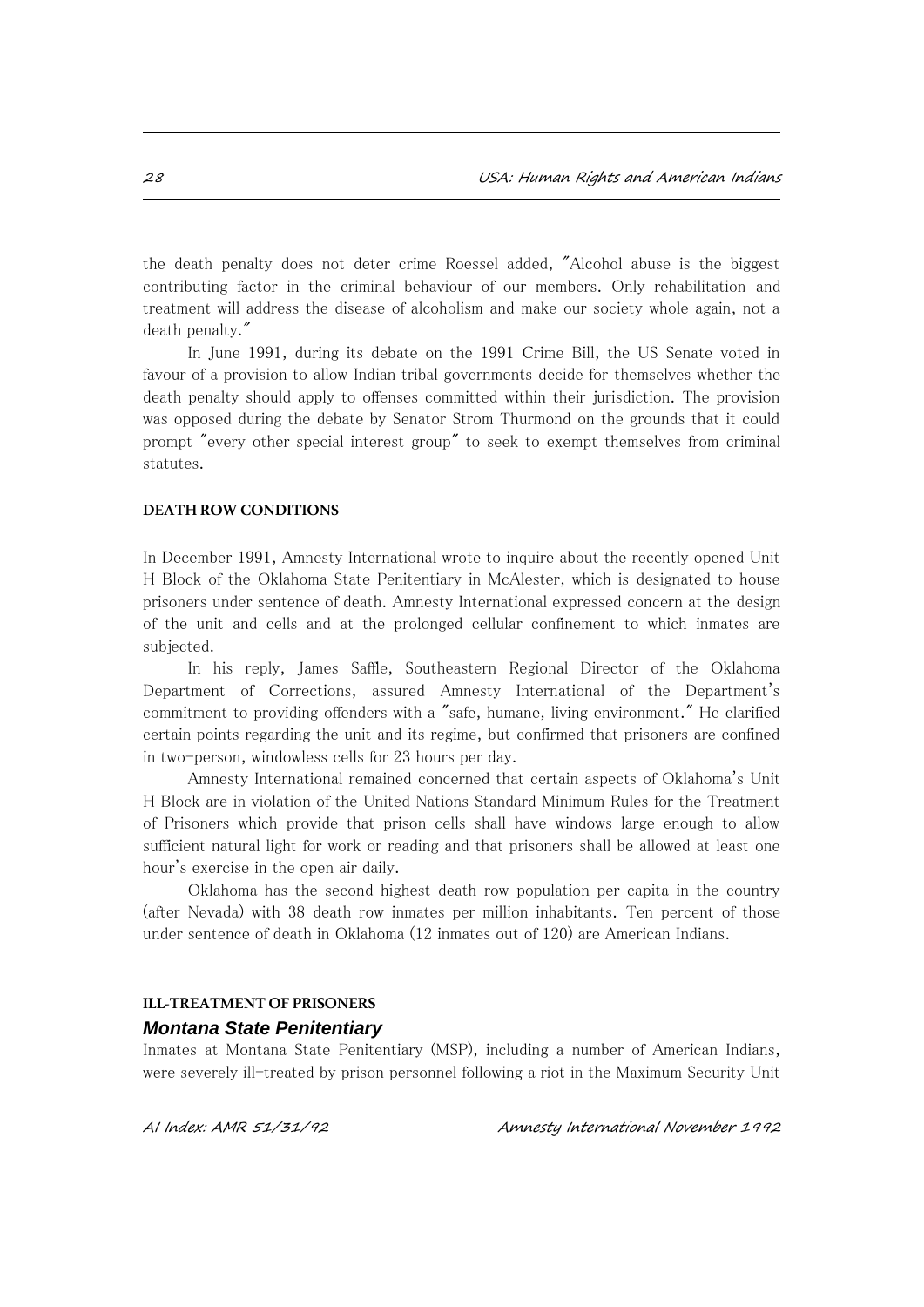on 22 September 1991. During the disturbance, which lasted some four hours, prisoners took control of the Maximum Security Unit and killed five protective custody inmates. Indians make up about four per cent of Montana's overall population, but they number 18 to 20 per cent of the 1200 prisoners held at MSP. The Maximum Security Unit, where the riot and subsequent prisoner ill-treatment took place, houses some 65 inmates.

MSP commissioned an independent Administrative Inquiry Team from the National Institute of Corrections (a branch of the US Justice Department) to investigate the circumstances surrounding the riot. In December 1991 the Inquiry Team issued an 104-page report highly critical of MSP prison personnel. It found repeated breaches of security, abuse of inmates before the riot and mistreatment of prisoners afterwards.

According to the Inquiry Team's findings, when prison staff regained control of the Maximum Security Unit, prisoners were stripped naked and handcuffed behind their backs. Many suffered glass cuts to the bottoms of their feet while being evacuated along corridors thick in broken glass. The prisoners were made to run through a gauntlet of some 60 to 70 officers who punched, kicked, tripped and swung batons at them. They were then left, still naked and handcuffed, face down on the ground in an outdoor area for six to seven hours. Some were kicked as they lay on the ground. Aside from acute physical discomfort, prisoners suffered sunburn and later became cold as the temperature dropped that evening.

During the next few days, the prisoners were housed in a reception area without clothes or mattresses; they were denied showers and hygiene items, and denied phone calls, mail, visitors or contact with lawyers. Meals consisted of cold sandwiches twice a day for three weeks. Showers were not permitted until 15 October.

The Inquiry Team was shocked by the treatment of six inmates suspected of planning a further disturbance. On 9 October 1991 they were stripped naked, hog-tied<sup>18</sup> and left on the floor of their cells for 23-24 hours. One inmate who wriggled to remove pressure on his wrists and ankles was hog-tied for an additional 24 hours as punishment. Serious injuries resulted from the hog-tying. One inmate reportedly hyperventilated, passed out and vomited but was revived by medical personnel and placed back in the hog-tie restraints. Two weeks after the restraints had been removed a physician identified substantial handcuff wounds and indications of probable injury to superficial nerves on the hands of four inmates. The Inquiry Team could not accept that there were not safer and more humane ways to immobilize the inmates.

i<br>I

 $18$  Hog-tying involves being handcuffed behind the back, with leg-irons on the ankles, and the leg-iron chain passing up through the handcuffs, forcing the body to bend backwards.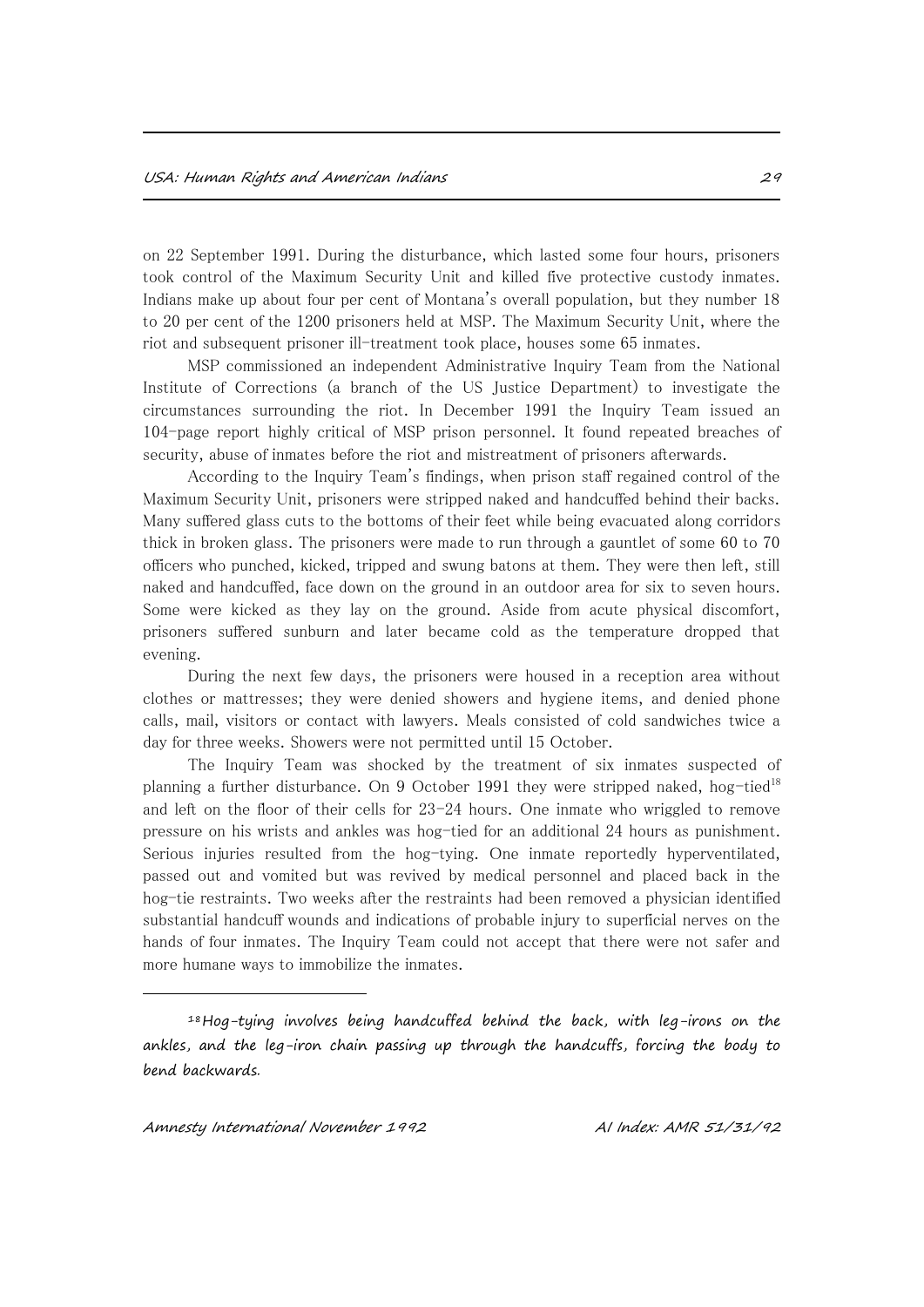Some inmates were denied timely medical treatment for their injuries. One inmate, Donald Spotted Elk (a Northern Cheyenne Indian), reported later that his requests for glass to be removed from his foot were ignored for two and a half months. "My foot around where there was glass turned black in the middle of October, I could not walk without it cutting deeper into my foot. Finally, on December 4, 1991 I was taken to a doctor to surgically remove a chunk of glass from my infected foot. The doctor said it was embedded pretty deep because of me walking on it and nothing being done for so long."

The Inquiry Team's report concluded that the Maximum Security Unit was badly run and that living conditions for inmates were unreasonable. It described the atmosphere in the Maximum Unit before the riot as highly-charged and negative. Angry, frightened, frustrated inmates tried without success to find remedies for numerous grievances relating to the harsh prison regime. Some had been confined in the Maximum Security Unit continuously for four years or more with no education, training or recreation activities and 23-hours per day in-cell time. The September 1991 riot was prompted primarily by conditions within the Maximum Unit.

According to the Inquiry Team, another contributory cause of the riot was the death of an Indian prisoner, William Wade Brown, who hanged himself in his cell on 16 August 1991. Prisoners asserted that guards had been slow in responding to Brown's suicide attempt and could have saved his life. Two inmates testified at the inquest that guards had stood by and watched Brown choke to death. This was apparently because of a policy requiring back-up staff to be present before a cell door could be opened. An inquest jury concluded on 10 February 1992 that Brown's death had been self-inflicted and had not involved staff negligence.

The Inquiry Team noted that prison guards (predominantly white) had on occasion taunted prisoners and engaged in other demeaning behaviour. Amnesty International has received a number of complaints that Native American prisoners in MSP have been verbally abused and are treated more harshly than other inmates. The Inquiry Team noted that criteria for placement into the Maximum Security Unit were "at best, subjective," and the criteria for getting out were equally ambiguous. The Inquiry Team identified one Indian prisoner with a non-violent history, sentenced for a property crime, who was initially classified as Minimum 1 (the lowest security classification), but after he swore at a prison guard he was reclassified as "Maximum" and sent to the Maximum Security Unit.

Amnesty International is aware of the serious nature of the disturbance which occurred in the prison on 22 September 1991 and the acts of extreme violence perpetrated by some inmates. However, the authorities retain a responsibility at all times to ensure that security measures do not conflict with the requirement that inmates be treated humanely. Amnesty International believes that the treatment of the prisoners in the Maximum Security Unit following the riot amounted to torture or cruel, inhuman or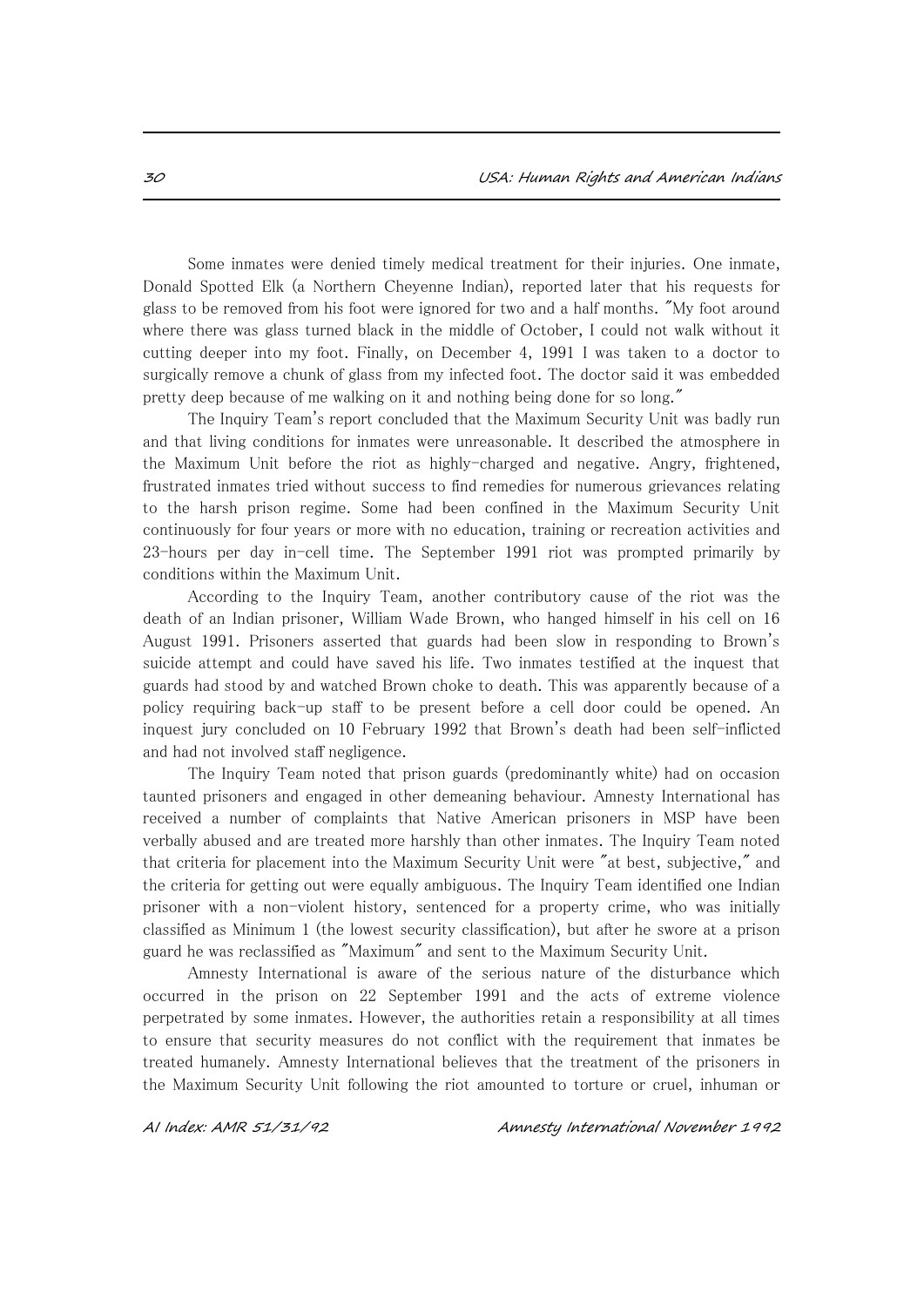degrading treatment in contravention of Article 5 of the Universal Declaration of Human Rights. Such treatment is also prohibited under the Convention Against Torture and Other Cruel, Inhuman or Degrading Treatment or Punishment, which has been ratified by the USA.

The treatment also contravened several of the standards cited in the United Nations Standard Minimum Rules for the Treatment of Prisoners. Article 31 states that "...all cruel, inhuman or degrading punishment shall be completely prohibited as punishment for disciplinary offenses," and Article 33 states that "Instruments of restraint, such as handcuffs, chains, irons and straight-jackets, shall never be applied as punishment." Articles 71 to 78 emphasize the need to provide work, vocational training, educational and recreational facilities for sentenced prisoners.

In late January 1992, state corrections officials confirmed that seven prison guards had been disciplined for violations of policies in connection with the riot. The names of those suspended or demoted were not released. The Federal Bureau of Investigation and the Civil Rights Division of the US Justice Department undertook their own investigation into the prison riot and its aftermath. Their report, expected to be released in early 1992, had still not been made public by October 1992.

On 3 February 1992, murder and other criminal charges relating to the riot were filed against 14 inmates, four of whom are Native American. According to press reports, prosecutors announced they would seek the death penalty against those charged in connection with the five murders.

Amnesty International wrote to the Director of Montana's Department of Corrections in February 1992 to place its concerns on record. Amnesty International commended the Department for commissioning the independent agency's inquiry, and urged that The Inquiry Team's recommendations concerning the grievance and disciplinary systems, the use of force policy and measures for reviewing and alleviating conditions in the Maximum Security Unit be implemented as a matter of priority. Amnesty International also asked Montana's authorities to make it clear that the torture or other cruel, inhuman or degrading treatment of prisoners will not be tolerated under any circumstances.

Replying to Amnesty International, Fritz O. Behr, a senior administrative assistant to the Governor, said many of the recommendations made by the Inquiry Team had already been implemented while others were being studied for possible future implementation. He informed Amnesty International that several parallel inquiries were being conducted by state and federal agencies. They included the US Department of Justice (Civil Rights Division) which was investigating alleged violations of prisoners' civil rights.

Amnesty International received a letter in August 1992 from James M Gamble, Administrator of the Corrections Division of Montana's Department of Corrections and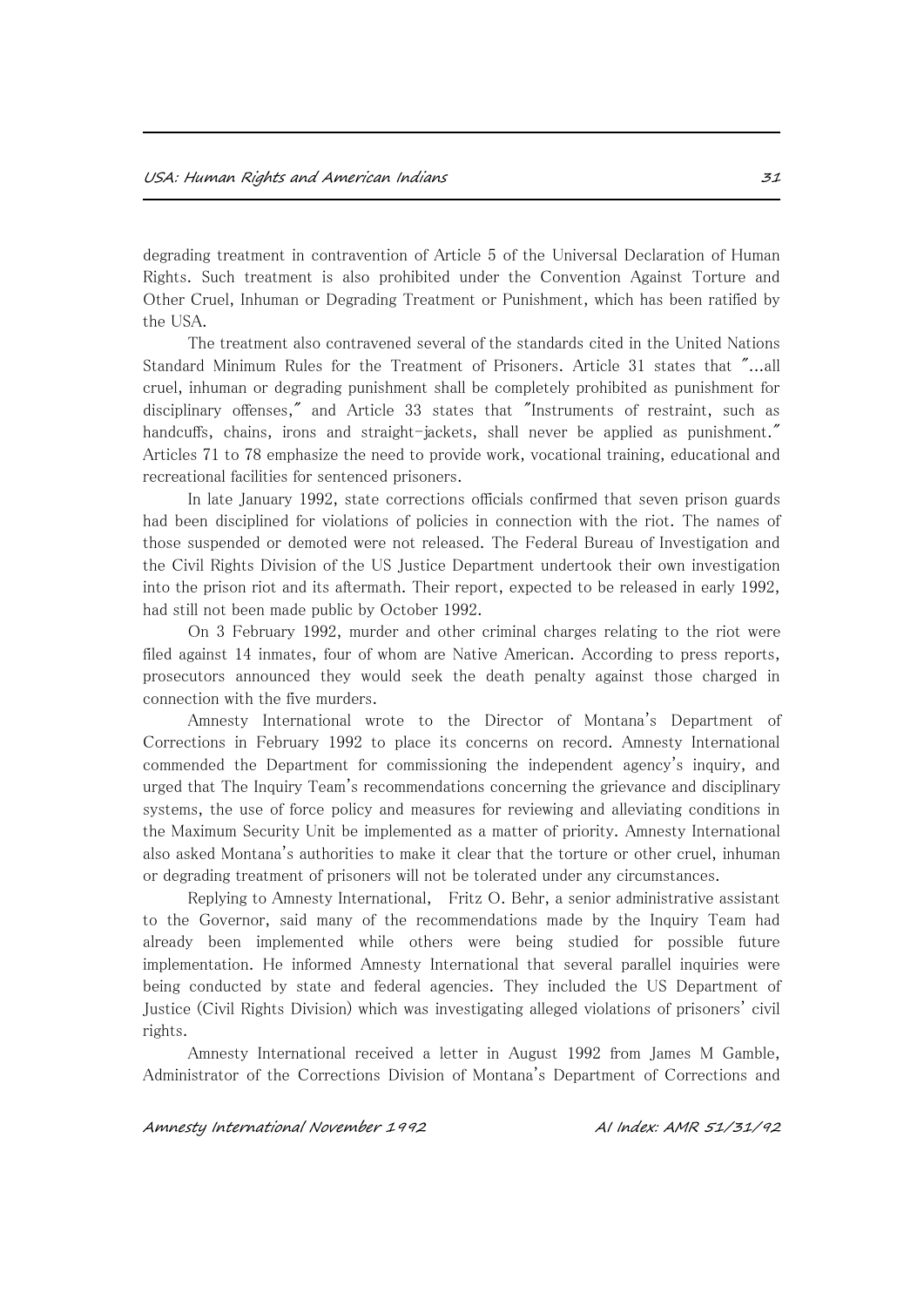Human Services. He assured the organization that "we are working to correct the problems that exist within the system." To these ends the Department of Correction had developed a Mission Statement incorporating seven "Core Values" to direct all staff within the agency and to which all staff would be accountable. These covered the areas of individual rights and responsibilities and the need for cooperation, communication and ethical management.

### *Conditions in Navajo tribal jails lead to lawsuit*

On 31 July 1992 the DNA-People's Legal Services filed a lawsuit in the Navajo Supreme Court in Arizona to protest at conditions in five tribal jails within the Navajo Indian reservation. Tribal officials openly acknowledged that they were appalled by conditions at the Chinle and Tuba City Tribal Jails in particular, but said they did not have the \$50 million estimated to be needed to rebuild them. The Bureau of Indian Affairs also reported that it lacked the funds to address the problem. The other jails cited in the lawsuit are in Shiprock and Window Rock (Arizona) and Crownpoint (New Mexico).

According to reports, Chinle jail routinely holds 40 or 50 detainees at weekends although the facility was built to contain just eight prisoners. And when a fair or rodeo is held in the community the jail population has sometimes exceeded 100, forcing inmates to literally sleep on top of each other. The lawsuit cited the absence of heating in winter, or ventilation in summer, inadequate shower facilities and meals of less than 200 calories.

Many inmates claimed they lost weight after serving more than a week in one of the tribal jails. One former jail inmate reportedly lost 22 pounds in weight after serving 28 days in the Window Rock jail. There have also been complaints at the lack of proper sanitation in the Tuba City jail where inmates are said to have slept on the floor in raw sewage for several months when a toilet leaked.

#### *Religious rights in prison*

Indian prisoners in Oklahoma filed suit against the state Department of Corrections after a new "grooming code", introduced in February 1986, banned below collar-length hair, beards and headbands. The lawsuit was resolved in the prisoners' favour in January 1992. The prisoners argued that the grooming code exemption procedure was unreasonable and violated their right to religious freedom. The author of the suit, Ben Carnes, explained, "To the Native Americans, the growth of hair represents many things that are spiritual and it is against our beliefs to cut our hair unless we are in mourning."

Before the suit was resolved at least ten inmates were placed in disciplinary segregation for refusing to have their hair cut. They included Joe Gaines (Choctaw), who was unable to obtain documentation to meet a requirement that inmates provide written proof from a verified church leader that theirs was a recognized religion. He was confined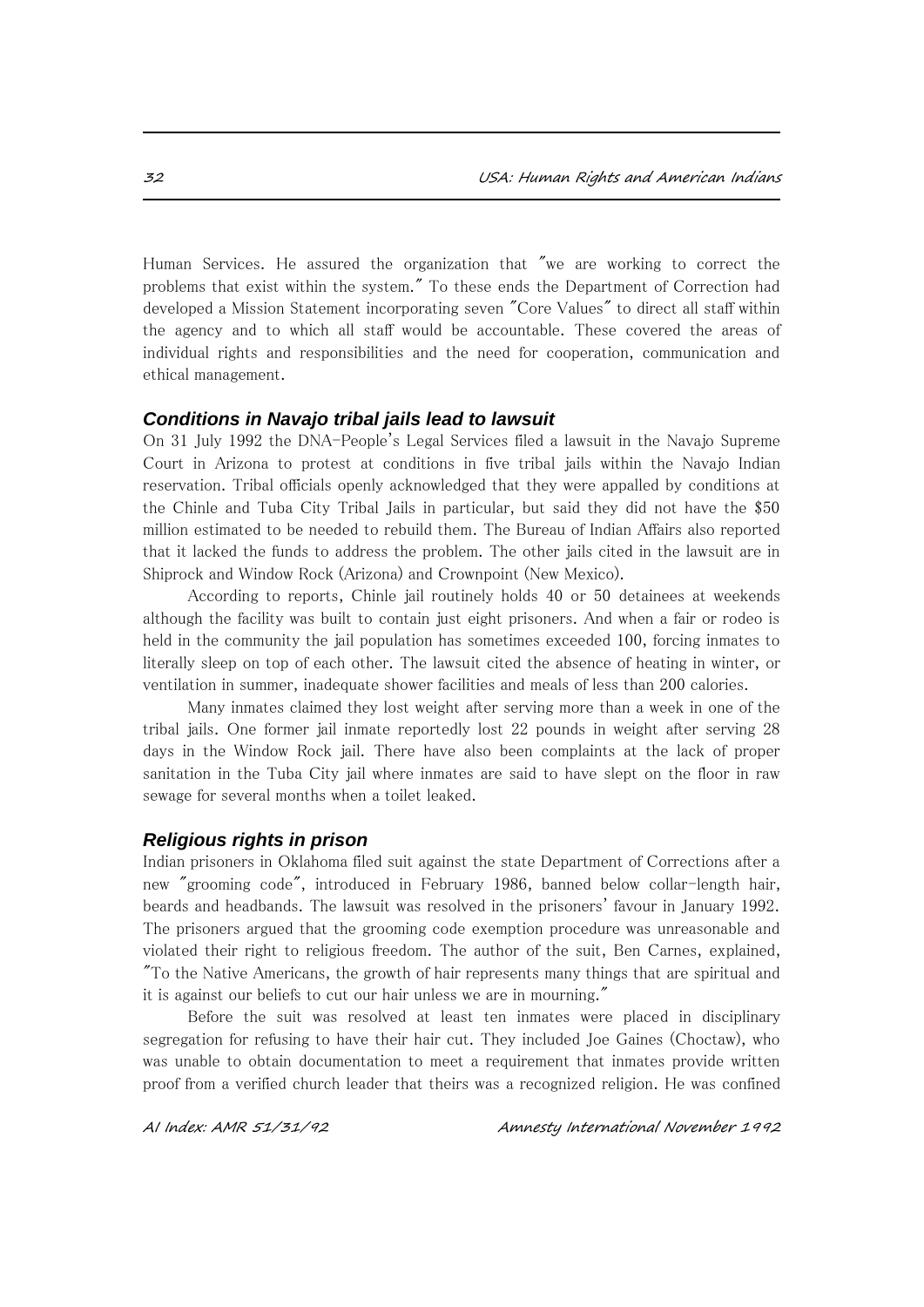for ten days in disciplinary segregation after he refused to cut his hair. According to another inmate, when Gaines continued to refuse to cut his hair he was restrained by guards and his head was forcibly shaved.

A number of Indian inmates submitted to having their hair cut in violation of their religious beliefs. They included Jerry Pelley, an Osage and Comanche Indian, who had applied for a religious exemption and was told orally that his exemption was approved, but was forced to have his hair cut when his exemption was not confirmed in writing.

### Inmate Jerry Pelley, a Comanche Indian, has his hair forcibly cut by an inmate barber at the Joseph Harp Correctional Center in Lexington, Oklahoma, October 1991. (Photo: Rodney Witt)

On 7 January 1992, a US District Court judge ruled that the Oklahoma Department of Corrections was wrong to force Indian inmates who wore their hair long for religious reasons to have it cut. Although the DOC had argued that long hair was a security risk and could be used to conceal contraband, the court found that these security concerns were not based on any actual difficulties the DOC had experienced. Judge David Russell said the DOC's concerns were "so hypothetical and speculative that they simply do not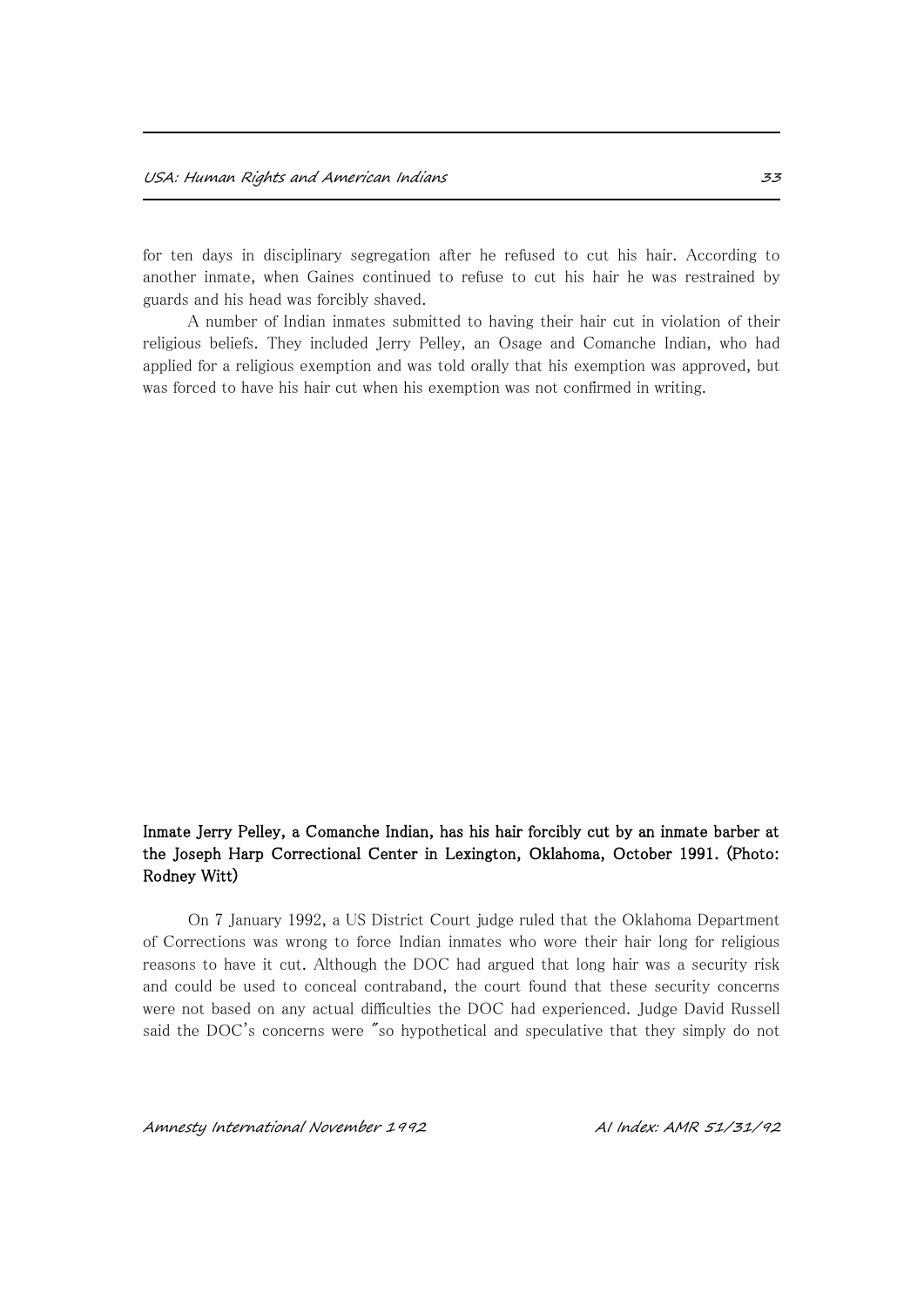justify denial of the plaintiffs' right to exercise religious beliefs which the defendants concede are sincere."<sup>19</sup> The ruling was not appealed.

In recent years, positive steps have been taken to permit Indian religious ceremonies in prisons. Len Foster, a Navajo Indian, who directs the Navajo Nation Correction Project in Arizona, used litigation, negotiation and legislation to persuade Utah, Colorado, New Mexico and Arizona to allow Indian prisoners the same right of access to religious ceremonies as was allowed for Christians and other religious groups. Foster cited evidence that Indian religious activities in prison have had a positive influence for many inmates. One study suggested that the recidivism rate of Indians who had participated in traditional ceremonies while in prison was only seven percent, as compared with an overall recidivism rate of 30 percent among Indian offenders.

Indian inmates at the Las Cruces penitentiary, New Mexico, constructing a sweat lodge, May 1989.

i<br>I

<sup>&</sup>lt;sup>19</sup> Lefors v Maynard, ruling of US District Court for the Western District of Oklahoma, filed 7 January 1992.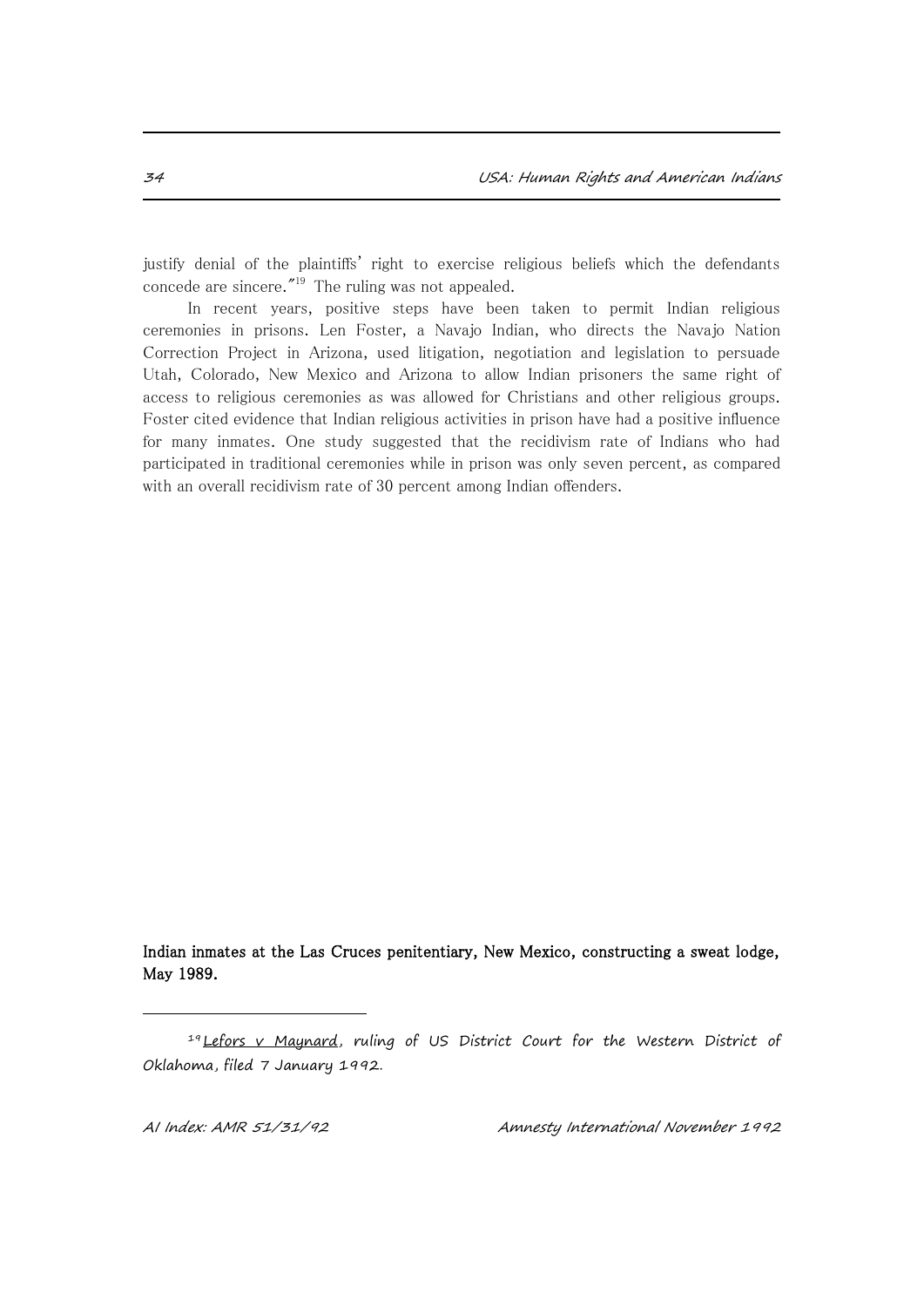c. Zigy Kaluzny/Gamma Liaison.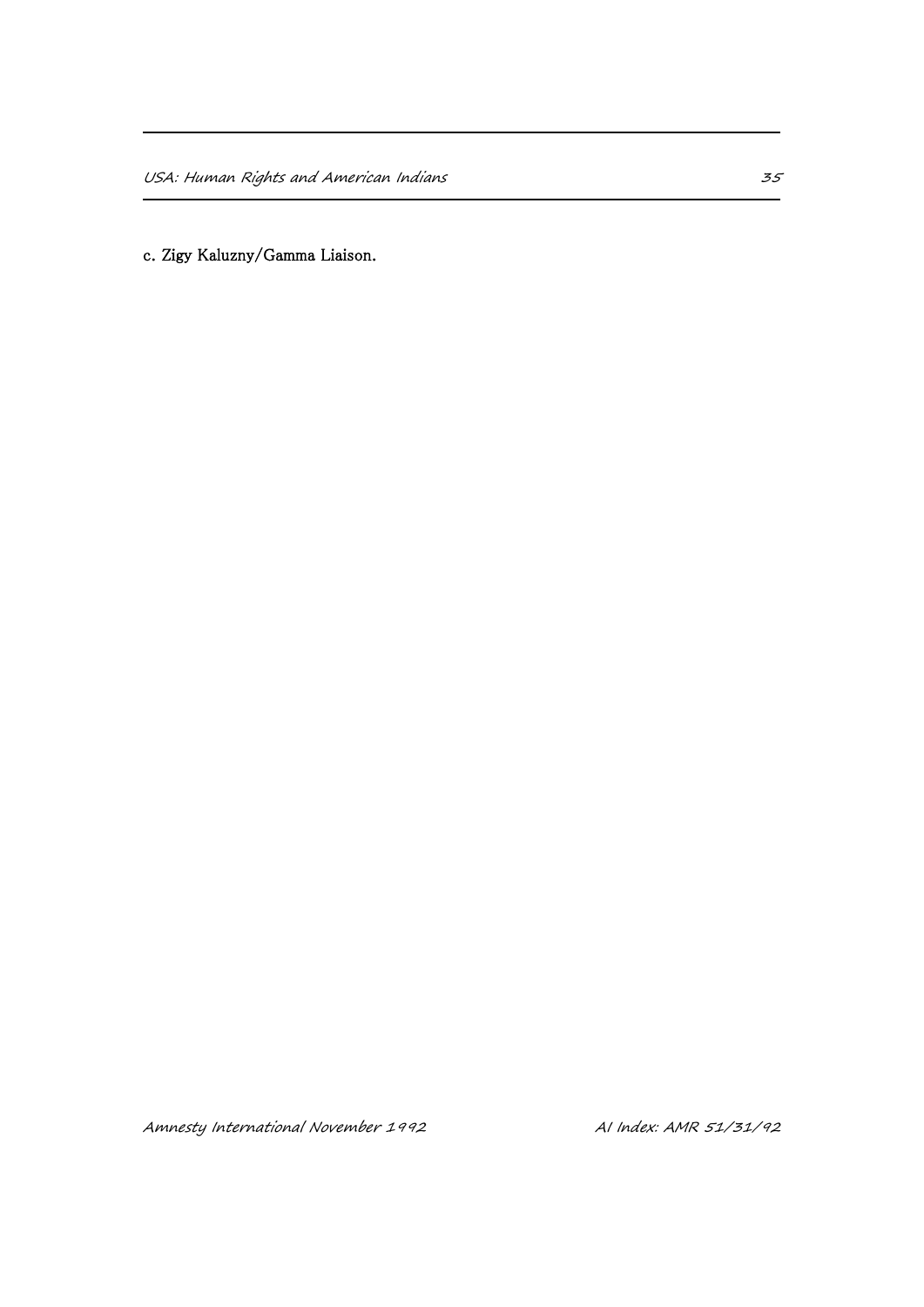### **POLICE BRUTALITY AGAINST AMERICAN INDIANS**

The videotaped beating of Rodney King, a black man, by members of the Los Angeles Police Department in March 1991, brought the subject of police brutality to the forefront of US attention. In recent years, Amnesty International has received and investigated complaints across the USA in which it was charged that police had ill-treated suspects during arrest and while in custody. In June 1992 Amnesty International published a report, United States of America: Torture, ill-treatment and excessive force by police in Los Angeles, California, in which it found police and sheriffs' deputies had resorted to excessive force sometimes amounting to torture or cruel, inhuman or degrading treatment. Amnesty International concluded that the use of excessive force had included physical brutality and lethal force, in violation of international standards. Police dogs were apparently used to inflict unwarranted injury on suspects, particularly in black or latino neighbourhoods. In many cases officers appeared to have acted with impunity or received only minor disciplinary sanctions. The evidence suggested that racial minorities, especially blacks and latinos, had been subjected to discriminatory treatment and were disproportionately the victims of abuse.<sup>20</sup>

In response to Rodney King's beating the Senate of California's Judiciary Committee set up a Subcommittee on "Peace Officer Conduct," chaired by California Senator Art Torres. This held hearings throughout the state between September and December 1991. One of the subjects on which the subcommittee sought testimony was American Indian relations with law enforcement officers in California.<sup>21</sup>

During two days of hearings in Arcata and Redding in December 1991, the subcommittee heard numerous accounts of ill-treatment, harassment and brutality against Indians by the police and sheriffs departments in northern California. It was apparent from the testimony given that procedures for filing complaints against police officers left much

 $21$ The following details are taken from the rough draft of the verbatim transcript of two days of hearings by the California Senate Subcommittee on Police Officer Conduct: on 3 December 1991 at Humboldt State College, Arcata and on 4 December 1991 in Redding, California.

i<br>I

<sup>20</sup>See USA: Torture, ill-treatment and excessive force by police in Los Angeles, California, June 1992 (AI Index: AMR 51/76/92), Conclusions and Recommendations, pp. 45-46.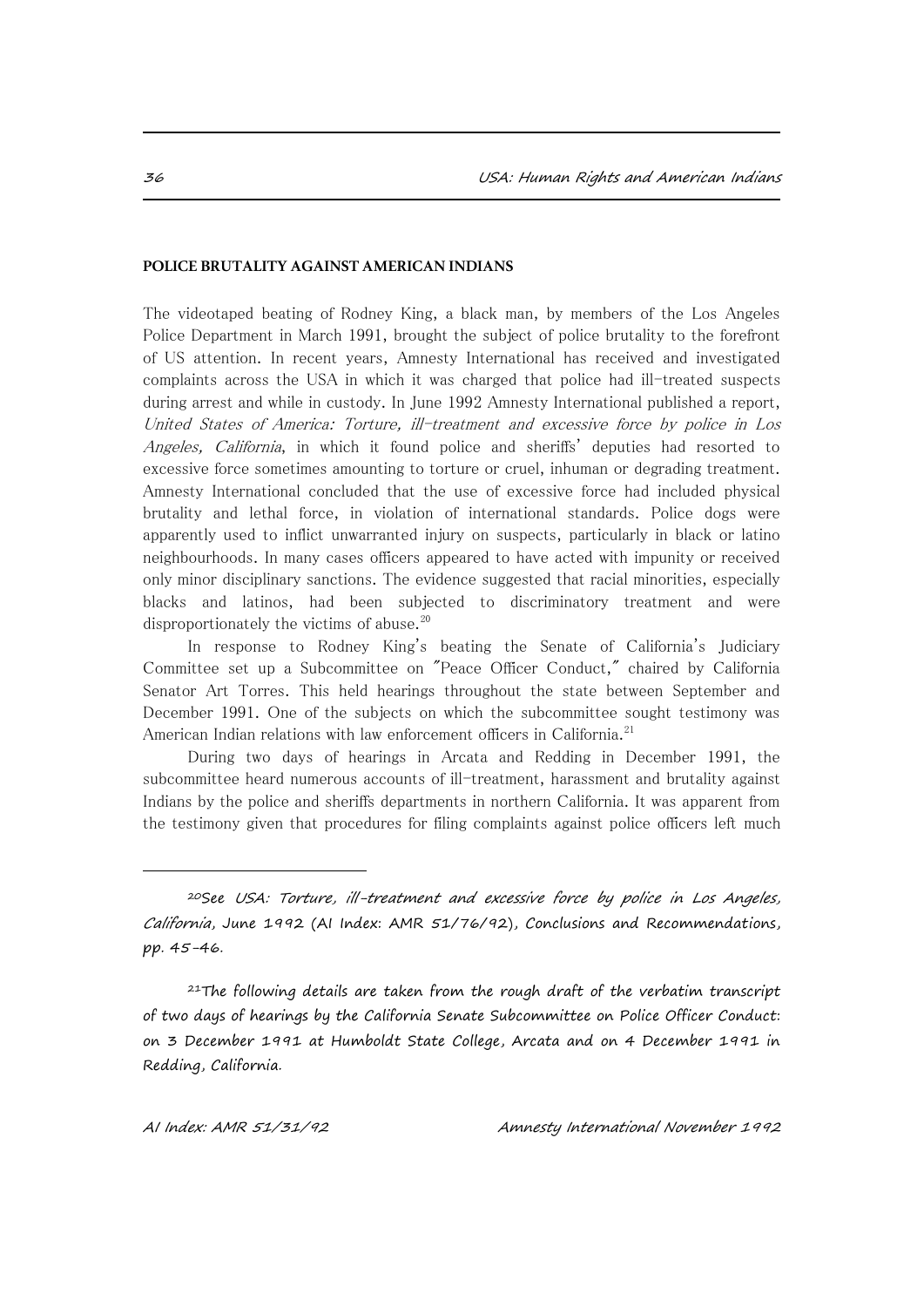to be desired and the system was failing adequately to investigate and bring to justice perpetrators of attacks against American Indians in California.

Professor Jack Norton of Humboldt State University spoke of "a long, bleak and brutal history" of abuses by law-enforcement officers against Indians in the counties of Humboldt and Siskiyou. Incidents in which Indians were treated more harshly than non-Indians had heightened a perception that "Indians could not receive justice in Northern California." He called for a statewide commission to look into the many cases of brutality in the area.

Doctor Royal Alsup, with 15 years' experience working in the field of Indian mental health, criticized "over-zealous" police officers for taking children out of classrooms to interrogate them without their parents or a teacher present. He alleged that police had sometimes sought to punish Indian children by beating them. As a result, Indian children were at risk of developing school phobias, paranoia and distrust of those in authority. "We don't have slavery, but we do have psychological enslavery continuing through these practices," he told the subcommittee.

Others expressed concern at the felony conviction rate among young American Indian males. This was felt to be excessive by comparison with the sentencing rate of non-Indians and suggested a "double standard of justice." It was alleged that Indians were harassed by police but the incidents were seldom reported; and American Indians were the victims of negative stereotypes and were denied the same employment opportunities as non-Indians. One witness concluded, "Indian males do not live long in the United States. As a matter of fact...there is very little to live for if your future is bleak."

A staff attorney with the Eureka office of the California Indian Legal Services, testified that criminal cases involving Indian victims were "poorly handled, with resources of the system being minimally applied. In contrast, cases involving Indians as defendants were expected to result in vigorous investigation, prosecution and sentencing." Police officers were viewed by the Indian community as "hostile authority figures" who tended to target relatively harmless and helpless individuals such as chronic alcohol abusers. She told the Subcommittee, "Many of us hear stories of the drunk in public constantly being arrested while much more serious offenders are virtually ignored." In her experience the abuse towards individual Indians ranged from harassment and constant monitoring to actual physical beatings.

A deputy public defender for Humboldt County described a police practice of using violent restraining techniques to force a detainee suspected of being intoxicated to give a blood sample. This involved putting the detainee on the floor of the jail cell while handcuffed and in leg irons while officers put their knees in the detainee's back and forced their head back. The public defender said two of her clients who had been subjected to this treatment now suffered with back problems. Under California law, people have the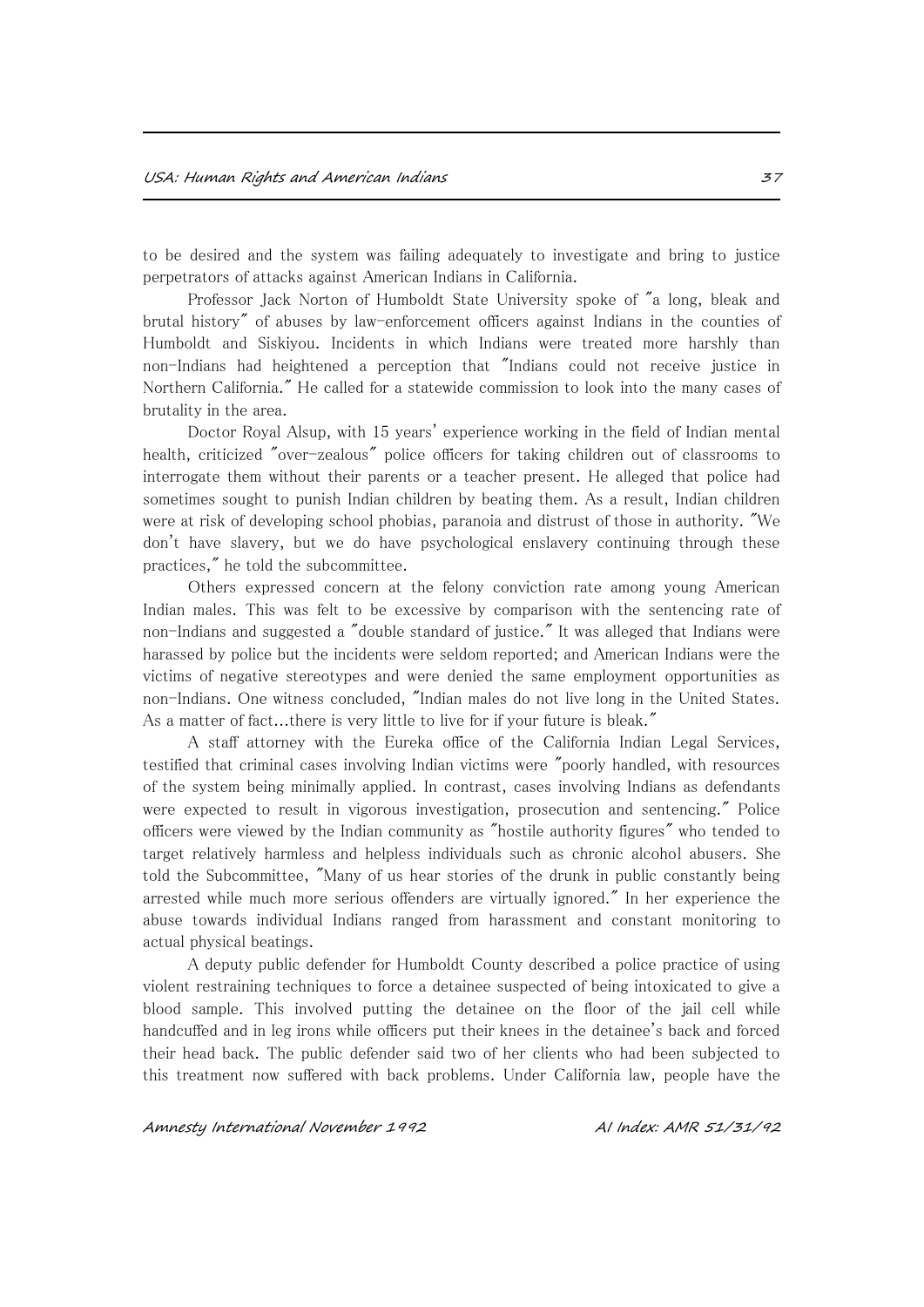right to refuse to submit to a blood test. It was alleged that this right had been denied to some Indian detainees suspected of driving under the influence of alcohol.

An Indian victim of police brutality testified to the Subcommittee that his arm was broken and now remained useless, and his wife was bruised and her clothes ripped by Shasta County Sheriff's Deputies. He said police had stopped their car on 17 October 1991 as they were driving home from a bar, and both were beaten with batons and billy clubs by the officers. The man required hospital treatment. He was not charged with any crime but his wife was charged with resisting arrest. He did not file a complaint against the officers.

A Captain with the Siskiyou County Sheriff's Department suggested that "It doesn't do any good to characterize and sterotype law enforcement as being brutal and overly violent and disrespectful of the public. It makes no more sense to do that than it would be to stereotype all Native Americans as drunken Indians. Neither one are true. Neither one should be permitted." He emphasized how important it was for victims of police brutality to report what had happened to them. "We have many systems in place to deal with abuses of power by peace officers, both at the state and federal level. As police administrators there's no way that we will condone any kind of misconduct, particularly racism. But we can't take action against anyone unless we're made aware of it." However, others stated that victims were often too frightened of reprisals to come forward to denounce the treatment they had received. According to a public defender in Imperial and Shasta Counties, "If there are no other remedies than to complain to the very people that are threatening to put you in prison, then that's not a very good remedy."

It was clear from the hearings that the California Senate Judiciary Subcommittee was troubled by what it heard, and was committed to addressing the problem of police brutality. Its interest in the treatment of American Indians by law-enforcement officers was warmly welcomed in the communities in which the Subcommittee held hearings. There were calls for more training for law-enforcement personnel in cultural sensitivity.

In its report in 1992, the Subcommittee on Peace Officer Conduct concluded that law enforcement agencies were "under a state of siege" due to social disintegration, and officers were unprepared to cope with the underlying causes of crime. Seeking to effect more arrests as a "politically expedient solution" to the crime problem, officers increasingly treated entire communities as suspect and were in some instances functioning as a "paramilitary occupational force." This response to crime had proved ineffective. The Subcommittee urged that peace officer forces be "professionalized" via better employment selection methods; recruitment of minorities and women; better career opportunities and pay; and training in "contemporary cultural and ethnic realities." Existing remedies for police abuses were found to be "clearly inadequate." A new method of processing citizen complaints was needed.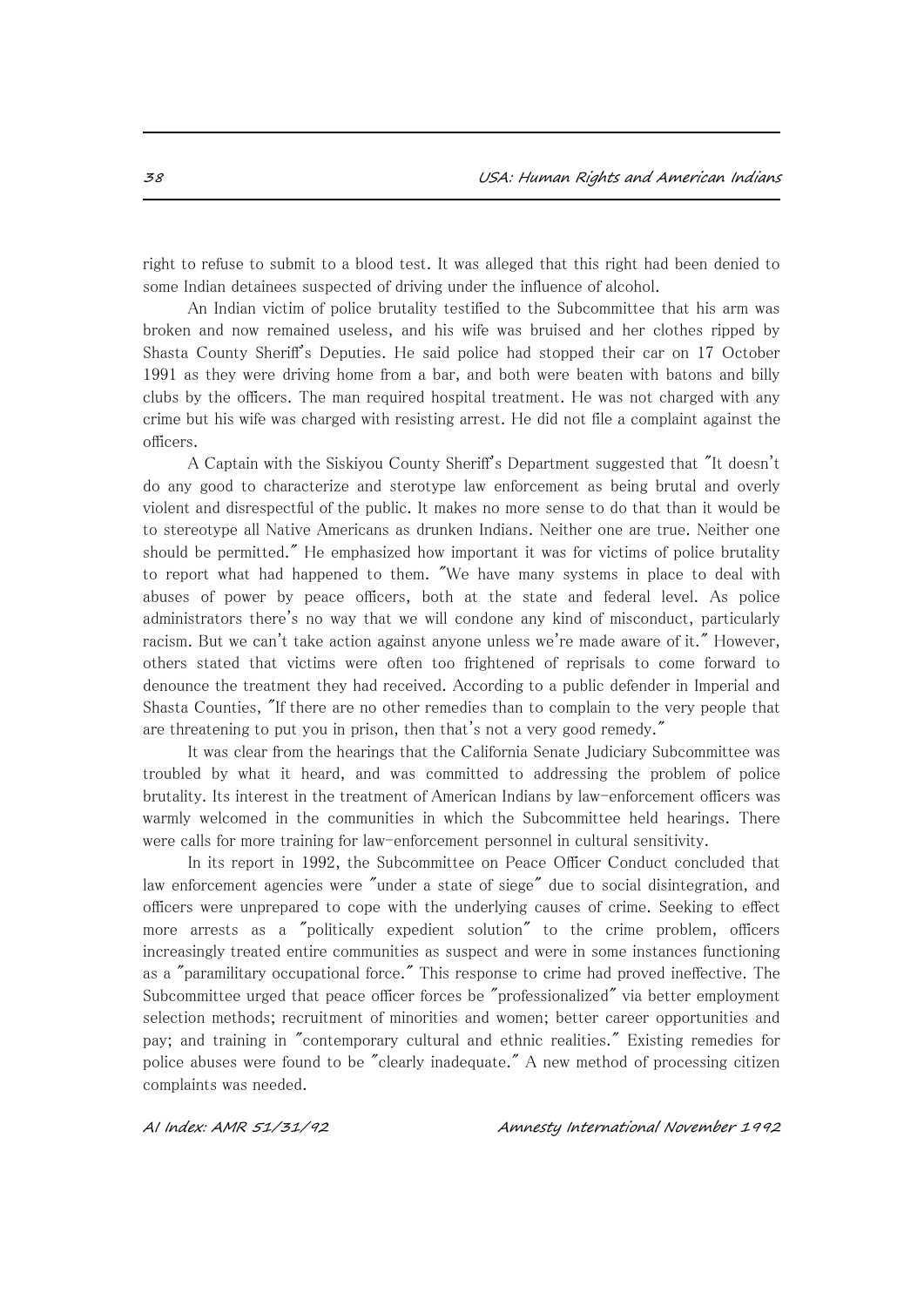A bill (SB 1335) was under consideration by the California Senate Judiciary Committee in mid-1992. This proposed the creation of a Special Prosecutor within each county to review and prosecute felony complaints against law enforcement officers. The system for making a citizen's complaint against police officers would be simplified, with standardized complaint forms made easily available. The bill would also require law enforcement officers to receive training in racial and cultural diversity, and to follow strict new "use of force" guidelines. The bill was opposed by the US Department of Justice and a number of California police departments.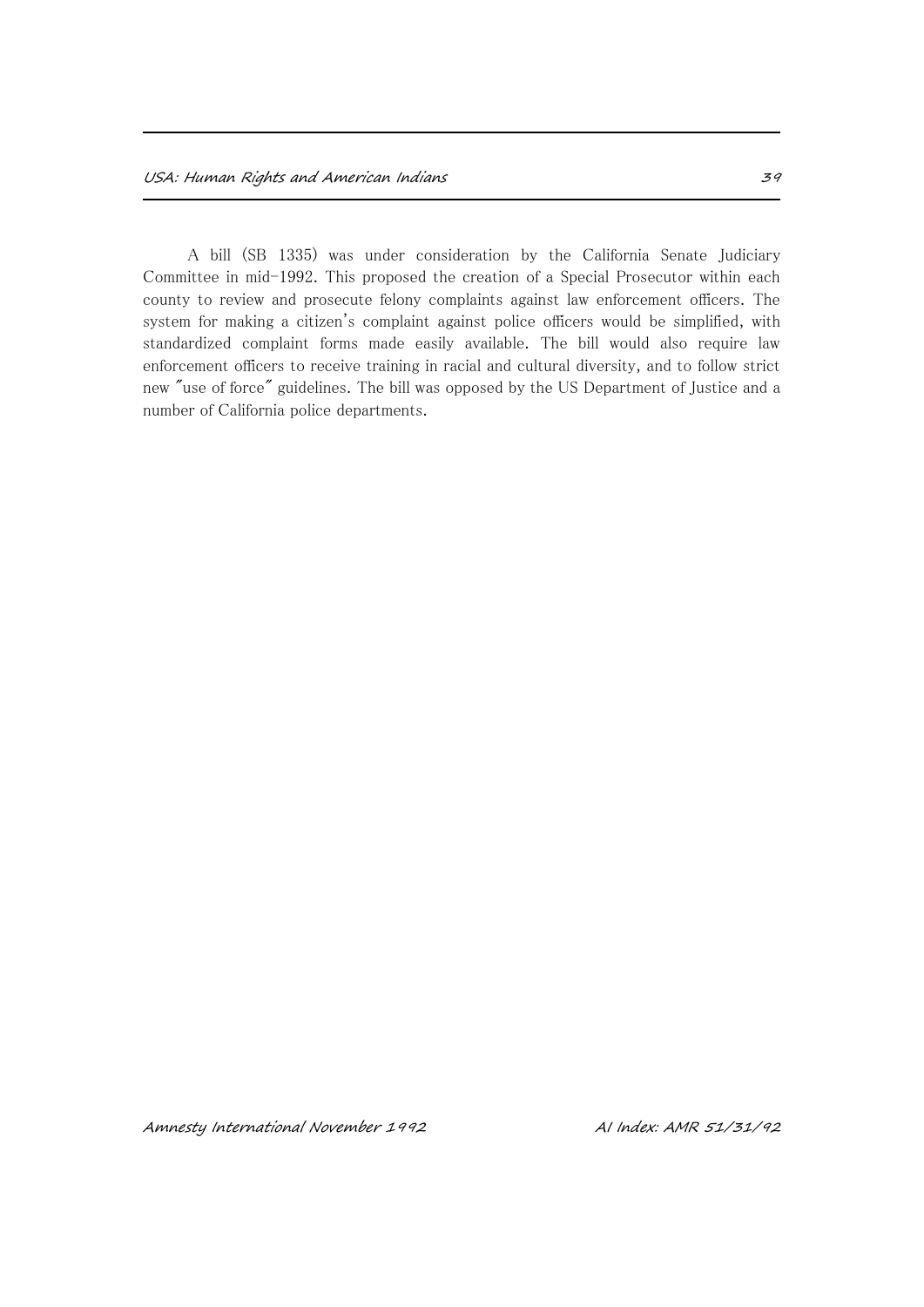### **OTHER CASES OF CONCERN: LEONARD PELTIER**

Leonard Peltier, an Anishinabe-Lakota Indian and a leading member of the American Indian Movement (AIM), is serving two consecutive life sentences for the murders of two Federal Bureau of Investigation (FBI) agents who were killed on the Pine Ridge Indian Reservation in South Dakota in 1975. The FBI agents, Ronald Williams and Jack Coler, were shot at point-blank range after being wounded in a gunfight with Indian activists on the reservation, during which an Indian also died. Peltier fled to Canada. He was extradited to the USA and convicted of the murders in 1977.

Peltier was born in 1944 in North Dakota and grew up on the Turtle Mountain Reservation. His involvement with the militant American Indian Movement (AIM) began in 1970. In February 1973, the "traditional" Oglala Indian community in South Dakota asked for AIM's assistance in dealing with violence on the Pine Ridge Indian Reservation. The conflict was a complex one between supporters of the elected tribal government and the "traditional" Indian communities. One of the issues in dispute was land use, in particular whether the tribal government could allow a large tract of its land to be used for uranium mining without the full consent of the Indian inhabitants.

An armed paramilitary group which supported the tribal government was reportedly responsible for a campaign of terrorism directed against the "traditional" communities and Indian activists. AIM was called on by the "traditionals" to protect their communities on the reservation although the presence of the armed Indian activists led to mounting tensions, especially with the FBI. On 28 February 1973 several hundred "traditionals," AIM members and supporters occupied the village of Wounded Knee as a protest gesture.<sup>22</sup> They demanded hearings on treaties and an investigation of the Bureau of Indian Affairs. They were besieged for 71 days by heavily armed FBI agents, US marshals and the US military. The siege ended in May 1973 with an agreement by the US government to negotiate on treaty issues.

Between 1973 and 1975 alone, more than 60 Indians were killed and hundreds more assaulted and harassed, allegedly by the tribal government's paramilitary squads. During this entire period the FBI apparently failed to obtain a single conviction for the murders of AIM activists, and complaints of assault and harassment went uninvestigated. During this period, Leonard Peltier was involved in providing security support for local people.

i.

<sup>22</sup>Wounded Knee was the site of a violent massacre of unarmed Sioux Indians, including many women and children, by the soldiers of the Seventh Cavalry in December 1890.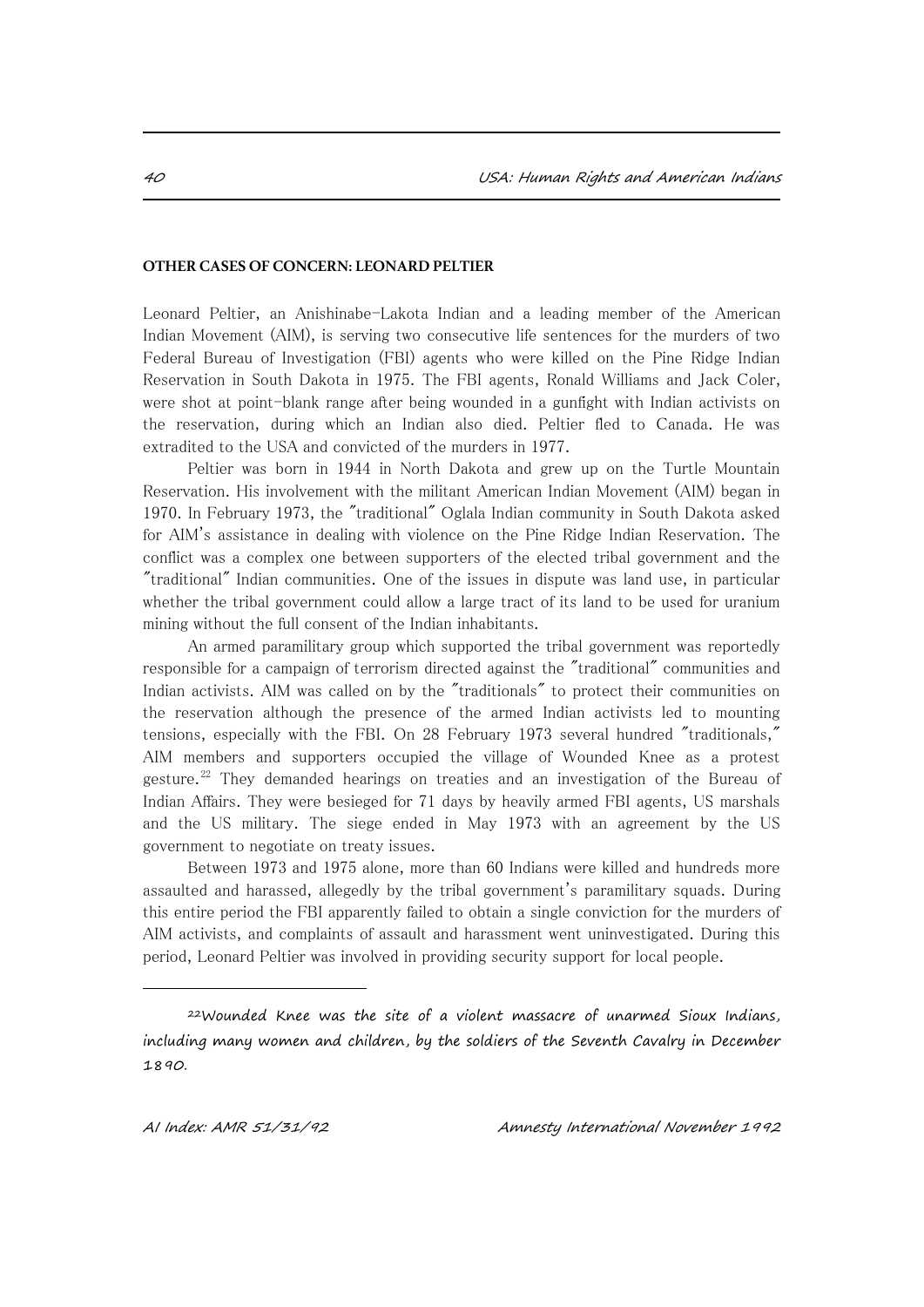On 26 June 1975, the two FBI agents entered the reservation to locate four individuals wanted on charges of assault and theft. Peltier does not deny that he was present during the firefight that ensued, nor that he fired a gun. But he did deny killing the already wounded agents by firing on them at close range as alleged by the prosecution at his trial. Two other AIM leaders, Darelle Butler and Robert Robideau, who were also charged with the Pine Ridge killings, were tried separately and acquitted on self-defence grounds. They argued successfully that there was an atmosphere of such fear and terror on the reservation that the move by the Indians to shoot back at the two FBI agents constituted legitimate self-defense.

Peltier fled to Canada. His extradition to the USA from Canada in 1976 was granted on the basis of evidence which the FBI later admitted it had fabricated. A mentally disturbed Indian woman, Myrtle Poor Bear, said in affidavits that she had seen Leonard Peltier shoot the agents. Her statement was crucial to the case against Peltier at the extradition hearing since hers was the only eyewitness account of the murders. However, her statements were later shown to be false, given under pressure from the FBI. She retracted all of her testimony in 1977. A US prosecutor, Evan Hultman, acknowledged in 1978 that there "was not one scintilla of evidence that showed that Myrtle Poor Bear was there, knew anything, did anything." Her affidavits were not used during Peltier's trial.

Unlike Butler and Robideau, Peltier was not permitted to present evidence concerning the atmosphere of terror on Pine Ridge, or information on the role of COINTELPRO<sup>23</sup> and FBI misconduct in other cases. Defence attorneys were not allowed to question FBI agents on discrepancies between their written reports and their testimony. Perhaps most importantly, Myrtle Poor Bear was not allowed to describe before the jury how she had been coerced by the FBI into signing false affidavits implicating Peltier, on the grounds that her testimony "could be highly prejudicial" to the government.

Amnesty International sent observers to Leonard Peltier's trial in 1977 and to subsequent appeal and evidentiary hearings in 1978, 1983, 1984 1985 and 1991. The organization remains concerned at certain irregularities in the proceedings which led to Peltier's conviction which, it is felt, may have prejudiced the fairness of his trial. In 1980, as a result of a Freedom of Information Act suit, 12,000 pages of FBI documents were released to Leonard Peltier's lawyers. It emerged that evidence which might have assisted

i.

<sup>23</sup>Counter-INTELligence PROgram: an FBI surveillance operation which targeted a number of domestic political groups in the late 1970s and early 1980s, including AIM and the Black Panther Party.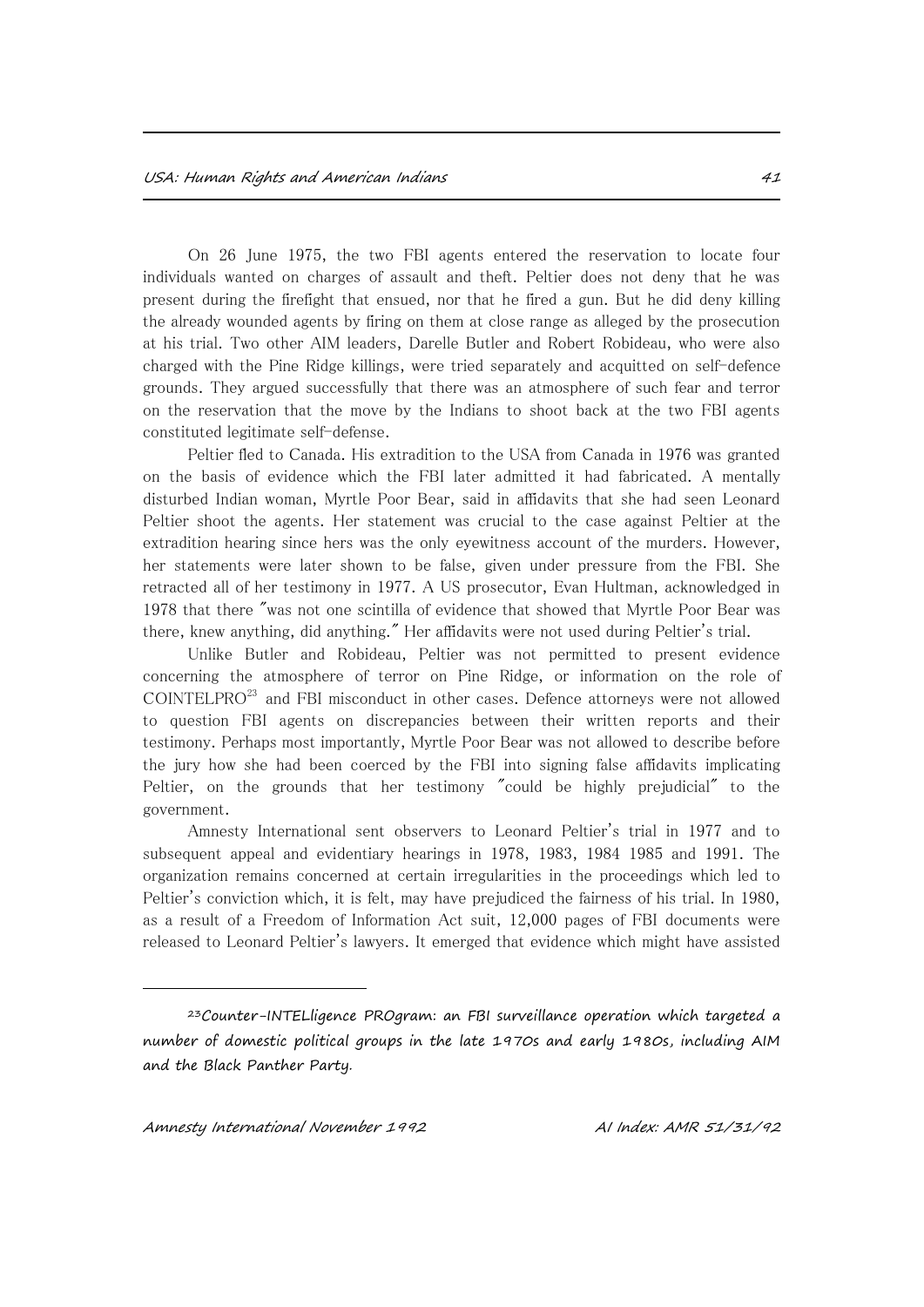Peltier's case had been withheld from the court by the prosecution at the trial. The evidence included a 1975 telex from an FBI ballistics expert which stated that Peltier's gun had a "different firing pin" from that of the gun used to kill the agents. But at a court hearing in 1984, an FBI ballistics expert testified that the telex had been merely a progress report and that a bullet casing tested later had been found to match "positively" with Peltier's gun. This second bullet, the prosecution claimed, had been fired at point-blank range.

An appeal court found that the prosecution had indeed withheld evidence which would have been favourable to Leonard Peltier, but considered that it would not have materially affected the outcome of the trial. A motion for a new trial was denied by the court in September 1986. Upholding Peltier's conviction, the court said "We recognize that there is evidence in this record of improper conduct on the part of some FBI agents, but we are reluctant to impute even further improprieties to them."

Leonard Peltier now has the support of Judge Gerald Heaney, a senior federal judge on the Eighth Circuit Court of Appeal, who was a member of the panel which considered and turned down Peltier's appeal. In April 1991, in a letter to Senator Daniel Inouye, chair of the Senate Select Committee on Indian Affairs, Judge Heaney put forward several points he hoped President Bush might consider in determining whether to "take action to commute or otherwise mitigate the sentence of Leonard Peltier." Judge Heaney wrote,

"First, the United States government over-reacted at Wounded Knee. Instead of carefully considering the legitimate grievances of the Native Americans, the response was essentially a military one which culminated in a deadly firefight on June 26, 1975 between the Native Americans and the FBI agents and the United States marshals.

Second, the United States government must share the responsibility with the Native Americans for the June 26 firefight. It was an intense one in which both government agents and Native Americans were killed. While the government's role in escalating the conflict into a firefight cannot serve as a legal justification for the killing of the FBI agents at short range, it can properly be considered as a mitigating circumstance."

Heaney also expressed the opinion that "the FBI used improper tactics in securing Peltier's extradition from Canada and in otherwise investigating and trying the Peltier case." He concluded, "At some point, a healing process must begin. We as a nation must treat Native Americans more fairly. To do so, we must recognize their unique culture and their great contributions to our nation. Favorable action by the President in the Leonard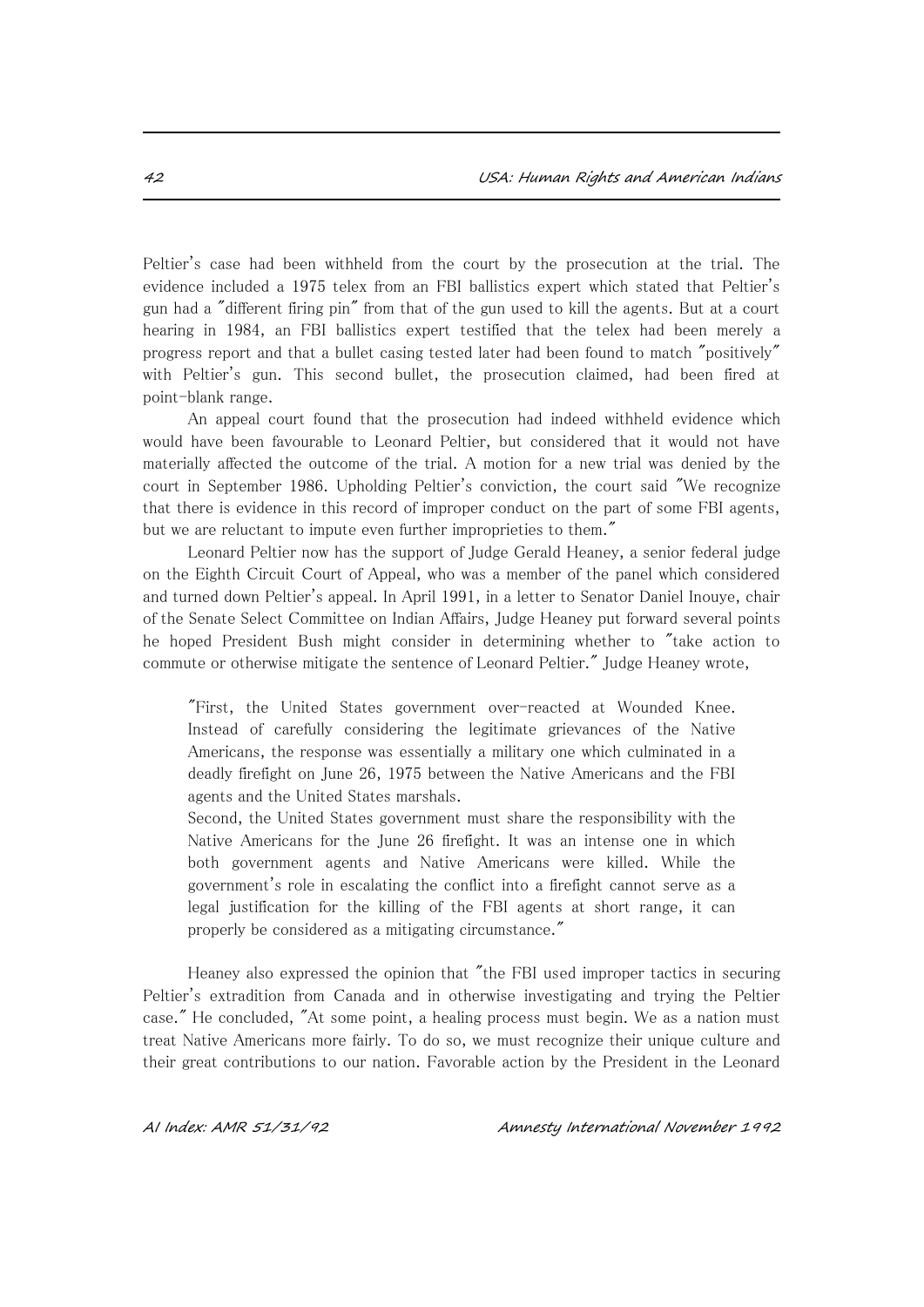Peltier case would be an important step in this regard." In June 1991, a presidential legislative aide told Senator Inouye that the White House was investigating the matter.

The circumstances of his extradition and trial lead Amnesty International to conclude that justice would best be served if the US authorities were to grant Leonard Peltier a retrial. Others seeking a new trial for Leonard Peltier include 50 members of the US House of Representatives, 51 members of the Canadian Parliament (including the Solicitor General at the time of Peltier's extradition), the Archbishop of Canterbury (United Kingdom), Bishop Desmond Tutu (South Africa) and other political and religious leaders.

On 5 July 1992 a riot broke out in Fort Leavenworth prison in Kansas where Leonard Peltier is confined. Information from several sources, including an official incident report, indicated that while other inmates threw objects at prison staff Peltier did not participate in the riot. He was reportedly protected by other Indian inmates on a stage in the prison auditorium and then crouched on the floor to escape the effects of tear gas. Nevertheless, Peltier was charged and found guilty as an "active participant" in the riot, was put in solitary confinement (along with 53 other inmates), and was threatened with a disciplinary transfer to a different prison. The riot was video-taped by the prison. When US news and current affairs programmes sought to view the footage, the prison administration refused permission. The prison announced on 16 July that, after reviewing the tape, they had concluded that Peltier was "not really involved" in the incident. He was released back into the prison's general population.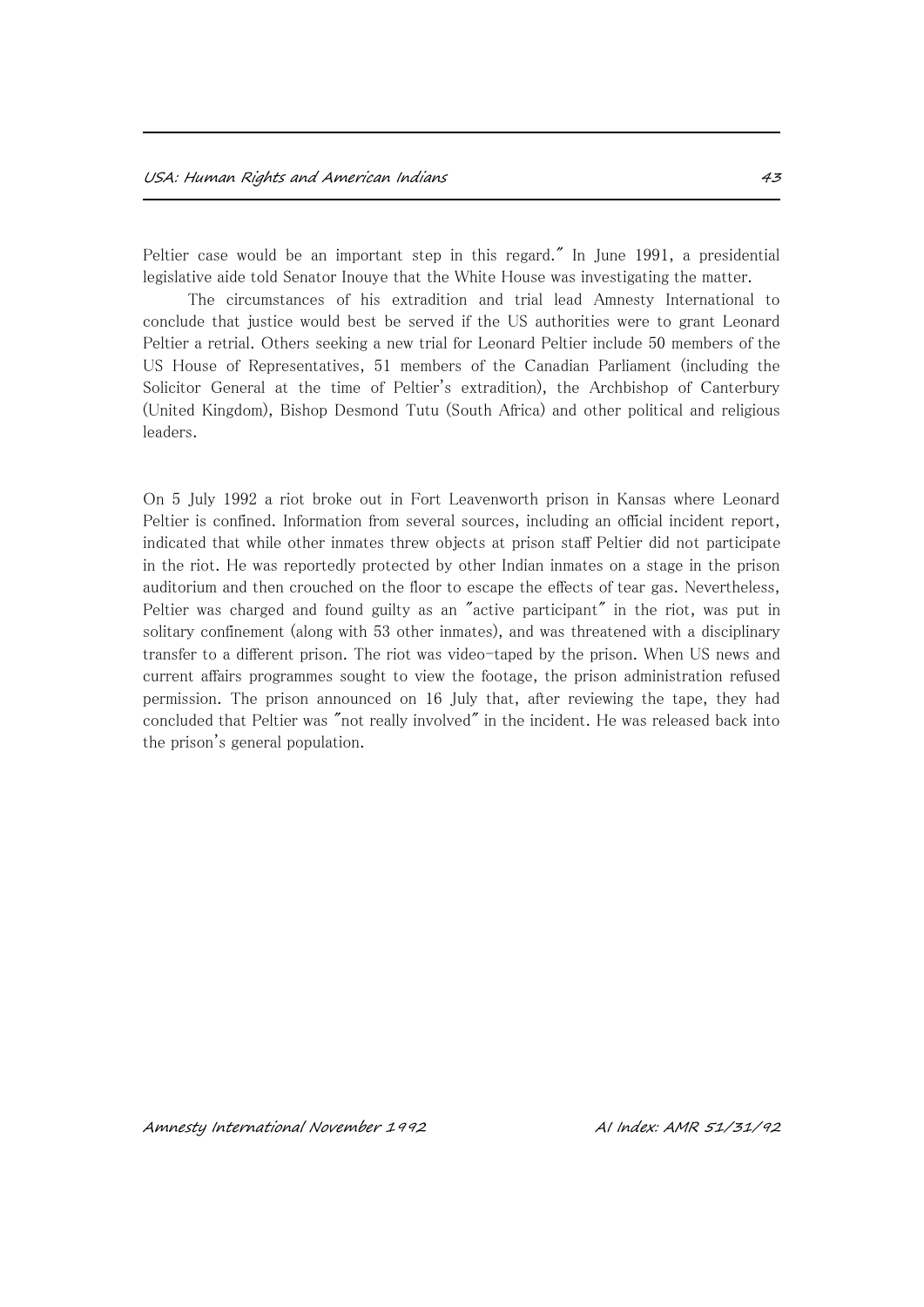<sup>44</sup> USA: Human Rights and American Indians

Leonard Peltier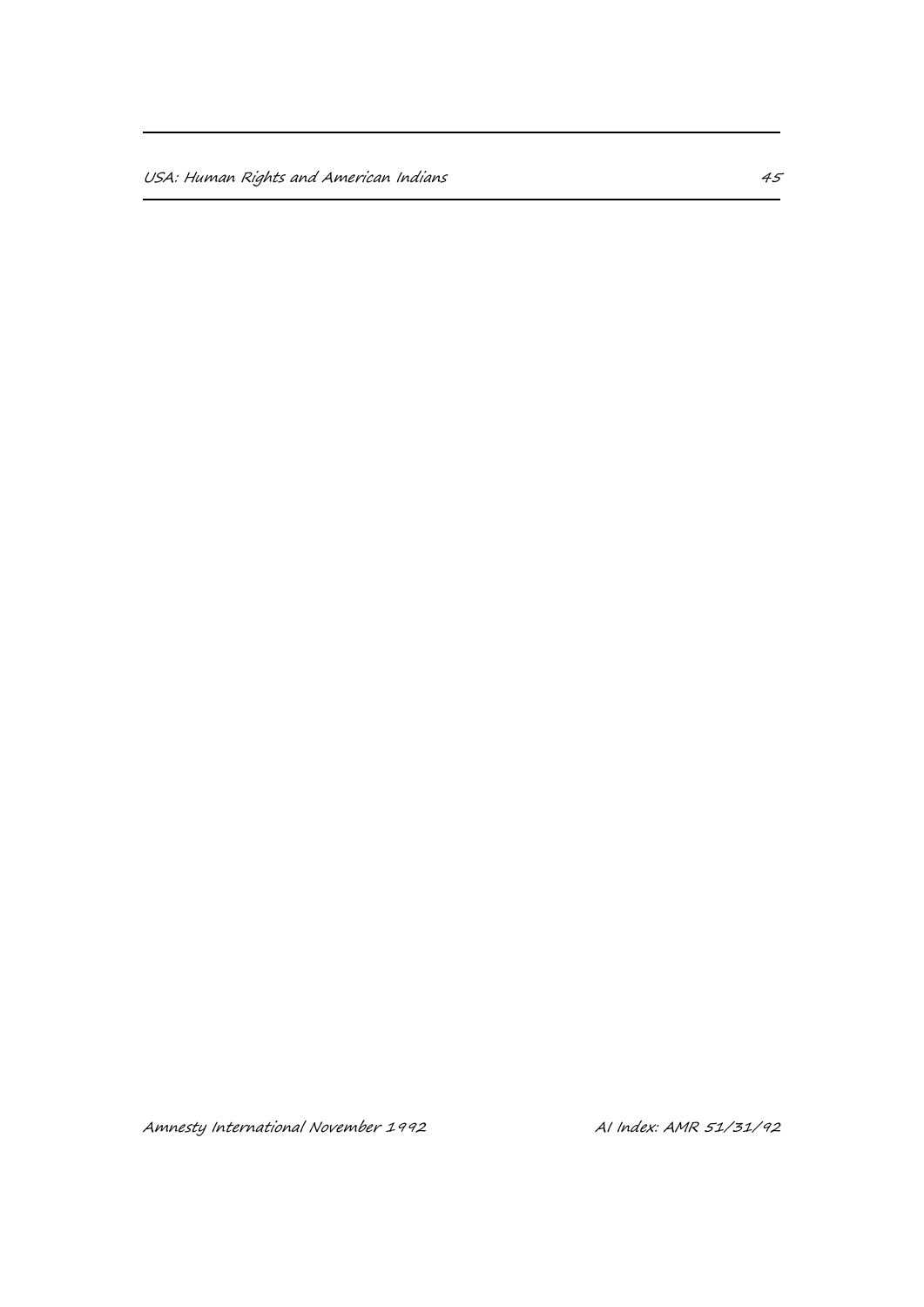<sup>46</sup> USA: Human Rights and American Indians

Julian Pierce (Associated Press)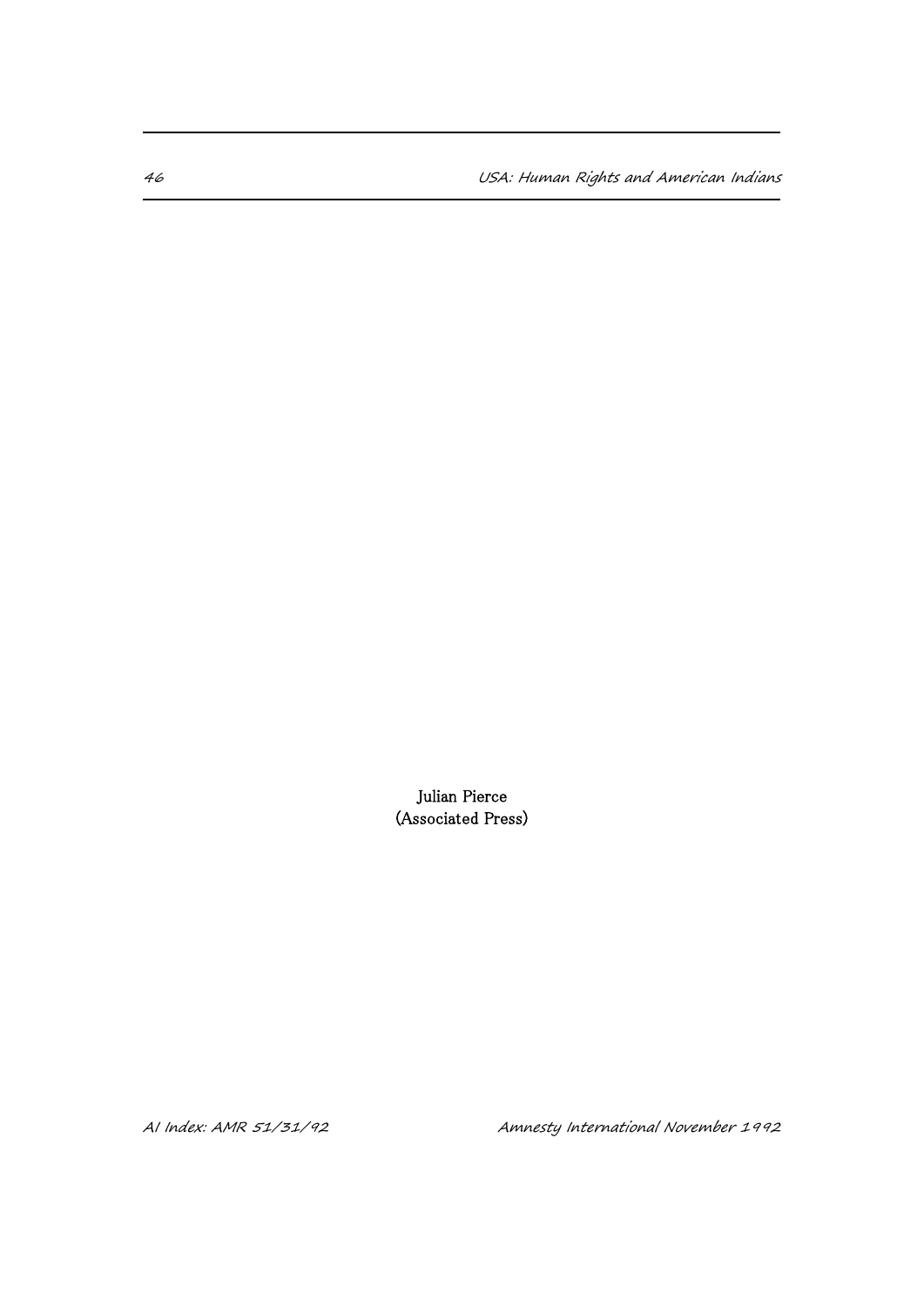#### **EVENTS IN ROBESON COUNTY, NORTH CAROLINA, 1988**

### *The murder of Julian Pierce*

Julian Thomas Pierce, a Lumbee Indian activist and director of a legal aid organization for the poor in Lumberton, North Carolina, was shot dead in the early hours of 26 March 1988. He received three shotgun wounds at close range, apparently after opening his door to a caller. At the time of his death he was a candidate for the Democratic nomination for Superior Court judge in Lumberton (a newly created judgeship to give minorities a better chance of electing a judge). Shortly before his death it seemed likely that he would defeat the only opposing candidate, Joe Freeman Britt, Lumberton's district attorney for 14 years, who is white.<sup>24</sup> Pierce would have been the first Lumbee Indian to serve as a judge in Robeson County. Although Britt was the automatic winner of the primary election on 3 May 1988, there was a high turnout, with a majority of voters casting a symbolic vote for the deceased Pierce, who won the election by 1,897 votes. (In the aftermath of Julian Pierce's murder the North Carolina legislature created another Superior Court judgeship for Robeson County and Governor James Martin appointed Lumbee Indian Dexter Brooks to the post.)

Pierce's campaign workers had reportedly received a warning that a threat against Pierce existed, but had not taken it seriously. Pierce had been highly respected by blacks, Indians and whites in the local community. He was a member of the Ad Hoc Committee on Indians and the Criminal Justice System, which produced a major report on the subject, published by the North Carolina Commission of Indian Affairs in October 1987. His supporters speculated that he was killed "because someone did not want a Lumbee Indian to be a judge."<sup>25</sup> Police initially described the crime as an "assassination," but three days later ruled out a political motive and said it was "just another murder." On Tuesday 29 March police charged one Indian man with the murder while another Indian suspect, John Anderson Goins, allegedly committed suicide as he was about to be arrested. Lumberton's sheriff, Hubert Stone, announced to a press conference on 29 March 1988 that Goins had

<sup>24</sup>Pierce's victory in the election seemed assured when, on 8 March 1988, Indians, blacks and poor whites in the county formed an electoral majority and succeeded in passing a referendum to merge the county's five racially segregated school systems into a uniform system. The school merger victory led many to anticipate that the same alliance of voters would elect Pierce to the superior court judgeship.

<sup>25</sup>As quoted in the <u>New York Times</u>, 28 March 1988.

Amnesty International November 1992 AI Index: AMR 51/31/92

i.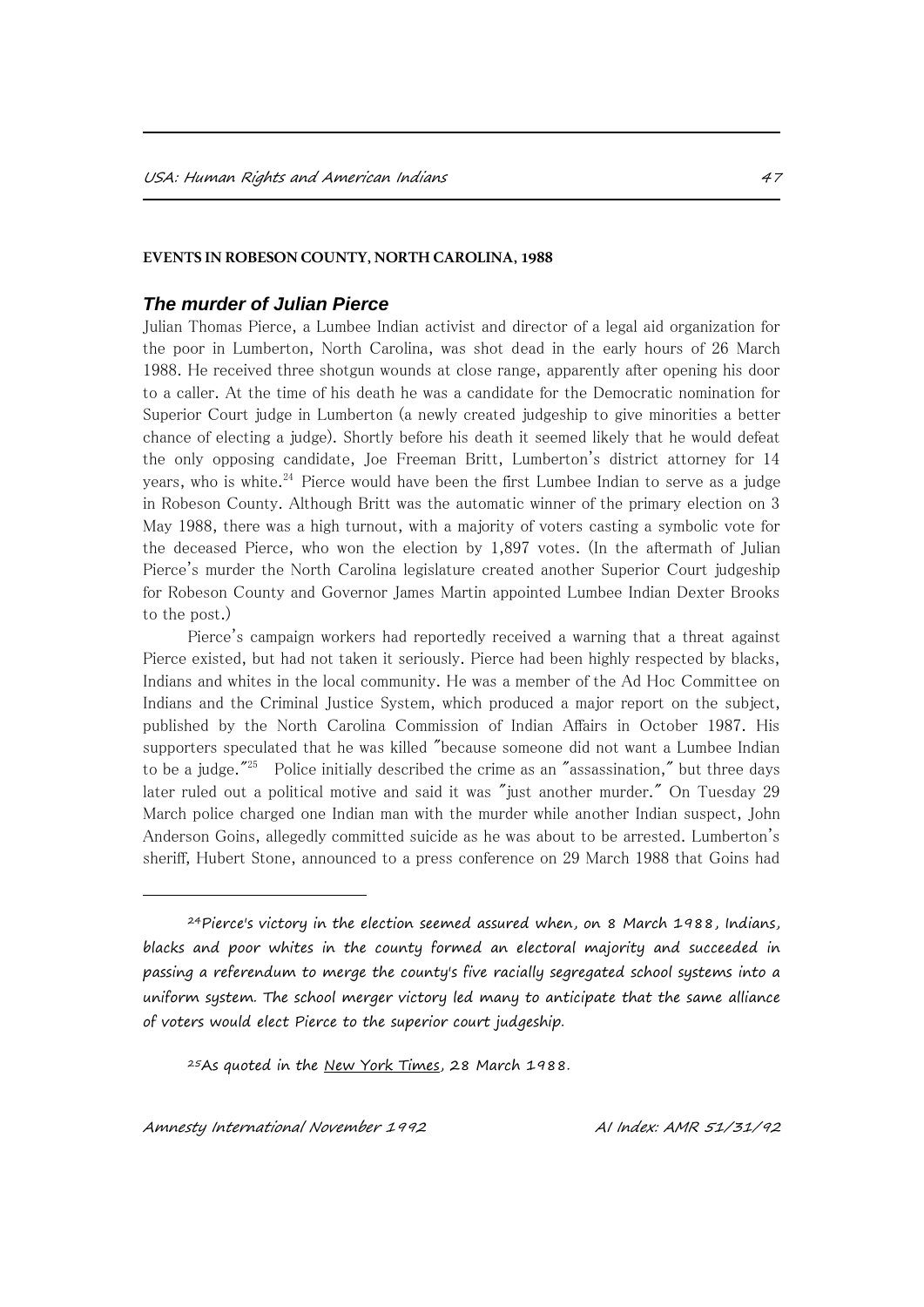apparently killed himself with a self-inflicted shotgun wound to the head. The first suspect, Sandy Chavis, was charged with first-degree murder. However, in June 1990 he was given a five years' suspended sentence in exchange for pleading guilty as an accessory to murder.

Sheriff Stone indicated on 29 March 1988, three days after the crime, that he would look no further for conspiracy in the killing. Many local residents were unsatisfied with Stone's decision. Amidst considerable community unease and distress at Julian Pierce's death, the Lumberton-based Center for Community Action asked Congress for an immediate hearing and investigation "regarding corruption, drug trafficking, unsolved murders, the murder of Julian Pierce and other civil rights violations in Robeson County." No such inquiry was forthcoming. The official police finding was that Pierce's murder was the result of a domestic incident but widespread concern persisted within the Lumbee community which has continued to pursue its own investigation into the matter. Its findings are pending.

Amnesty International is unable to reach a conclusion as to whether or not Julian Pierce's murder was politically motivated. However, the organization is concerned at suggestions that Julian Pierce may have been killed because of his community leadership role and to prevent him from winning election as a judge. The case was "solved" with great rapidity and no further investigation was deemed necessary despite the threat Pierce had received. The circumstances surrounding the death of the suspect John Goins were not fully clarified. Given the overall context of events in Robeson County at the time of Pierce's murder, Amnesty International believes that a full independent investigation should have been undertaken by the FBI and the North Carolina authorities.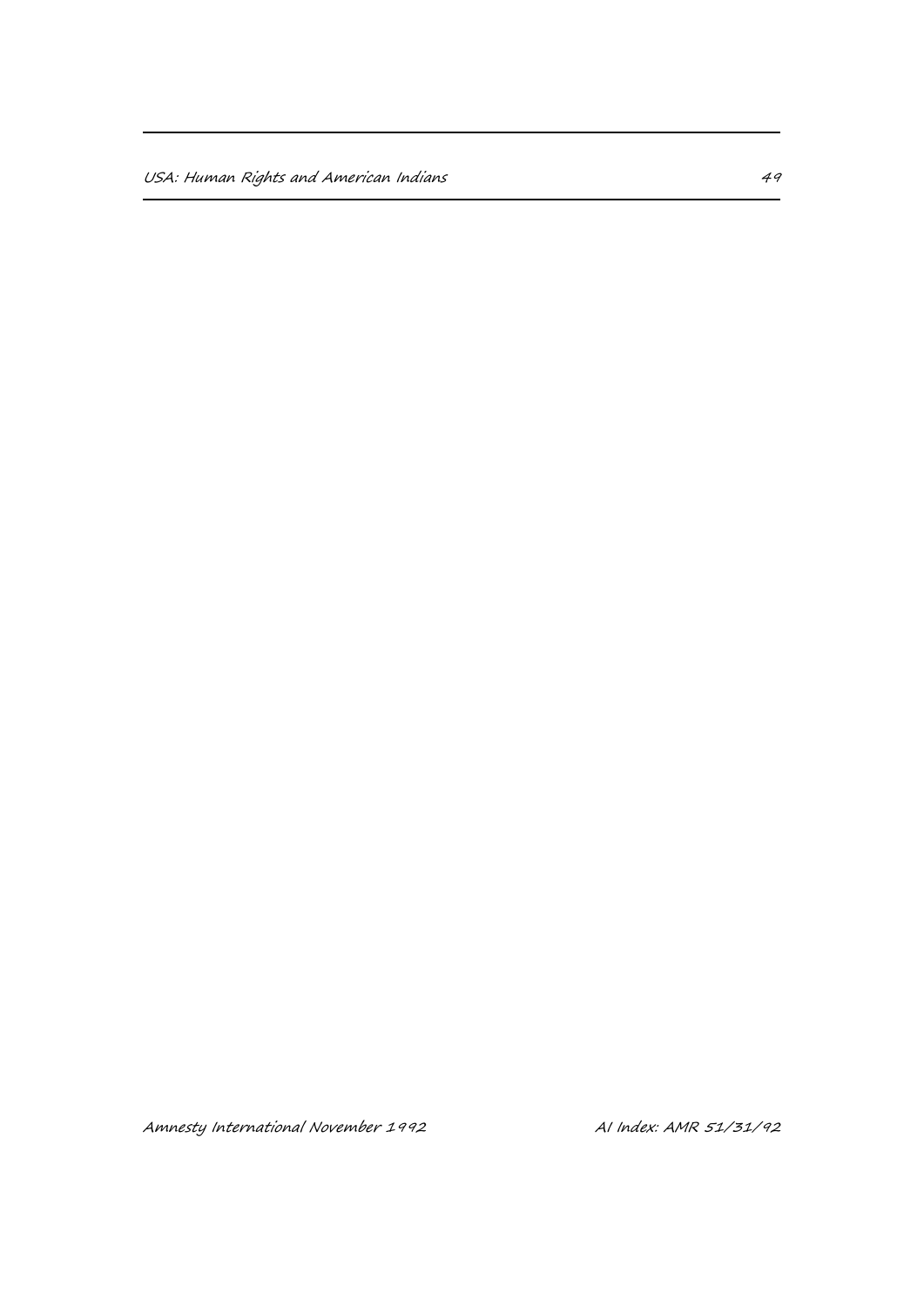Hazel Pierce, left, and Connie Pierce Oxedine at the Church of God Cemetery, Aberdeen, North Carolina, after Julian Pierce's funeral, 31 March 1988 (Associated Press)

### *Background to Robeson County, North Carolina*

Robeson County is a rural region. It is the second-largest county, located in the Southeast corner of North Carolina, bordering on South Carolina. Its population of just over 100,000 is divided almost evenly between white, black and Indian inhabitants. More than half of North Carolina's 65,000 Indians reside in Robeson County. Robeson County is the home of the Lumbee: the largest non-federally recognized tribe of Indian people in the USA and the largest Indian nation east of the Mississippi River.

The county is poor: the median income of its residents ranks 96th in the state. A number of recent studies have indicated that Indians are 50 percent more likely than whites to be the victims of an accidental death, and are more than twice as likely to be murdered as are whites or blacks. A review of the 1,183 Indian deaths in Robeson County between 1982 and 1986 showed that one out of every six deaths was violent.

A research study of Robeson County court records in 1984 showed that a disproportionately large percentage of defendants (80 percent) were non-white, with 52 percent being American Indian. In 1980, Robeson County's incarceration rate of 433 persons per 100,000 population, was almost three times the national average and 70 percent higher than the state average. $^{26}$  Local government and the criminal justice system is dominated by whites.

The local district attorney (prosecutor) for 14 years until he became a Superior Court Judge at the end of 1988, was Joe Freeman Britt. Britt is said to have won more

 $26$ Research by the Legal Justice Project of the Center for Community Action, Lumberton, North Carolina.

i<br>I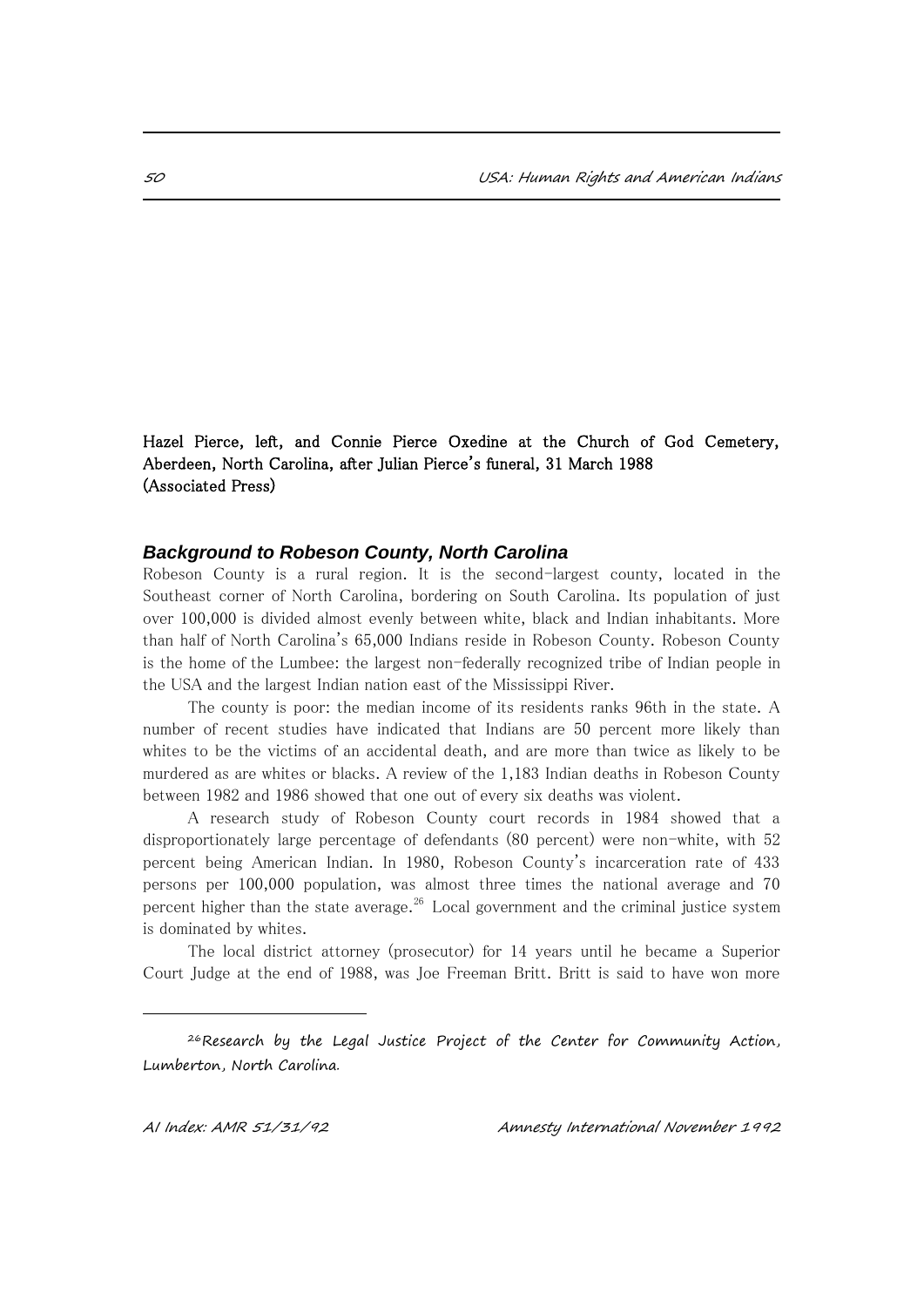death penalty cases than any other prosecutor in the country. By the time he left office the figure stood at over forty. In a 1987 magazine interview, Britt described how he sought to persuade juries to impose the death penalty rather than the alternative penalty of life imprisonment, saying, "In every prospective juror's breast there beats the flame that whispers, 'Preserve human life.' It's my job to extinguish that flame." All five American Indians currently under sentence of death in North Carolina come from Robeson County and were prosecuted by Joe Freeman Britt's office.

In the 1980s the Indian community in Robeson County began to organize itself politically to protest against alleged unfair practices in local government, the education system, and in the criminal justice system. In November 1986 an unarmed Lumbee Indian, James Earl Cummings, was shot and killed by a Robeson County sheriff's deputy after he was stopped for a traffic violation. A coroner's jury found that the killing was either an accident or self-defense. A thousand people marched on the courthouse to protest.

In October 1987 a committee appointed by the North Carolina Commission on Indian Affairs found that Robeson was the county "most in need of change." It called for a task force to monitor the treatment of minorities; revision of pretrial release policies to increase use of unsecured bonds for indigent defendants not charged with serious offenses; new procedures to ensure that defendants are not required to spend unnecessary days in court; and the hiring of more Indians in the criminal justice system.

On 1 February 1988, Eddie Hatcher, and Timothy Jacobs, two Tuscarora Indians, seeking attention for allegations of corruption in local government, took hostages at The Robesonian newspaper in Lumberton, the county's main town. The siege ended after ten hours when Governor James Martin agreed to appoint a group of officials to investigate charges that law enforcement was biased against members of minorities and that drug traffickers had haven in the county.

Hatcher and Jacobs stood trial in federal court in late September 1988, charged with hostage-taking and weapons offenses. On 14 October 1988 the jury of nine blacks and three whites found both defendants not guilty on all counts. But in December, a North Carolina grand jury indicted Hatcher and Jacobs on 14 counts of second-degree kidnapping. Both Hatcher and Jacobs fled from North Carolina. Their lawyers called the state indictments "an ugly, vindictive prosecution designed to punish [Hatcher and Jacobs] for being acquitted."

Timothy Jacobs was extradited to North Carolina from New York in March 1989. In May 1989, he plead guilty to the charges in exchange for a six-year prison sentence. In July 1989, Eddie Hatcher was returned to North Carolina from Idaho where he had sought sanctuary. After lengthy legal proceedings, in February 1990 he agreed to plead guilty to the 14 counts of second-degree kidnapping in exchange for an 18-year prison sentence.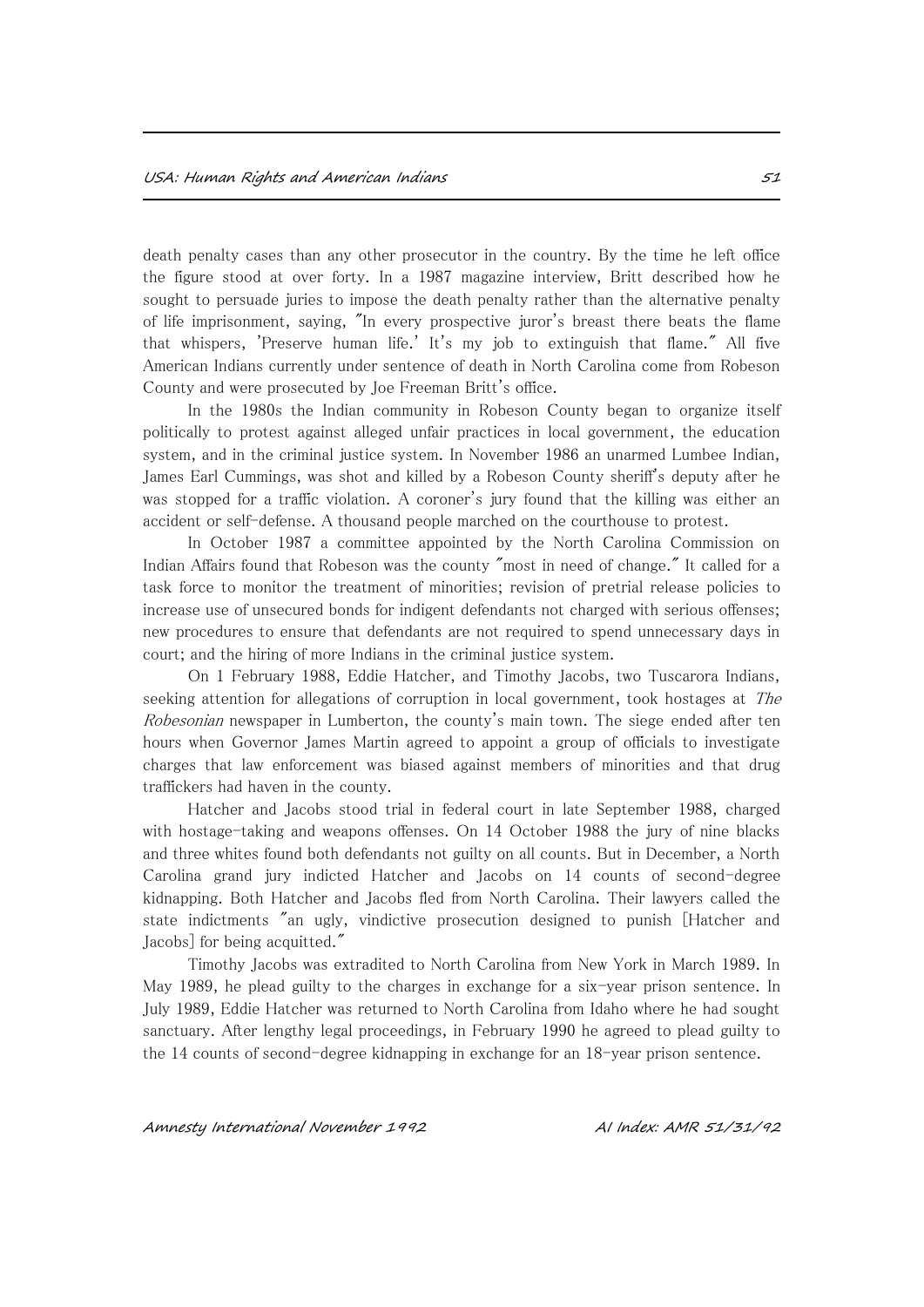#### **CONCLUSIONS AND RECOMMENDATIONS**

#### 1. The Death Penalty:

The death penalty denies the right to life. It is a cruel and inhuman punishment, brutalizing to all who are involved in the process. It serves no useful penal purpose and denies the widely accepted principle of rehabilitating the offender. It is irreversible and, even with the most stringent judicial safeguards, may be inflicted on an innocent person.

Amnesty International has examined in detail 27 of the 45 cases of Indians now under sentence of death in the USA and is concerned that they serve only to confirm the organization's previous conclusion that the death penalty as applied in practice in the USA is arbitrary, discriminatory and unjust. The evidence suggests that judicial safeguards designed to ensure that the death penalty is applied fairly and is reserved only for the most culpable offenders have not been met in practice.

The evidence suggests that race  $-$  especially that of the victim  $-$  has an important bearing on the eventual likelihood of a death sentence. Amnesty International believes this is a matter for serious and urgent concern. Of 37 Indian defendant cases where the race of the murder victim was known, 33 involved white victims and only four involved the murder of members of an ethnic minority group.

All Indian defendants currently under sentence of death in the USA were convicted under state law. Although the federal government does not have a direct role in state law enforcement, it does have a duty to ensure that all laws within its territorial jurisdiction conform to minimum international standards, and it has a responsibility to promote respect for human rights standards. Amnesty International respectfully calls on the federal government to use its influence with a view to eliminating the death penalty from its country's statute books. A commission of inquiry at the federal level should be conducted into the effect of racial discrimination and other adverse factors, such as economic and social deprivation, on the application of the death penalty across the country.

The death penalty should not be reinstated in federal law. This would be contrary to international human rights standards which encourage governments to restrict progressively the use of the death penalty, with a view to its ultimate abolition. A broad federal death penalty law for first-degree murder would be likely to have a disproportionate impact on Indians convicted of murders committed on Indian reservations.

Amnesty International calls on state government to commute all death sentences. In view of the special concerns raised about American Indian capital defendants as a group (concerns which include acute deprivation, inadequate legal representation at trial, mental illness, mental retardation and chemical dependency), Amnesty International urges state governments to grant a general commutation of the death sentences of Indians now on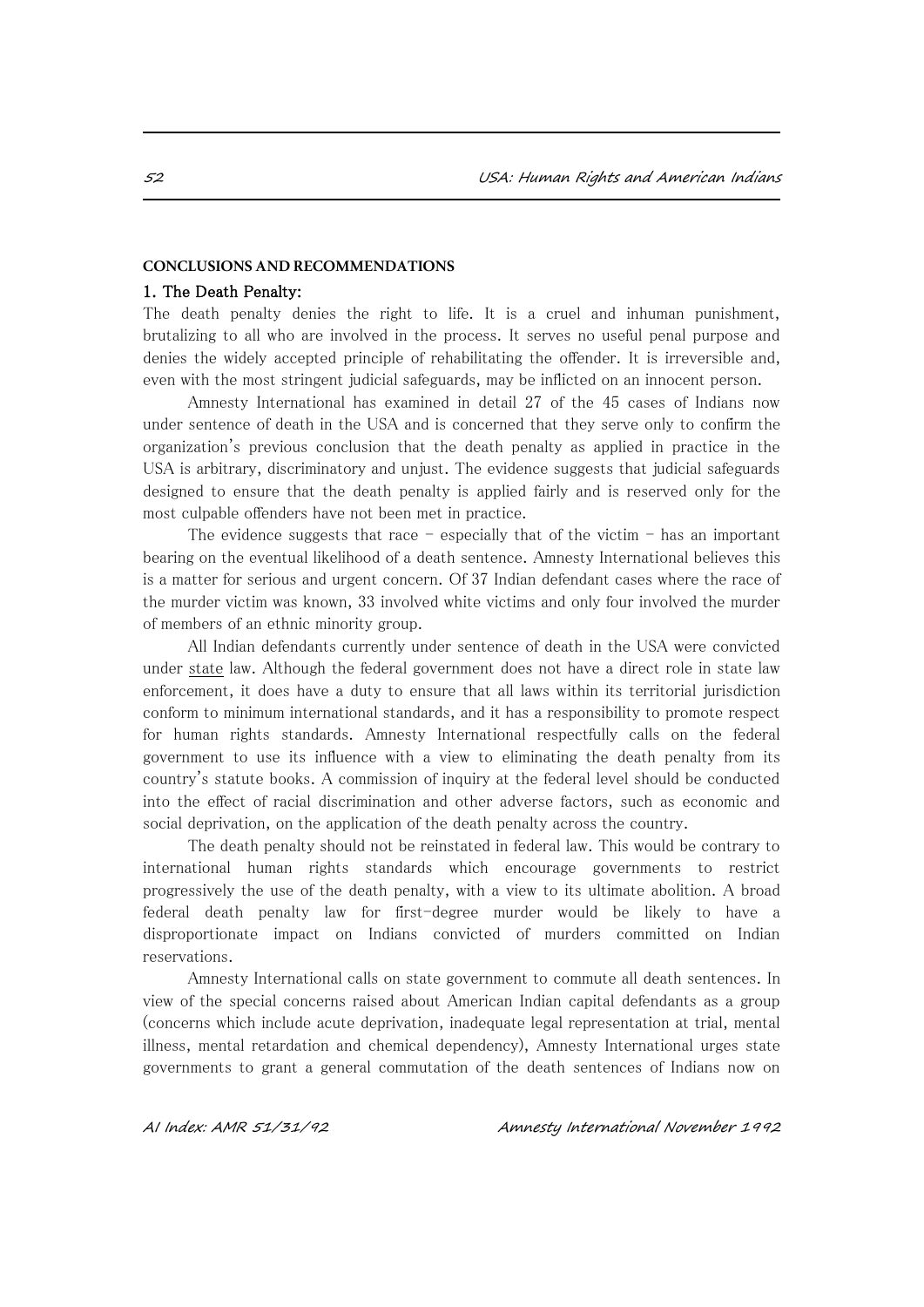death row, and urges that no further death sentences in any case be imposed or carried out.

#### 2. Prison ill-treatment:

Amnesty International was concerned at the ill-treatment of prisoners, including Indian inmates, in Montana State Penitentiary in September 1991, and continues to investigate allegations of ill-treatment of prisoners elsewhere in the country.

Prison authorities are responsible for ensuring that prison personnel are fully aware of the requirement that inmates be treated humanely at all times, in accordance with the provisions of international standards including the Convention Against Torture and the United Nations Standard Minimum Rules for the Treatment of Prisoners. Amnesty International urges prison authorities to make it clear that the torture or other cruel, inhuman or degrading treatment of prisoners will not be tolerated under any circumstances.

Amnesty International commended the Director of Montana's Department of Corrections for commissioning an independent agency inquiry into the September 1991 prison riot, and urged that The Inquiry Team's recommendations concerning in particular the grievance and disciplinary systems, the use of force policy and measures for reviewing and alleviating conditions in the Maximum Security Unit be implemented as a matter of priority.

Amnesty International is concerned that conditions in five Navajo tribal jails, if confirmed, would be in clear violation of the United Nations Standard Minimum Rules for the Treatment of Prisoners, and could amount to cruel, inhuman and degrading treatment of prisoners.The federal government should ensure that funds are made available to bring the Navajo tribal jails into conformity with minimum international standards for the treatment of prisoners.

#### 3. Ill-treatment by police:

Amnesty International's findings regarding ill-treatment by police in Los Angeles, California (published in June 1992) suggested that there have been a disturbing number of cases in recent years in which law enforcement officials in Los Angeles resorted to excessive force, sometimes amounting to torture or other cruel, inhuman or degrading treatment. The evidence suggests that racial minorities, especially blacks and latinos, have been subjected to discriminatory treatment and are disproportionately the victims of abuse.

Although unable to verify the accounts of ill-treatment given to the California Senate Judiciary Sub-Committee on "Peace Officer Conduct" during two days of hearings in Arcata and Redding in December 1991, Amnesty International is concerned at reports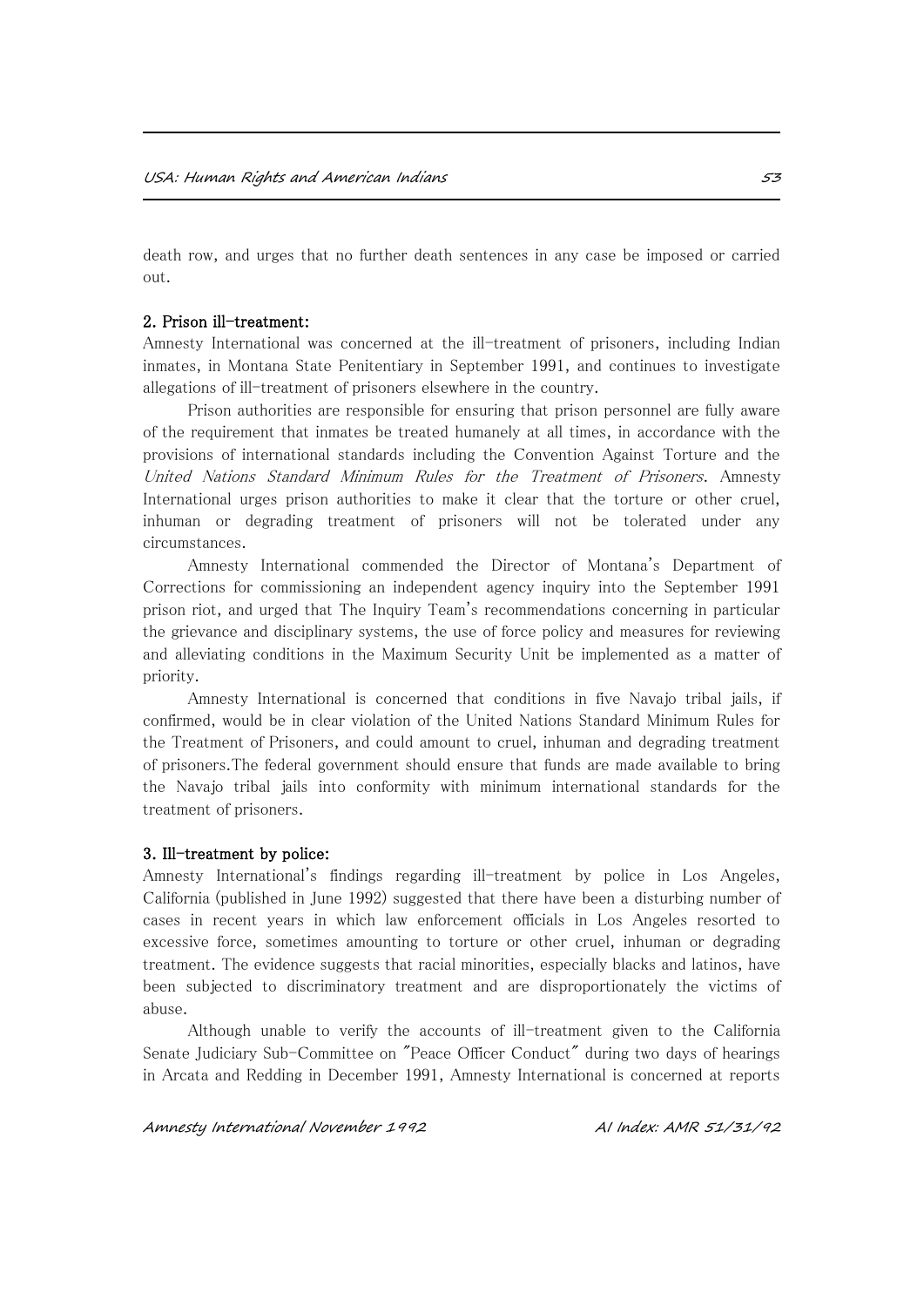of ill-treatment, harassment and brutality against Indians by the police and sheriffs departments in northern California. It was apparent from the testimony given that procedures for filing complaints against police officers left much to be desired and the system was failing adequately to investigate and bring to justice perpetrators of attacks against American Indians in California.

Amnesty International welcomes moves by the California legislature to address this serious issue and urges that police leadership and other responsible authorities throughout the country should make it clear that torture and other cruel, inhuman or degrading treatment will not be tolerated. The authorities should take steps to incorporate the United Nations Code of Conduct and Basic Principles on the Use of Force by Law Enforcement Officials into their codes of practice. Strong disciplinary measures should be undertaken and, where appropriate, criminal prosecutions, for the abusive use of force and firearms, in accordance with international standards.

#### 3. The case of Leonard Peltier:

Amnesty International takes no position in relation to the activities of domestic intelligence agencies or irregular government conduct unless these result in violations of human rights which Amnesty International exists to uphold. The organization is concerned, in Leonard Peltier's case, that a combination of official misconduct and intelligence activity may have jeopardized the fairness of his trial. The circumstances of both his extradition from Canada and his trial were such as to lead Amnesty International to conclude that Leonard Peltier should, in the interests of justice, be granted a retrial. Amnesty International urges the federal authorities to review his case in order to bring this about.

Amnesty International sent observers to Leonard Peltier's trial in 1977 and to subsequent appeal and evidentiary hearings in 1978, 1983, 1984 1985 and 1991. The organization has also documented misconduct by the FBI in its intelligence investigations in the late 1970s and early 1980s into the activities of domestic political groups. Amnesty International identified instances where Indian activists and others appeared to have been falsely charged with criminal offenses, selectively prosecuted or deprived of due legal process for reasons of race or political activities.

#### 4. The case of Julian Pierce:

Amnesty International is unable to reach a conclusion as to whether or not Julian Pierce's murder was politically motivated. However, the organization is concerned at suggestions that Julian Pierce may have been killed because of his community leadership role and to prevent him from winning election as a judge. Given the overall context of events in Robeson County at the time of Pierce's murder, Amnesty International believes that a full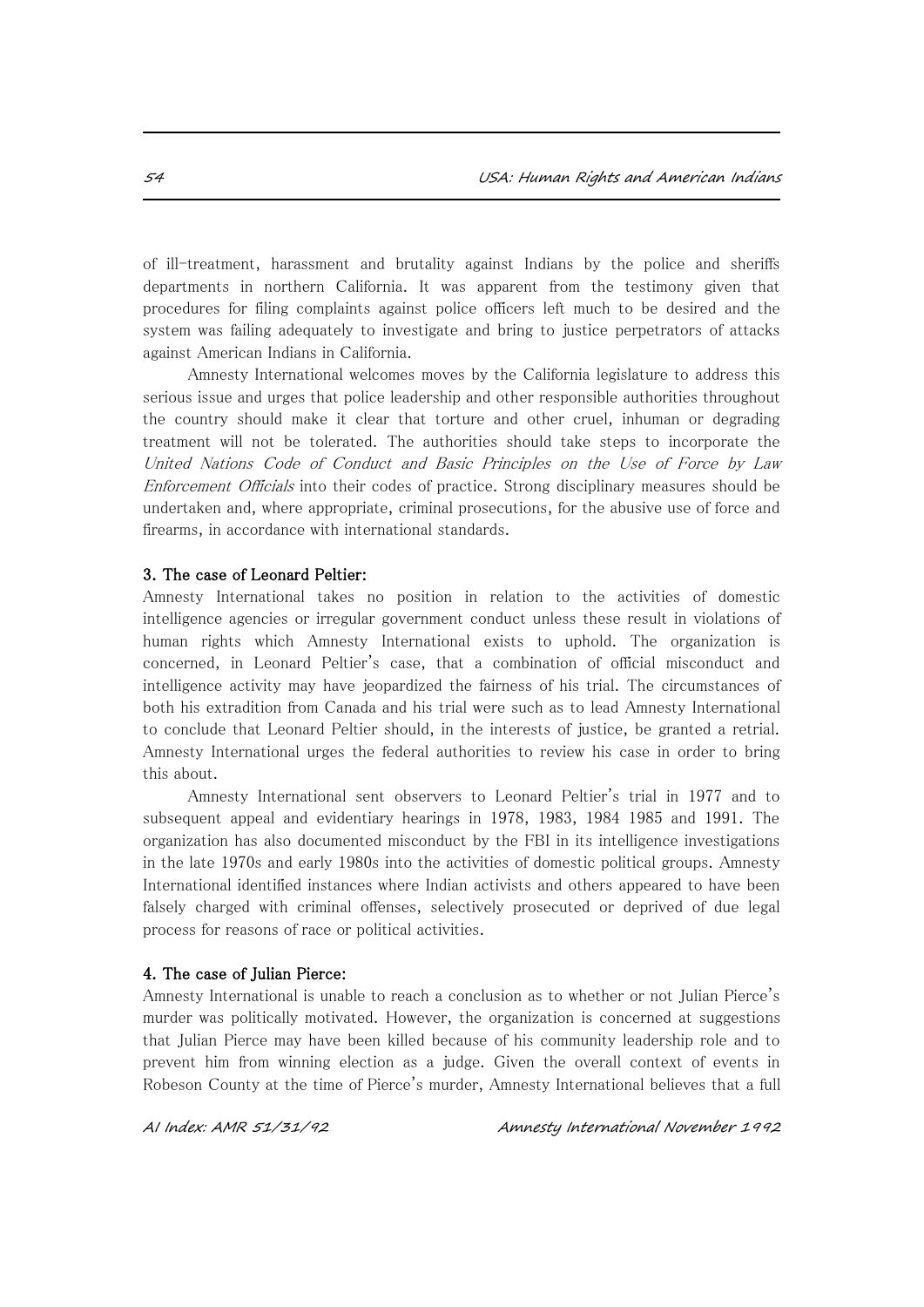independent investigation should have been undertaken by the FBI and the North Carolina authorities.

## APPENDIX I: AMERICAN INDIANS UNDER SENTENCE OF DEATH IN THE UNITED STATES OF AMERICA, JULY 1992

| <b>NAME</b>           | DATE<br><b>SENTENCE</b> | RACE OF<br>VICTIM          | <b>COMMENTARY</b>                                                                                                                                                                                          |
|-----------------------|-------------------------|----------------------------|------------------------------------------------------------------------------------------------------------------------------------------------------------------------------------------------------------|
| Darrick<br>GERLAUGH   | 11<br>February<br>1981  | White male                 | Aged 19 at crime.<br>Two co-defendants did not<br>receive death penalty.                                                                                                                                   |
| Sean RUNNING<br>EAGLE |                         | White                      |                                                                                                                                                                                                            |
| Eldon SCHURZ          | 21 Sep 90               | American<br>Indian<br>male | Aged 26 at crime. Drug<br>addict. Alcoholic. Murder of<br>fellow-transient after street<br>brawl. American Indian<br>co-defendant given probation<br>in exchange for testimony<br>against Schurz at trial. |

**ARIZONA**: 3 out of 102

**ARKANSAS**: 1 out of 33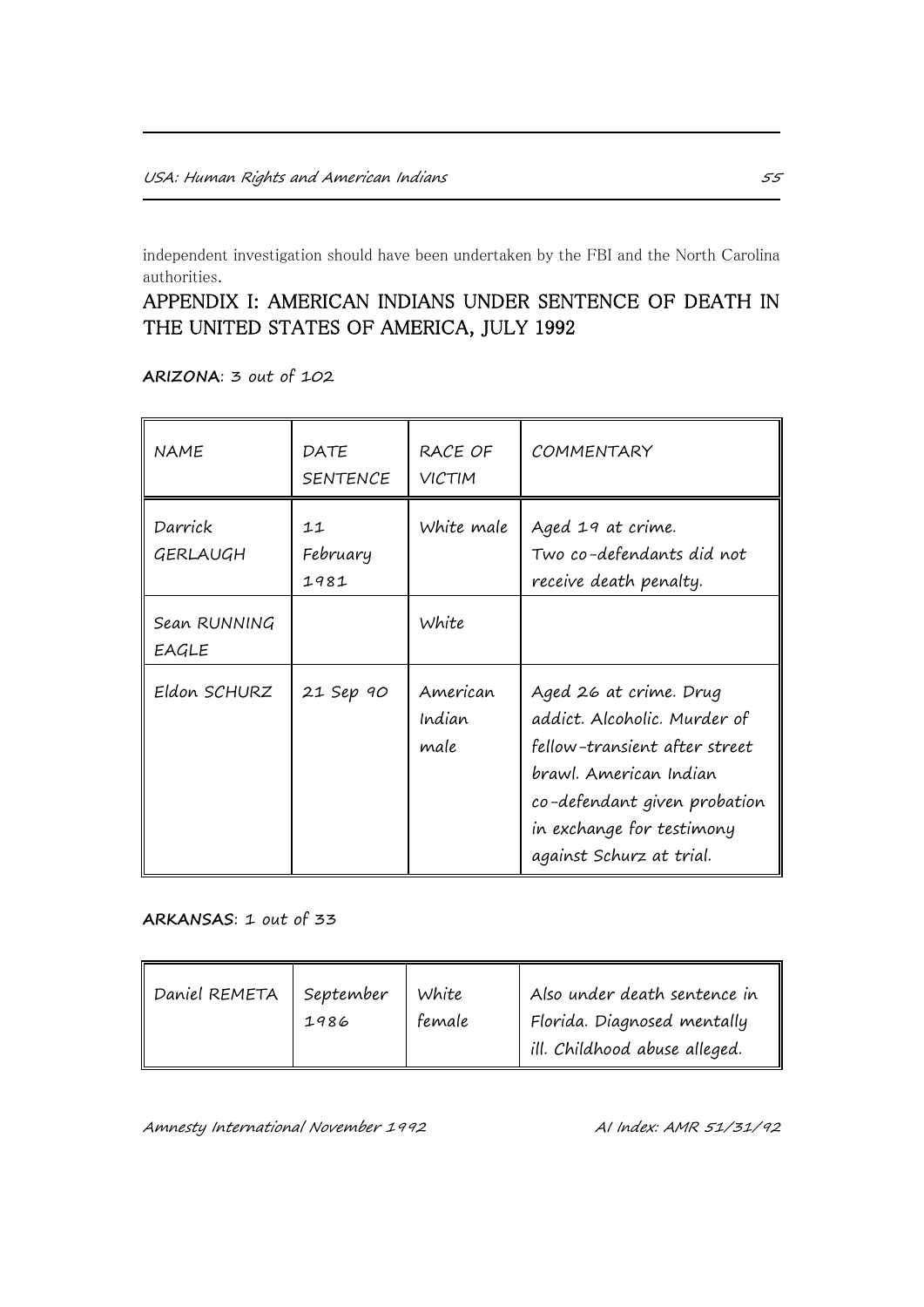### **CALIFORNIA**: 13 out of 331

| Clarence Ray<br><b>ALLEN</b><br>(Cherokee) | 22<br>November<br>1982                              | 1 Hispanic<br>female:<br>2 White<br>males | Crime date: 5 Sep 80.<br>Allen aged 52.<br>Co-defendant also<br>sentenced to death.                                                                                                                                                        |
|--------------------------------------------|-----------------------------------------------------|-------------------------------------------|--------------------------------------------------------------------------------------------------------------------------------------------------------------------------------------------------------------------------------------------|
| Pedro ARIAS                                | 22<br>February<br>1990                              | 1 White male                              | Aged 24 at time of crime.<br>Crime date: 23 May<br>1987.                                                                                                                                                                                   |
| Fernando CARO<br>(Apache-Yaqui)            | 5 January<br>1982                                   | 1 White male<br>1 White<br>female         | Aged 32 at time of crime.<br>Crime date: 20 August<br>1980.                                                                                                                                                                                |
| Dean CARTER<br>(Eskimo)                    | 30<br>January<br>90<br>9 Sept 91                    | 3 White<br>females<br>1 White<br>female   | Aged 29 at time of<br>crimes.                                                                                                                                                                                                              |
| Ronald DEERE<br>(Sioux/Choctaw)            | 9<br>November<br>82<br>(vacated)<br>28 July<br>1986 | 2 White<br>female<br>1 White male         | First death sentence<br>reversed for failure of<br>defence to present any<br>mitigating evidence (at<br>Deere's request).<br>Testimony at second<br>penalty trial that Deere a<br>drug addict and alcoholic.<br>In deep depression at time |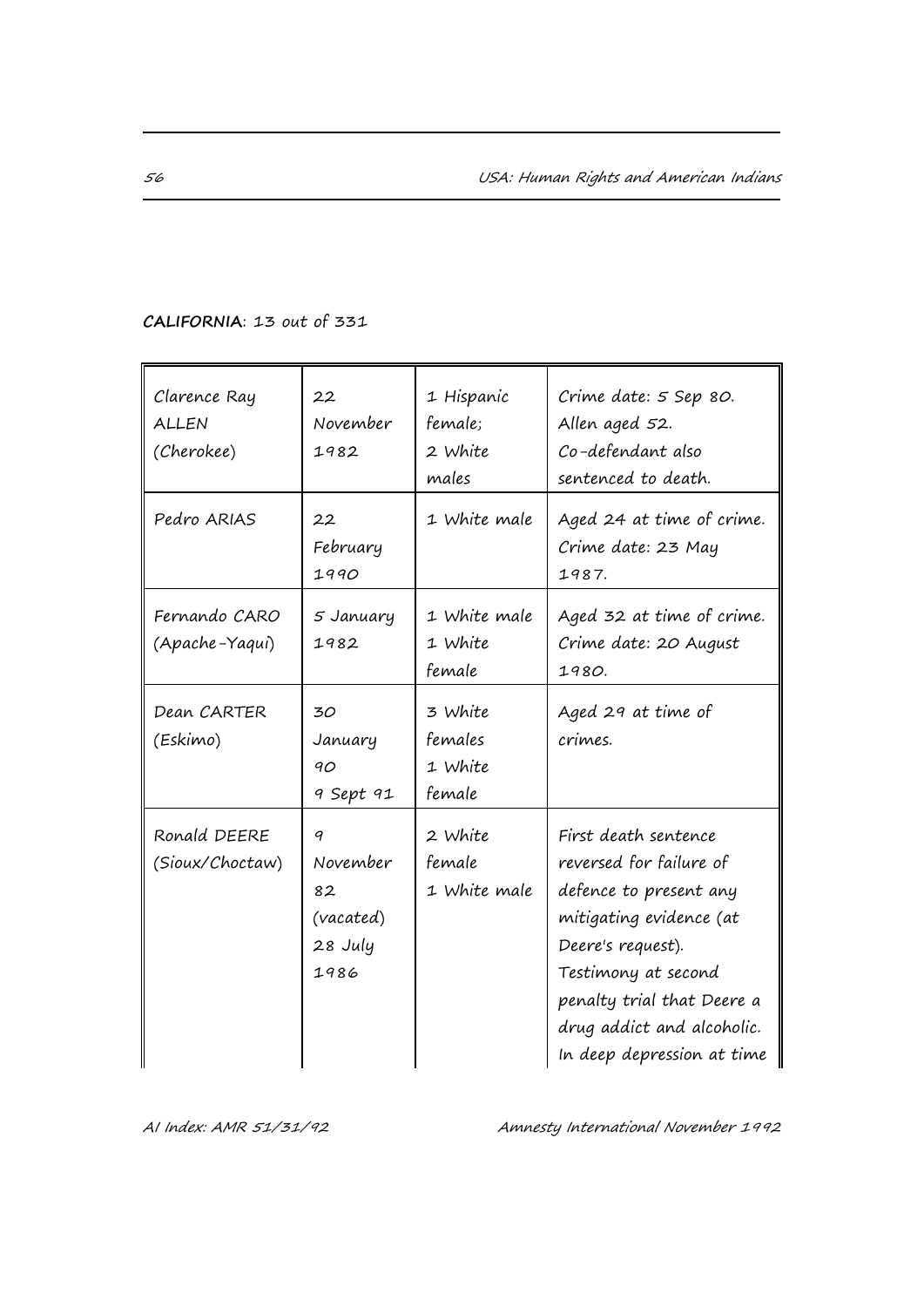|                             |                                   |                                             | of crime. Plead guilty,<br>waived penalty phase jury,<br>asked for death penalty.                                                                                                                                            |
|-----------------------------|-----------------------------------|---------------------------------------------|------------------------------------------------------------------------------------------------------------------------------------------------------------------------------------------------------------------------------|
| Raymond<br><b>GURULE</b>    | 19<br>December<br>1990            | 1 White male                                | Aged 24 at time of crime.<br>Crime date: 16 May<br>1982. Crime unsolved<br>four years.                                                                                                                                       |
| Martin KIPP<br>(Blackfeet)  | 18 Sept<br>1987<br>24 Feb<br>1989 | 1 Black<br>female<br>1 White<br>female      | Two death sentences.                                                                                                                                                                                                         |
| Kenneth LANG<br>(Sioux)     | 5<br>December<br>1984             | 1 White male                                | Aged 24 at time of crime.<br>Crime date: 18 August<br>1983.                                                                                                                                                                  |
| Joseph POGGI<br>(Papago)    | 12<br>November<br>1982            | 1 White<br>female                           | Severe, irreversible brain<br>damage from accident as<br>young child; long history<br>mental illness; chronic<br>schizophrenia; mentally<br>retarded. Released from<br>mental institution shortly<br>before crime committed. |
| Alejandro RUIZ<br>(Chumash) | 21<br>February<br>1980            | 2 Hispanic<br>females<br>1 Hispanic<br>male | Crime dates: 1975 and<br>1978.                                                                                                                                                                                               |
| N.I. SEQUOYAH               | 28                                | 2 white                                     | Crime dates: 7 December                                                                                                                                                                                                      |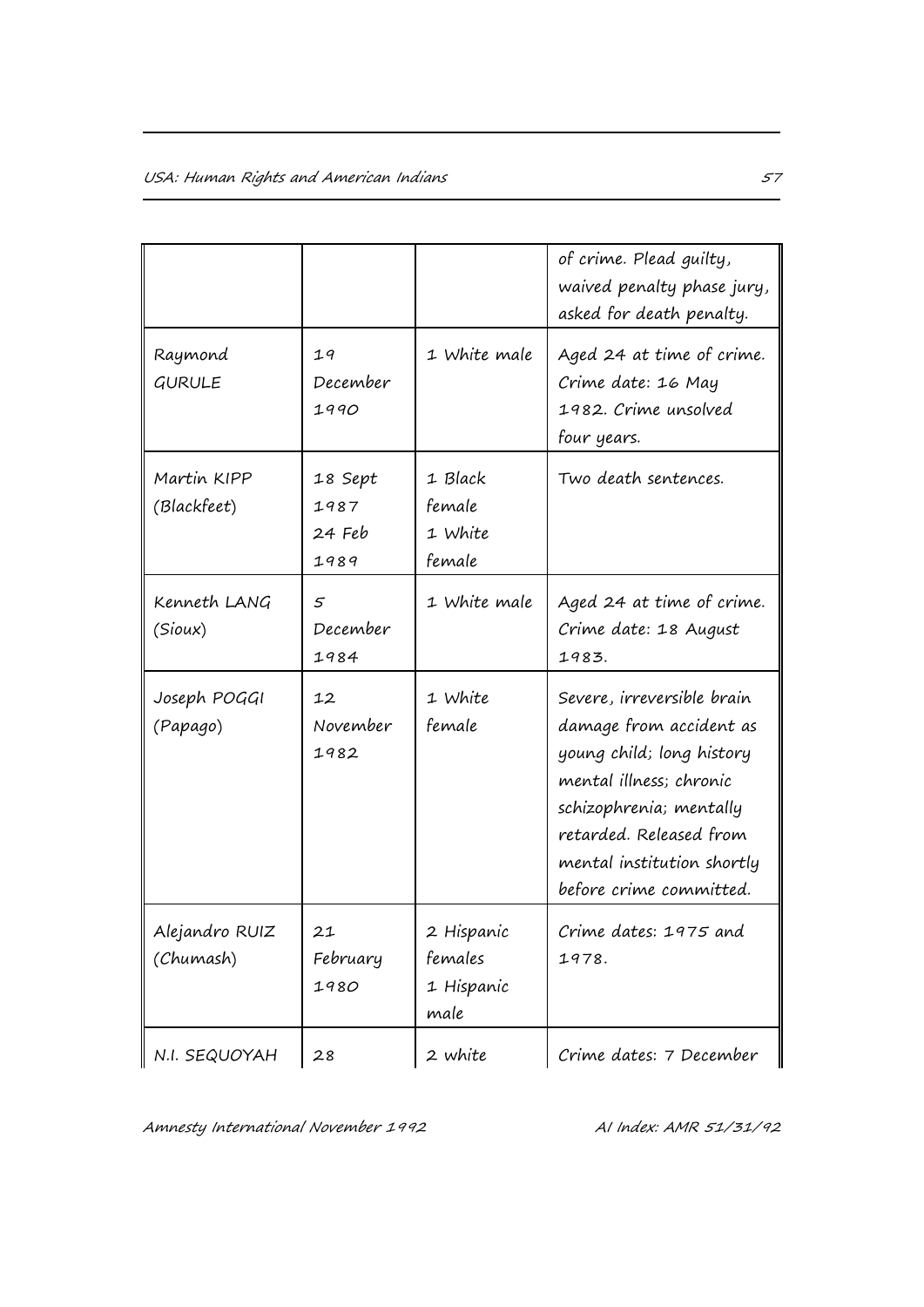|                                        | February                                   | females           | 1985                                                                                                      |
|----------------------------------------|--------------------------------------------|-------------------|-----------------------------------------------------------------------------------------------------------|
| Billy Ray                              | 1992                                       | 1 white male      | and 20 December 1985                                                                                      |
| <b>WALDEN</b>                          |                                            |                   |                                                                                                           |
| (Cherokee)                             |                                            |                   |                                                                                                           |
| Douglas<br><b>STANKEWITZ</b><br>(Mono) | 12 October<br>78<br>(vacated)<br>18 Nov 83 | 1 White<br>female | Aged 19 at crime. Offence<br>date: $8$ Feb 78. Low $IQ.$<br>Childhood beatings,<br>neglect, foster homes. |
| Larry WEBSTER                          | 9 June<br>1983                             | 1 White male      | Viet Nam war veteran:<br>personality changed after<br>two tours of combat duty.                           |

**DELAWARE**: 1 out of 6 (James Allen RED DOG)

**FLORIDA**: 1 out of 319

| Substance and alcohol<br>dependency. | Daniel REMETA | 3 June<br>1986 | 1 White male | Also under death sentence<br>in Arkansas. History child<br>abuse and mental illness. |
|--------------------------------------|---------------|----------------|--------------|--------------------------------------------------------------------------------------|
|--------------------------------------|---------------|----------------|--------------|--------------------------------------------------------------------------------------|

**MISSOURI**: 1 out of 82 (Emmett NAVE)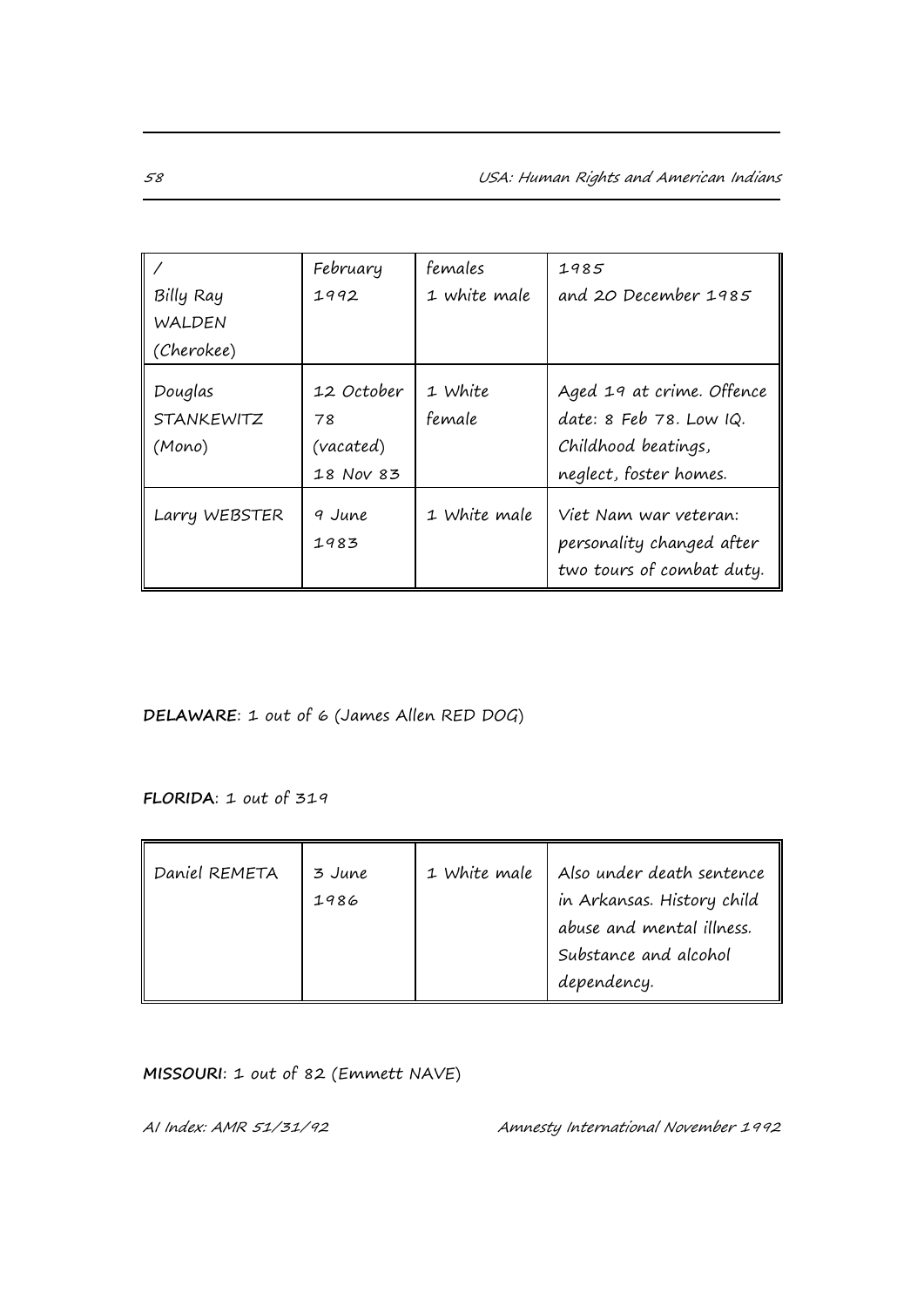### **MONTANA**: 2 out of 8

| Lester KILLS ON<br>TOP | Both<br>convicted of<br>murder of | All white jury after<br>venue change to<br>predominantly white<br>area |
|------------------------|-----------------------------------|------------------------------------------------------------------------|
| Vern KILLS ON<br>TOP   | same victim:<br>1 White male      | All white jury after<br>venue change to<br>predominantly white<br>area |

**NEBRASKA**: 1 out of 12 (Randolph REEVES)

### **NORTH CAROLINA**: 5 out of 110

| <b>Elwell BARNES</b>         | 20 December<br>1985 (with<br>Henry Hunt) | 1 White<br>male<br>1 Black<br>male | IQ of 68. Illiterate.<br>Remanded by NC<br>Supreme Court for<br>resentencing 1991  |
|------------------------------|------------------------------------------|------------------------------------|------------------------------------------------------------------------------------|
| Jerry Ray<br><b>CUMMINGS</b> | 10 July<br>1987                          | 1 White<br>male                    | Alcoholic. Illiterate.<br>Remanded by NC<br>Supreme Court for<br>resentencing 1991 |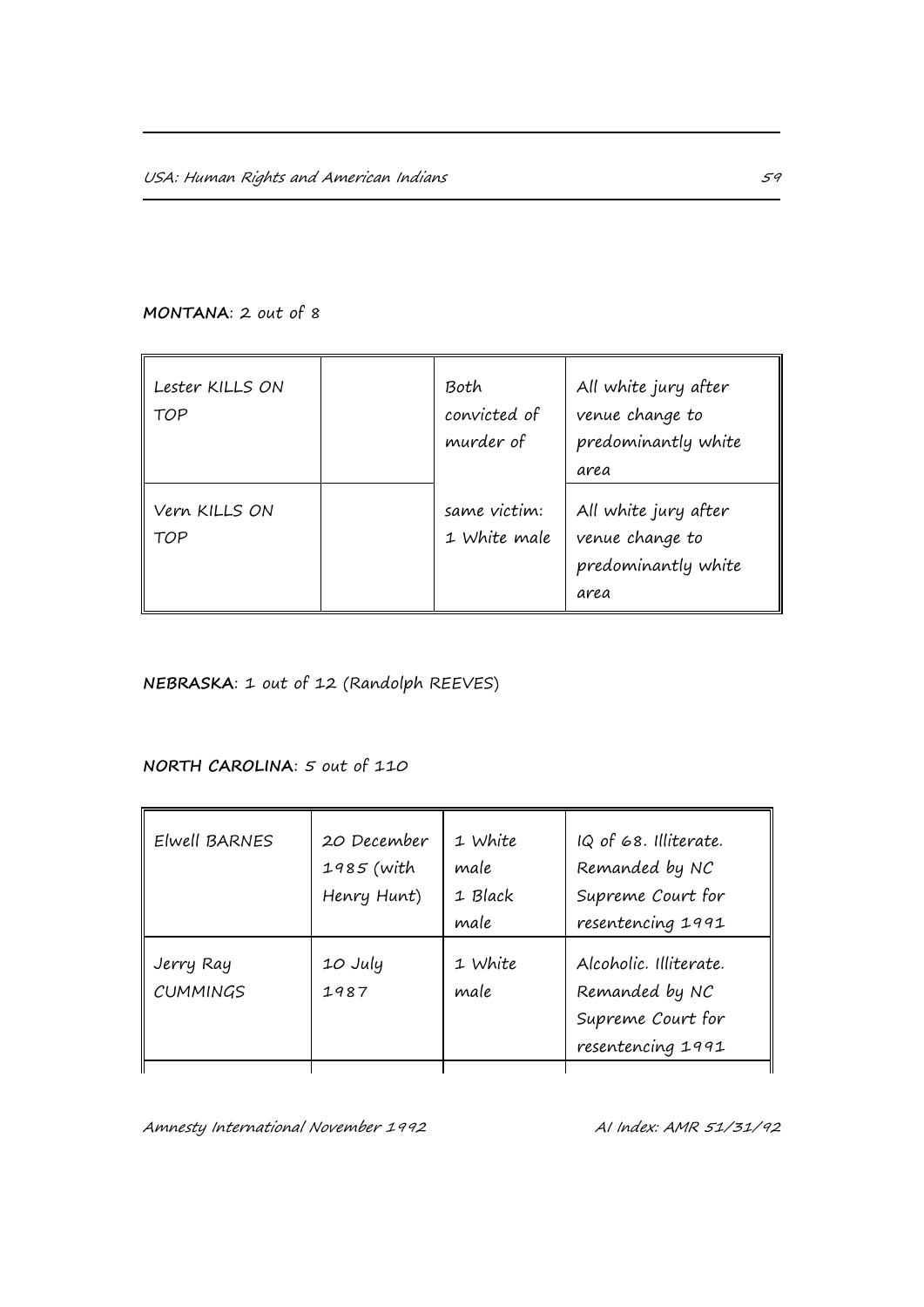| Henry Lee HUNT<br>(Lumbee)              | 20 December<br>1985 (with<br>Elwell<br>Barnes) | 1 White<br>male<br>1 Black<br>male | Defence presented no<br>mitigation evidence at<br>trial. NC Supreme<br>Court affirmed<br>sentence 1992                                      |
|-----------------------------------------|------------------------------------------------|------------------------------------|---------------------------------------------------------------------------------------------------------------------------------------------|
| William H<br>PORTER<br>(Lumbee)         | 9 December<br>1986                             | 1 American<br>Indian<br>female     | Aged 61 at crime. $IQ$<br>of 71. Ten Indian<br>prospective jurors<br>challenged by<br>prosecutor. Remanded<br>for resentencing May<br>1990. |
| James Earl<br><b>WILLIS</b><br>(Lumbee) | 2 November<br>1987                             | 1 White<br>male                    | Aged 19 at crime. Low<br>IQ. Three white male<br>co-defendants<br>sentenced to prison<br>and since released.                                |

**OHIO**: 2 out of 118 (Alfred MORALES and Billy SLAGEL)

### **OKLAHOMA**: 12 out of 120

| Gary Thomas<br><b>ALLEN</b> |            |         | Death sentence vacated;<br>awaiting resentencing<br>trial |
|-----------------------------|------------|---------|-----------------------------------------------------------|
| John Walter                 | 3 May 1984 | 2 White | Grew up in great                                          |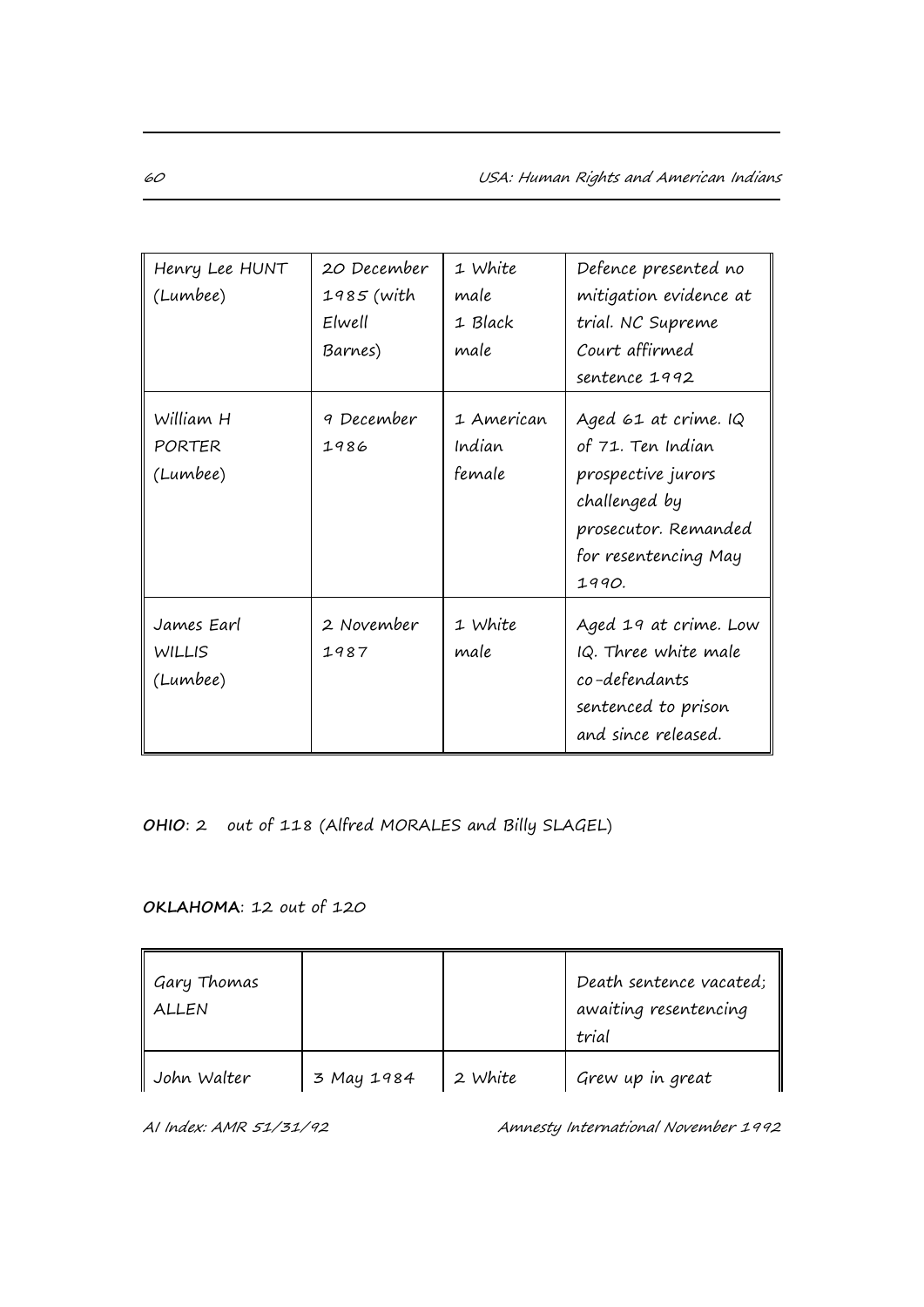| <b>CASTRO</b>                                    | 1 April 1985                                           | female                               | poverty. Two death<br>sentences.                                                    |  |
|--------------------------------------------------|--------------------------------------------------------|--------------------------------------|-------------------------------------------------------------------------------------|--|
| Jerald Wayne<br><b>HARJO</b><br>(Seminole Creek) | September<br>1988                                      | 1 White<br>female                    | Low IQ. Aged 24 at<br>crime. Family history of<br>alcoholism. No prior<br>felonies. |  |
| Terrance A<br><b>JAMES</b>                       | 5 January<br>1984<br>(With Sammy<br>Van<br>Woudenberg) | Male (prison<br><i>inmate</i> )      | Denied state<br>post-conviction relief.                                             |  |
| Barney<br>MARSHALL<br>(Creek)                    | 17 May 1991                                            | 1 American<br>Indian<br>female       | Physical abuse and<br>neglect as child. Low IQ.<br>Aged 21 at crime.                |  |
| Howard<br>MARQUEZ<br>(Apache/Yaqui)              | 23 May 1988                                            | 1 White<br>male<br>1 White<br>female | Case pending on direct<br>appeal                                                    |  |
| James Glenn<br><b>ROBEDEAUX</b>                  | 7 July 1986                                            |                                      | Case pending on direct<br>appeal                                                    |  |
| Maximo<br>SALAZAR                                | 30 June 1988                                           | 1 White<br>female                    | $IQ65-81. Neglected,$<br>beaten as child.                                           |  |
| Thomas<br>Benjamin TIGER<br>(Creek)              |                                                        | 1 White<br>male                      | Discharged from<br>military for alcohol<br>abuse. Case pending on<br>direct appeal  |  |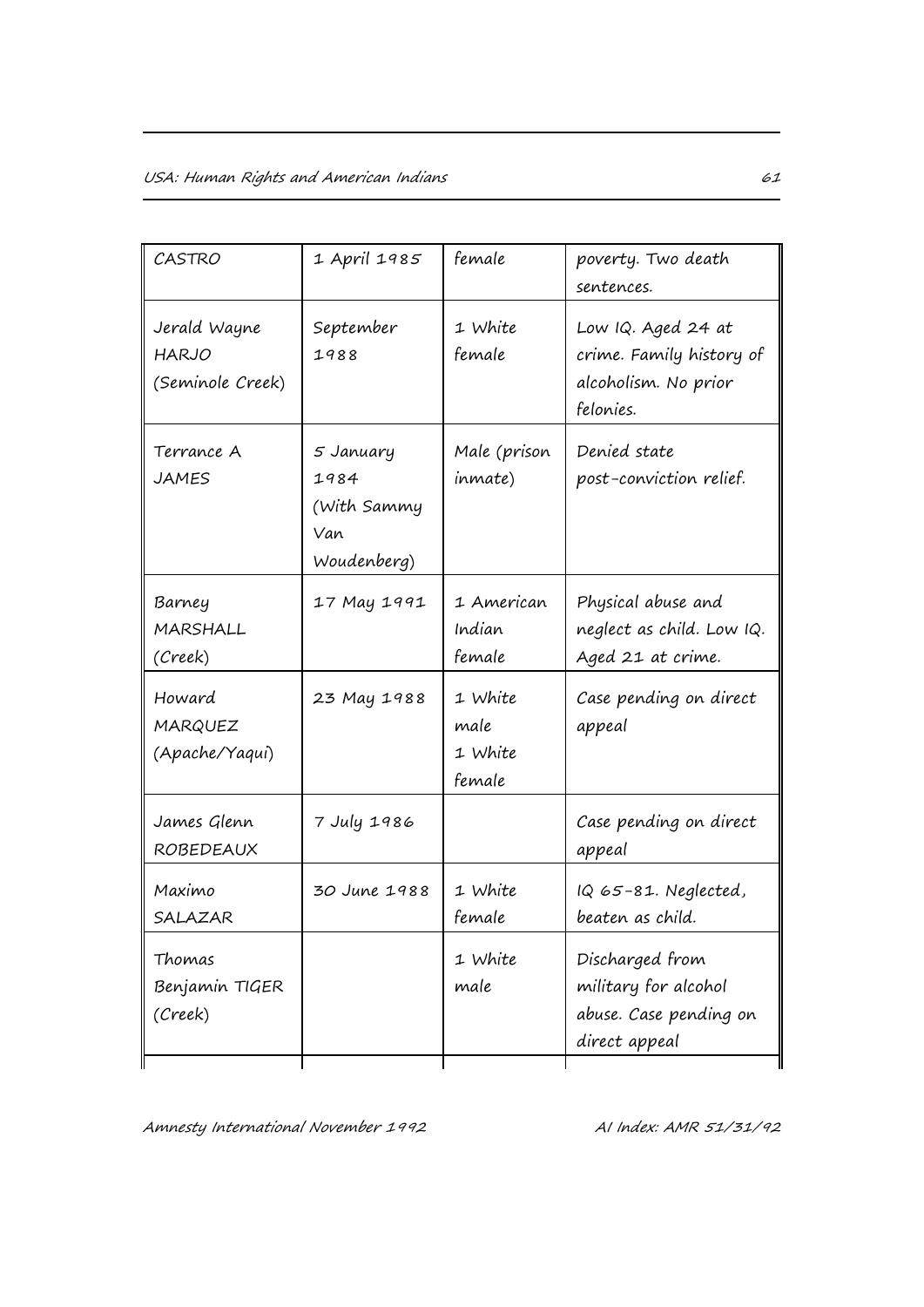| Sammy Van                            | 5 January               | 1 Male                                       | Low IQ. Poverty. Violent                                                                                                |
|--------------------------------------|-------------------------|----------------------------------------------|-------------------------------------------------------------------------------------------------------------------------|
| <b>WOUDENBERG</b>                    | 1984                    | (a fellow                                    | home environment.                                                                                                       |
| (Seminole)                           | (with Terrance)         | prisoner)                                    | Mother drank alcohol                                                                                                    |
|                                      | James)                  |                                              | while pregnant. Possible                                                                                                |
|                                      |                         |                                              | Foetal Alcohol                                                                                                          |
|                                      |                         |                                              | Syndrome.                                                                                                               |
| Forrest Kinzer<br>WADE<br>(Choctaw)  | pending<br>resentencing | 1 American<br>Indian male<br>1 White<br>male | Great poverty. Violent<br>home environment.<br>Father alcoholic. Date of<br>crime: 5 July 1986.<br>Pending resentencing |
| Stephen Vann<br>WHITE<br>(Creek/Ute) | 2 June 1989             | 1 White<br>female                            | Long history mental<br>illness; solvent/alcohol<br>abuse. Violent family<br>background, neglect.<br>Schizophrenic.      |

**TENNESSEE**: 2 out of 104 (Donald STROUTH, Michael HOWELL)

**TEXAS**: Uncertain: at least 1 out of 356 (Danny Dean THOMAS)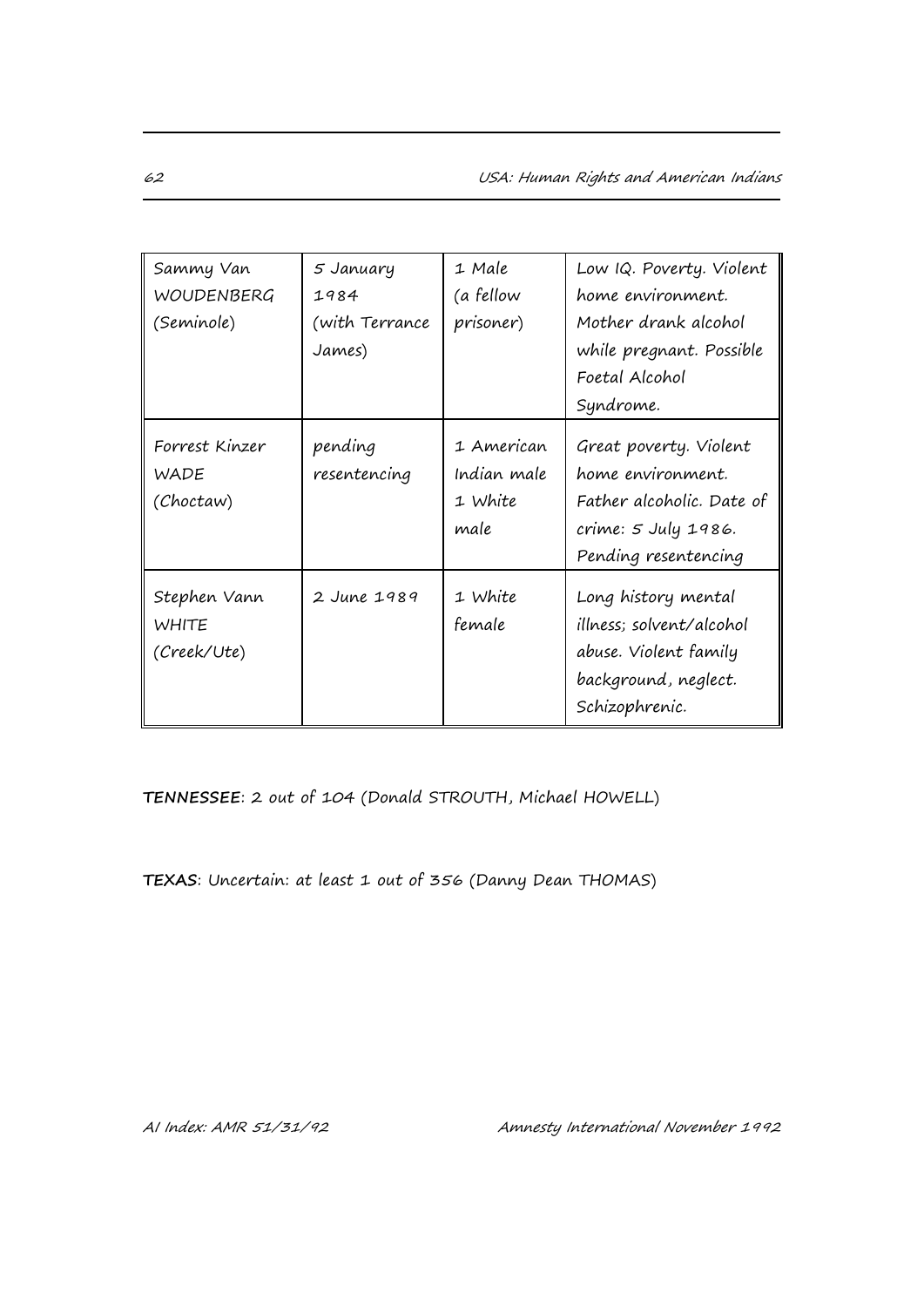## **APPENDIX II: AMERICAN INDIAN FEDERAL AND STATE INCARCERATION RATES 1988**

Incarceration rates for American Indians, Alaskan Natives and Pacific Islanders as a percentage of total inmate populations - (1988). Source: US Department of Justice, Correctional Populations in the United States, 1988. The table includes only those states with an American Indian inmate population of 0.1 percent and above.

| State           | Indian<br>populati<br>on in<br>state | Percent<br>of total<br>populati<br>on | Total<br>inmate<br>population<br>31 Dec<br>1988 | Indian<br>inmate<br>population | Indian inmates<br>as percentage<br>of total inmate<br>population |
|-----------------|--------------------------------------|---------------------------------------|-------------------------------------------------|--------------------------------|------------------------------------------------------------------|
| Alaska          | 179,60<br>3                          | 16.0                                  | 2,588                                           | 849                            | 32.8                                                             |
| Arizona         | 153,46<br>3                          | 5.6                                   | 12,095                                          | 440                            | 3.6                                                              |
| California      | 224,45<br>5                          | O.9                                   | 76,171                                          | not<br>reported                | (estimated O.5)                                                  |
| Colorado        | 18,929                               | O.6                                   | 5,765                                           | 74                             | 1.2                                                              |
| Connecticu<br>t | 4,710                                | O.1                                   | 8,005                                           | 15                             | O.2                                                              |
| Hawaii          | 118,26<br>8                          | 12.3                                  | 2,300                                           | 1,301                          | 56.6                                                             |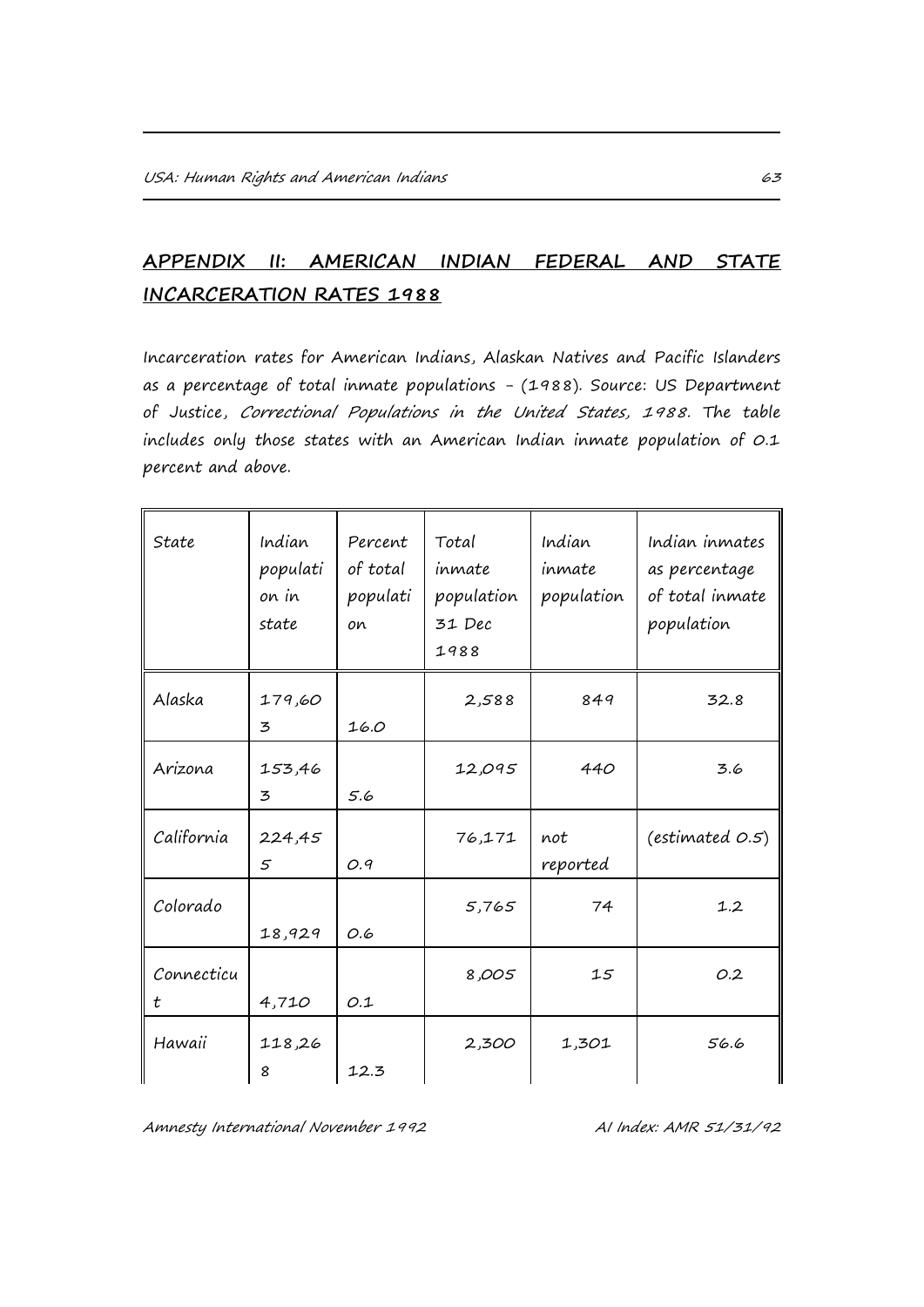| Idaho            |        |       | 1,581  | 57          | 3.6  |
|------------------|--------|-------|--------|-------------|------|
| Illinois         | 10,839 | 1.1   | 21,081 | 35          | O.2  |
| lowa             | 17,346 | O.2   | 3,034  | 51          | 1.6  |
|                  | 5,637  | $O.2$ |        |             |      |
| Kansas           | 15,751 | 6.0   | 5,817  | 95          | 1.6  |
| Maine            | 4,145  | O.4   | 1,277  | $\varsigma$ | O.4  |
| Mas'chuset<br>ts | 8,117  | O.1   | 6,757  | 32          | O.8  |
| Michigan         | 40,849 | O.4   | 27,612 | 116         | O.4  |
| Minnesota        | 2,187  | O.9   | 2,799  | 219         | 7.8  |
| Miss'ippi        | 6,510  | O.2   | 7,384  | 17          | O.2  |
| Montana          | 37,405 | 4.8   | 1,272  | 247         | 19.4 |
| Nebraska         | 9,355  | O.6   | 2,156  | 69          | 3.2  |
| Nevada           | 13,917 | 1.7   | 4,881  | 103         | 2.1  |
|                  |        |       |        |             |      |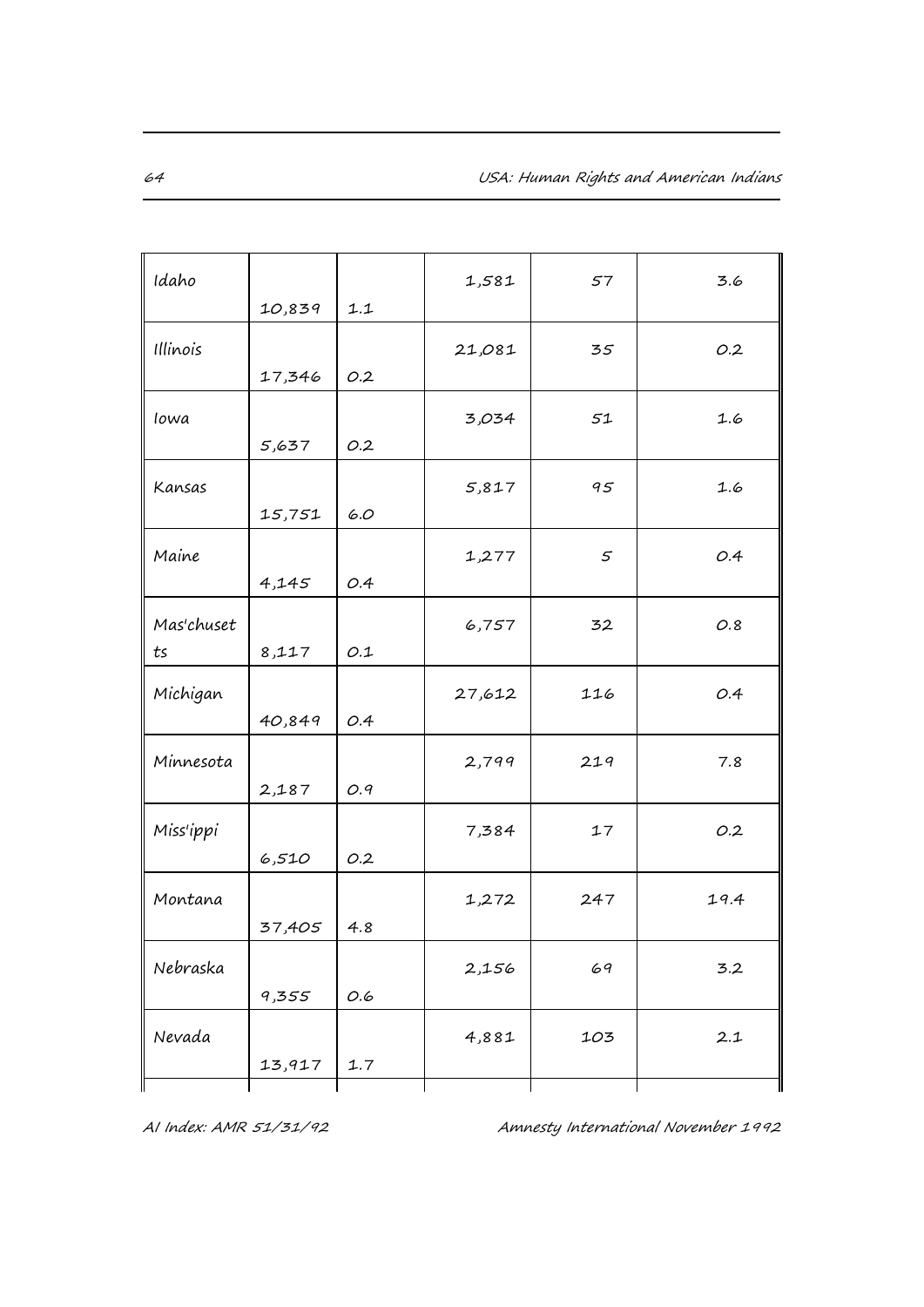| New               | 106,33                   |       | 2,825  | 87               | 3.0  |
|-------------------|--------------------------|-------|--------|------------------|------|
| Mexico            | 6                        | 8.2   |        |                  |      |
| New York          | 41,148                   | O.2   | 44,560 | 196              | O.4  |
| North<br>Carolina | 65,491                   | 1.1   | 17,078 | 439              | 2.6  |
| North<br>Dakota   | 20,204                   | 3.1   | 466    | 77               | 16.5 |
| Oklahoma          | 169,97<br>$\overline{4}$ | 5.6   | 10,448 | 627              | 6.0  |
| Oregon            | 28,802                   | 1.1   | 5,991  | 152              | 2.5  |
| Pennsylva<br>nia  | 10,291                   | O.1   | 17,900 | 26               | O.1  |
| Rhode<br>Island   | 2,969                    | O.3   | 1,906  | 11               | O.5  |
| South<br>Dakota   | 45,013                   | 6.5   | 1,020  | 256              | 25.0 |
| Utah              | 20,100                   | 1.4   | 1,969  | 50               | 2.5  |
| Washingto<br>n    | 63,780                   | $1.5$ | 5,816  | 284              | 4.8  |
| West<br>Virginia  | 1,684                    | O.1   | 1,455  | $\boldsymbol{2}$ | O.1  |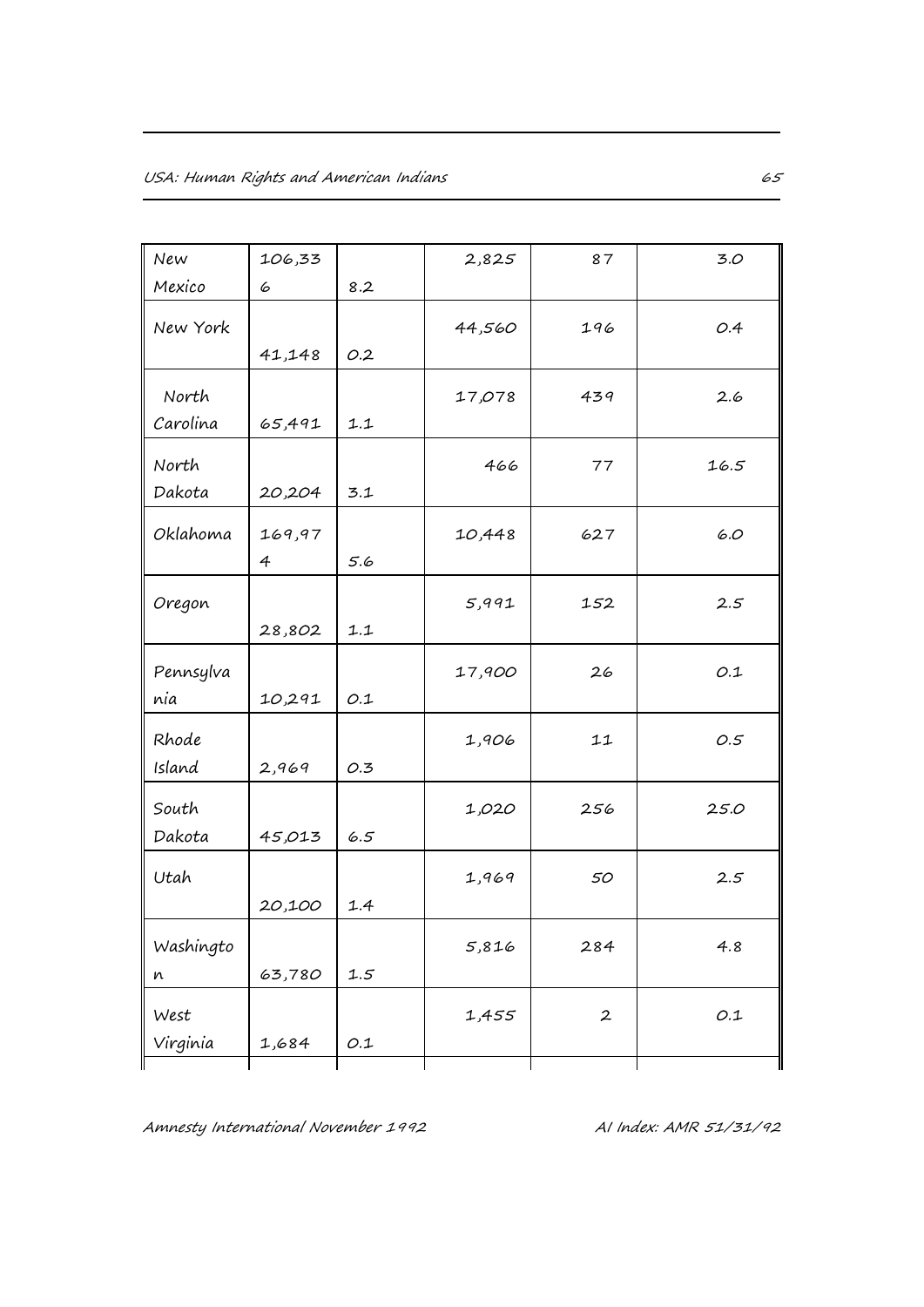| Wisconsin |        |     | 6,353  | 149   | 2.3 |
|-----------|--------|-----|--------|-------|-----|
|           | 29,882 | 0.6 |        |       |     |
| Wyoming   |        |     | 945    | 52    | 5.3 |
|           | 7,196  | 1.5 |        |       |     |
| Federal   |        |     | 49,928 | 1,265 | 2.5 |
|           |        |     |        |       |     |

66